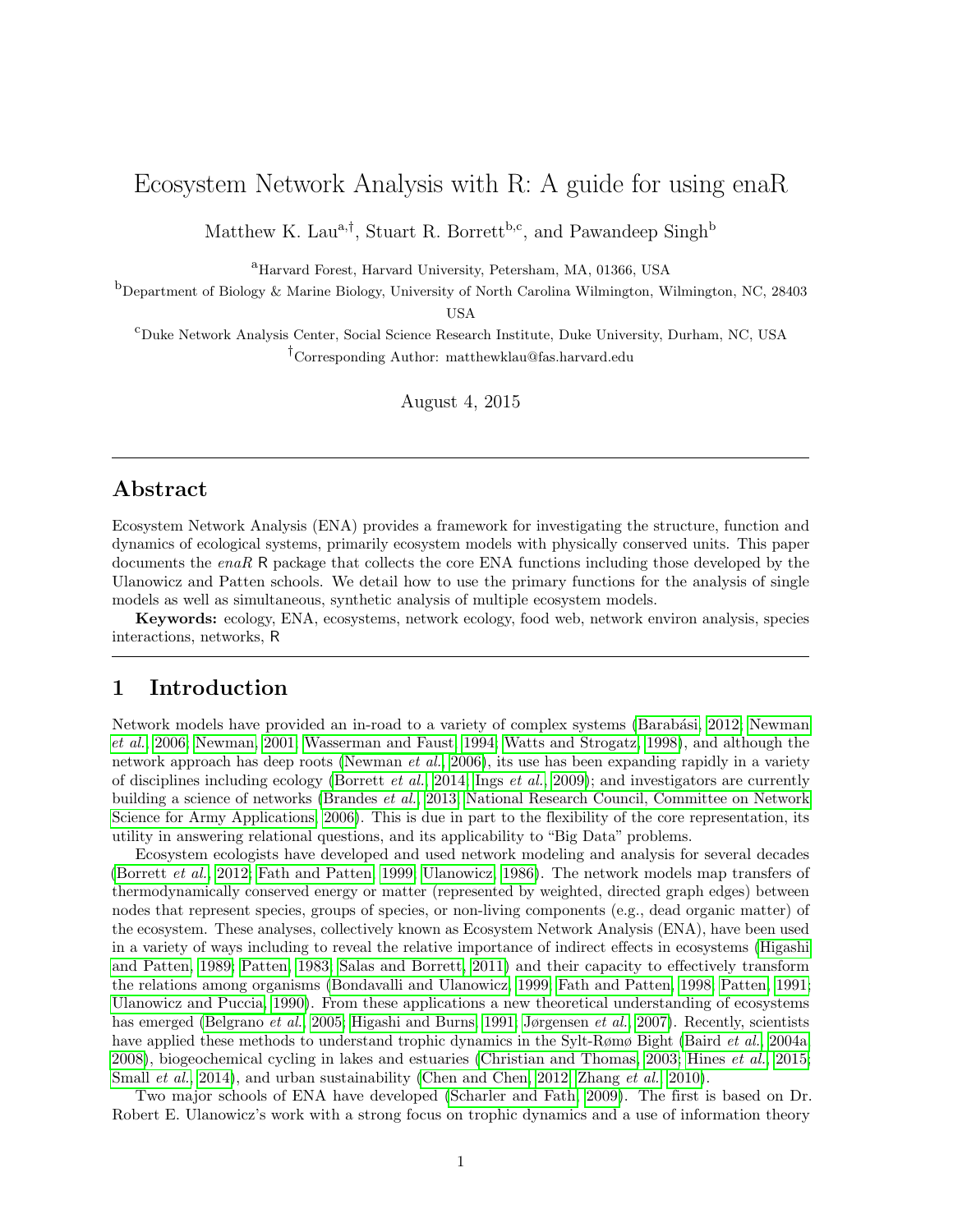[\(Ulanowicz, 1986,](#page-43-0) [1997,](#page-43-2) [2004\)](#page-43-3). The second school has an environment focus and is built on the environ concept introduced by Dr. Bernard C. Patten [\(Fath and Patten, 1999;](#page-40-0) [Patten, 1978;](#page-42-7) [Patten](#page-42-8) et al., [1976\)](#page-42-8). Patten's approach has been collectively referred to separately as Network Environ Analysis. At the core the two approaches are very similar; however, they make some different starting assumptions and follow independent yet braided development tracks.

Disparate software packages have been created to support ENA. Initially algorithms were developed and distributed as the DOS based NETWRK4 [\(Ulanowicz and Kay, 1991\)](#page-43-4), which is still available from [http:](http://www.cbl.umces.edu/~ulan/ntwk/network.html) [//www.cbl.umces.edu/~ulan/ntwk/network.html](http://www.cbl.umces.edu/~ulan/ntwk/network.html). Some of these algorithms were re-implemented in a Microsoft Excel based toolbox, WAND [\(Allesina and Bondavalli, 2004\)](#page-38-6). The popular Ecopath with Ecosim software that assists with model construction [\(Christensen and Walters, 2004\)](#page-39-3) also provides multiple ENA algorithms. The algorithms for flow analysis – one component of ENA – were collected into a stand-alone software tool [\(Latham II, 2006\)](#page-41-5). [Fath and Borrett](#page-40-3) [\(2006\)](#page-40-3) published NEA.m that collects most of the Patten School ENA algorithms together in a single MATLAB© function. Similarly, the online tool EcoNet [\(Kazanci, 2007\)](#page-41-6) has made many of the ENA algorithms available in an easy access framework. Although these packages collectively provide access to a large set of powerful analytical tools, the fragmented distribution of the key algorithms among the software tools has inhibited the development of theory and the further implementation of important algorithms.

The enaR package brings together the ENA algorithms into one common software framework that is readily available and extensible. The package is written in the R language, which is free and open-source. Due largely to this, R is now one of the most widely used analytical programming languages in the biological sciences. enaR builds on existing R packages for network analysis. For example, it uses the network data structure developed by [Butts](#page-39-4) [\(2008a\)](#page-39-4) and the network analysis tools built into the network, sna (social network analysis) [\(Butts, 2008b\)](#page-39-5), and statnet [\(Handcock](#page-40-4) et al., [2008\)](#page-40-4) packages. While [Borrett](#page-39-6) [and Lau](#page-39-6) [\(2014\)](#page-39-6) introduced the enaR package, here we provide a richer documentation of the software and illustrate its use.

## 2 Getting Started

In this section we describe the data necessary for Ecosystem Network Analysis and show how to build the central network data object in R that contains the model data for subsequent analysis. To start, the current stable version can be installed from CRAN:

```
> install.packages('enaR')
```
The beta version can be installed from GitHub:

```
> library(devtools)
```

```
> install_github('SEELab/enaR',ref='beta')
```
You can now load the package:

```
> library(enaR)
```
#### 2.1 Ecosystem Network Model

ENA is applied to a network model of energy–matter exchanges among system components. The system is modeled as a set of n compartments or nodes that represent species, species-complexes (i.e., trophic guilds or functional groups), or non-living components of the system in which energy–matter is stored. Nodes are connected by L observed fluxes, termed directed edges or links. This analysis requires an estimate of the energy–matter flowing from node i to j over a given period,  $\mathbf{F}_{n\times n} = [f_{ij}], i, j = 1, 2, \ldots, n$ . These fluxes can be generated by any process such as feeding (like a food web), excretion, and death. As ecosystems are thermodynamically open, there must also be energy or matter inputs into the system  $\mathbf{z}_{1\times n}=[z_i],$  and output losses from the system  $\mathbf{y}_{1\times n}=[y_i].$  While the Patten School treats all outputs the same, the Ulanowicz School typically partitions outputs into respiration  $\mathbf{r}_{1 \times n} = [r_i]$  and export  $\mathbf{e}_{1\times n} = [e_i]$  to account for differences in energetic quality. Note that  $y_i = r_i + e_i, \forall i$ . Some analyses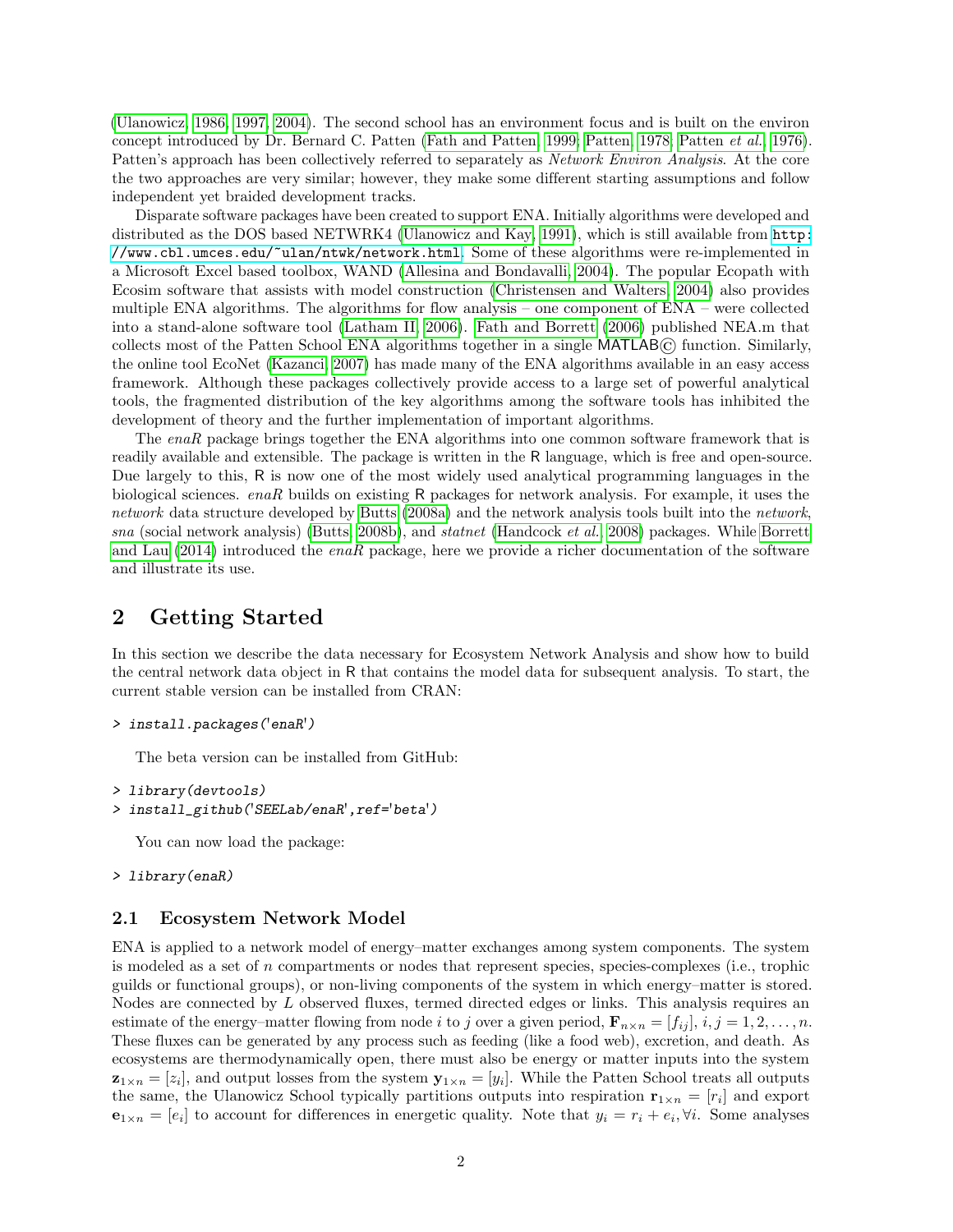also require the amount of energy–matter stored in each node (e.g., biomass),  $\mathbf{X}_{1 \times n} = [x_i]$ . The final required information is a categorization of each node as living or not, which is essential for algorithms from the Ulanowicz School. For our implementation, we have created a logical vector Living<sub>1×n</sub> that indicates whether the  $i^{th}$  node is living (TRUE) or not (FALSE). This obviates the need to order the nodes in a specific way (i.e., living before non-living). Together, the model data  $M$  can be summarized as  $\mathcal{M} = \{F, z, e, r, X, Living\}.$ 

Notice the row-to-column orientation of the flow matrix: F. This is consistent with the Ulanowicz School of network analysis, as well as the orientation commonly used in Social Network Analysis and used in the statnet packages. However, this is the opposite orientation typically used in the Patten School of analysis that conceptually builds from a system of differential equations and thus uses the column-to-row orientation common in this area of mathematics. Even though the difference is only a matrix transpose, this single difference may be the source of much confusion in the literature and frustration on the part of users. We have selected to use row-to-column orientation for our primary data structure, as it is the dominant form across network analytics as evidenced by it use in the *statnet* packages. The package algorithms also return the results in the row-to-column orientation by default; however, we have built in functionality with get.orient and set.orient that allows users to return output in the Patten School row-to-column orientation (see Section [3.13](#page-27-0) for details).

There are multiple methods for constructing ecosystem network models and tools for assisting with this process (Fath [et al.](#page-40-5), [2007\)](#page-40-5). One approach is to construct a dynamic, processes-based, mathematical model of the system typically using ordinary differential equations. For example, the EcoPath with EcoSim [\(Christensen, 1995;](#page-39-7) [Christensen and Pauly, 1992\)](#page-39-8) software assists scientists with constructing food-web focused ecosystem models using an underlying bioenergetic approach. Alternatively, [Ulanowicz](#page-43-0) [\(1986\)](#page-43-0) has called for a more phenomenologial approach to the model construction. This modeling process starts with a conceptual network model of the system and then the node and edge weights are estimated directly from observations. Its phenomenologial in the sense that it focuses on what the flows are, rather than the forms of the mechanistic processes that generate the flows. As this approach is essentially an inverse problem, some have developed inverse linear modeling methods to assist with inferring the network weights from data [\(van Oevelen](#page-44-4) et al., [2010;](#page-44-4) Vézina and Platt, 1988). The limSolve R pacakge can assist with this modeling approach [\(Soetaert](#page-43-5) et al., [2009\)](#page-43-5). [Ulanowicz and Scharler](#page-44-6) [\(2008\)](#page-44-6) also introduced two least-inference algorithms to assist with this kind of model constuction. These methods focus on constructing models to represent specific empirical systems. Algorithms also exist for constructing simulated ecosystems, including [Fath'](#page-40-6)s [\(2004\)](#page-40-6) Cyber Models that use a community assembly type approach. Currently, the enaR software focuses on the analysis of network models and assumes that the user has a network model to be analyzed.

#### 2.2 Network Data Class

The enaR package stores the model data in the **network** class defined in the network package (see [Butts,](#page-39-4) [2008a,](#page-39-4) for details). In this software, a complete ecosystem network model description includes:

- F is the flow matrix, oriented row-to-column
- z a vector of inputs
- r a vector of respirations
- e a vector of exports
- y a vector of outputs, which are respirations plus exports
- X a vector ofbiomass or storage values

**Living**  $=$  logical vector indicating if the node is living (TRUE) or non-living (FALSE)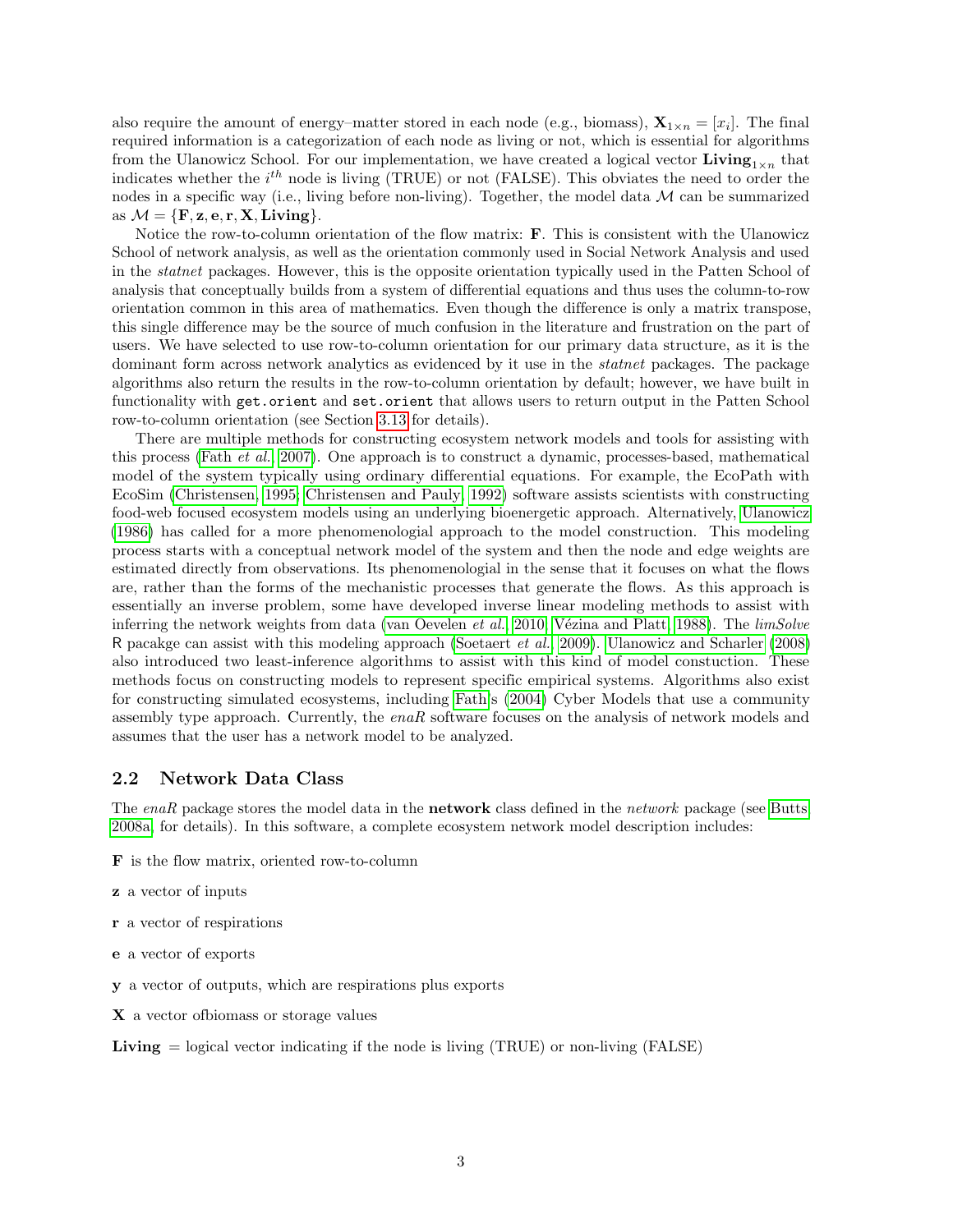### 2.3 Building a Network Object

Users can assemble the necessary data elements and then use the pack function to create the network data object. Here is an example of doing this with hypothetical data.

```
> ## Generate the flow matrix
> flow.mat \leq array(abs(rnorm(100,4,2))*sample(c(0,1),100,replace=TRUE),
+ dim=c(4,4))
> ## Name the nodes
> rownames(flow.mat) <- colnames(flow.mat) <- paste('node',(1:nrow(flow.mat)),sep='')
> ## Generate the inputs
> inputs <- runif(nrow(flow.mat),0,4)
> ## Generate the exports
> exports <- inputs
> ## "Pack" the model into a network object
> fake.model <- pack(flow=flow.mat,
+ input=inputs,
+ export=exports,
+ living=TRUE)
[1] "respiration" "storage"
> ## The model network object contents
> fake.model
Network attributes:
 vertices = 4
 directed = TRUE
 hyper = FALSE
 loops = TRUE
 multiple = FALSE
 bipartite = FALSE
 balanced = FALSE
 total edges= 8
   missing edges= 0
   non-missing edges= 8
Vertex attribute names:
   export input living output respiration storage vertex.names
Edge attribute names:
   flow
  The individual components can be extracted from the data object using the form specified in the
```
network package. For example, we can pull out "vertex" (i.e. node) attributes as follows:

```
> fake.model%v%'output'
```
[1] 3.31224122 0.05082792 0.93603094 2.03415858

> fake.model%v%'input'

[1] 3.31224122 0.05082792 0.93603094 2.03415858

> fake.model%v%'living'

[1] TRUE TRUE TRUE TRUE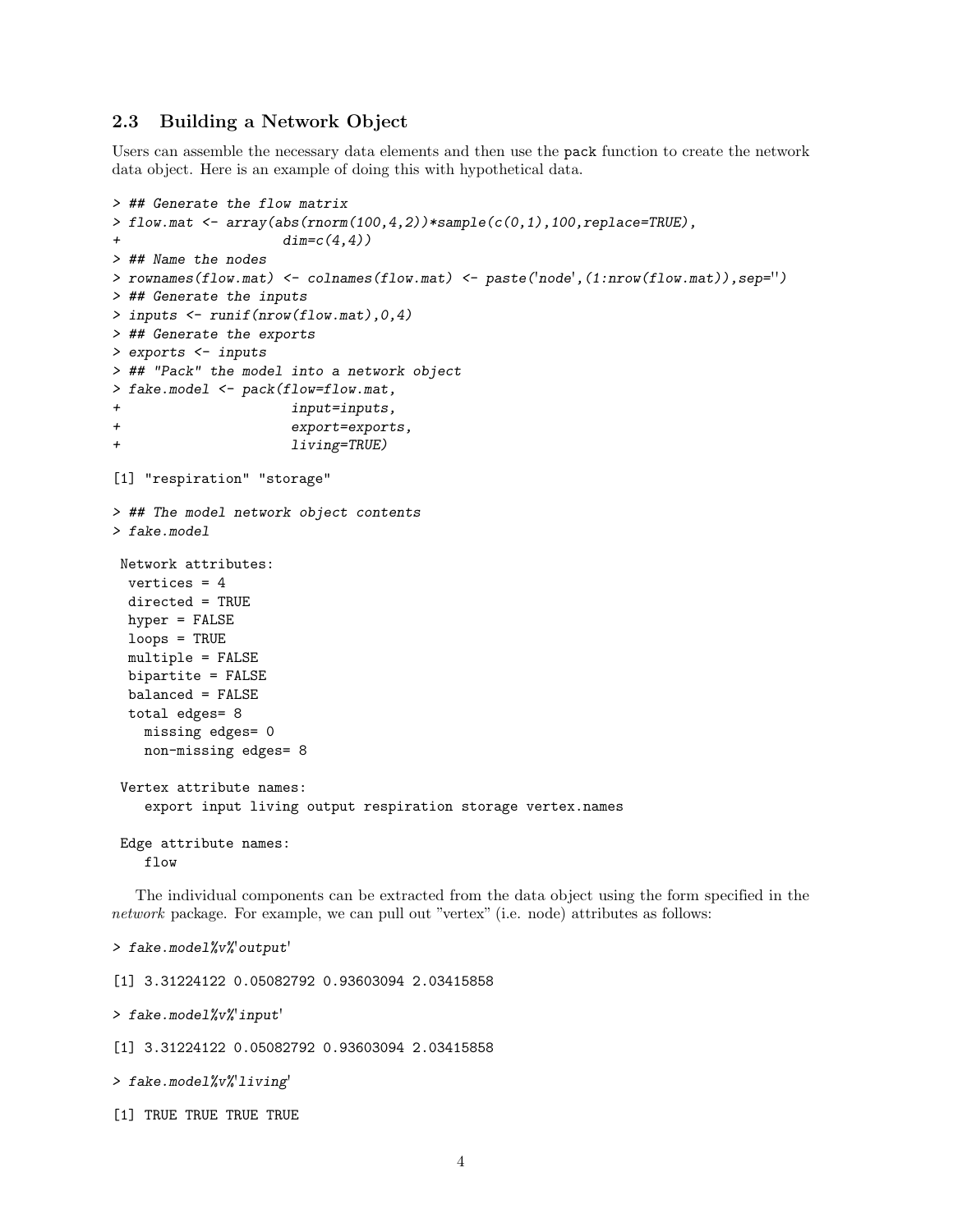The network flows are stored as edge weights in the network object, which lets users fully manipulate the network object with the network functions. The flow matrix can be extracted from the object with:

```
> as.matrix(fake.model,attrname="flow")
```
node1 node2 node3 node4 node1 0.00000 0.000000 1.896386 4.077463 node2 0.00000 0.000000 7.811643 2.444950 node3 0.00000 0.000000 4.981009 0.000000 node4 3.50226 4.555268 2.485130 0.000000

There are times that it is useful to extract all of the ecosystem model data elements from the network data object. This can be accomplished using the unpack function. The unpack output is as follows:

> unpack(fake.model)

```
$F
       node1 node2 node3 node4
node1 0.00000 0.000000 1.896386 4.077463
node2 0.00000 0.000000 7.811643 2.444950
node3 0.00000 0.000000 4.981009 0.000000
node4 3.50226 4.555268 2.485130 0.000000
$z[1] 3.31224122 0.05082792 0.93603094 2.03415858
$r
[1] 0 0 0 0
Re[1] 3.31224122 0.05082792 0.93603094 2.03415858
\gamma[1] 3.31224122 0.05082792 0.93603094 2.03415858
$X[1] NA NA NA NA
$Living
[1] TRUE TRUE TRUE TRUE
```
Note that we did not specify the storage values. In these instances pack produces NA values. Although the package is designed to help users navigate missing data issues, be sure to check that you are providing the appropriate input for a given function. For more information, see the help file for the function in question.

#### 2.4 Model Library

enaR includes a library of 100 empirically-based, previously published ecosystem models that can be categorized into two general classes: trophic and biogeochemical cycling [\(Baird](#page-38-5) et al., [2008;](#page-38-5) [Borrett](#page-39-9) [et al.](#page-39-9), [2015,](#page-39-9) [2010;](#page-39-10) [Christian](#page-40-7) et al., [1996\)](#page-40-7). First, 58 of the models are trophically-based models with food webs at their core (Tables [1\)](#page-7-0). Second, there are 42 models focused on biogeochemical cycling in ecosystems (Table [2\)](#page-8-0). In summary, these models were originally published for a number of different types of ecosystems, though predominantly aquatic, by a number of author teams. Models in the library range in size from 4 nodes to 125 nodes with connectance values ranging from 7% to 45%.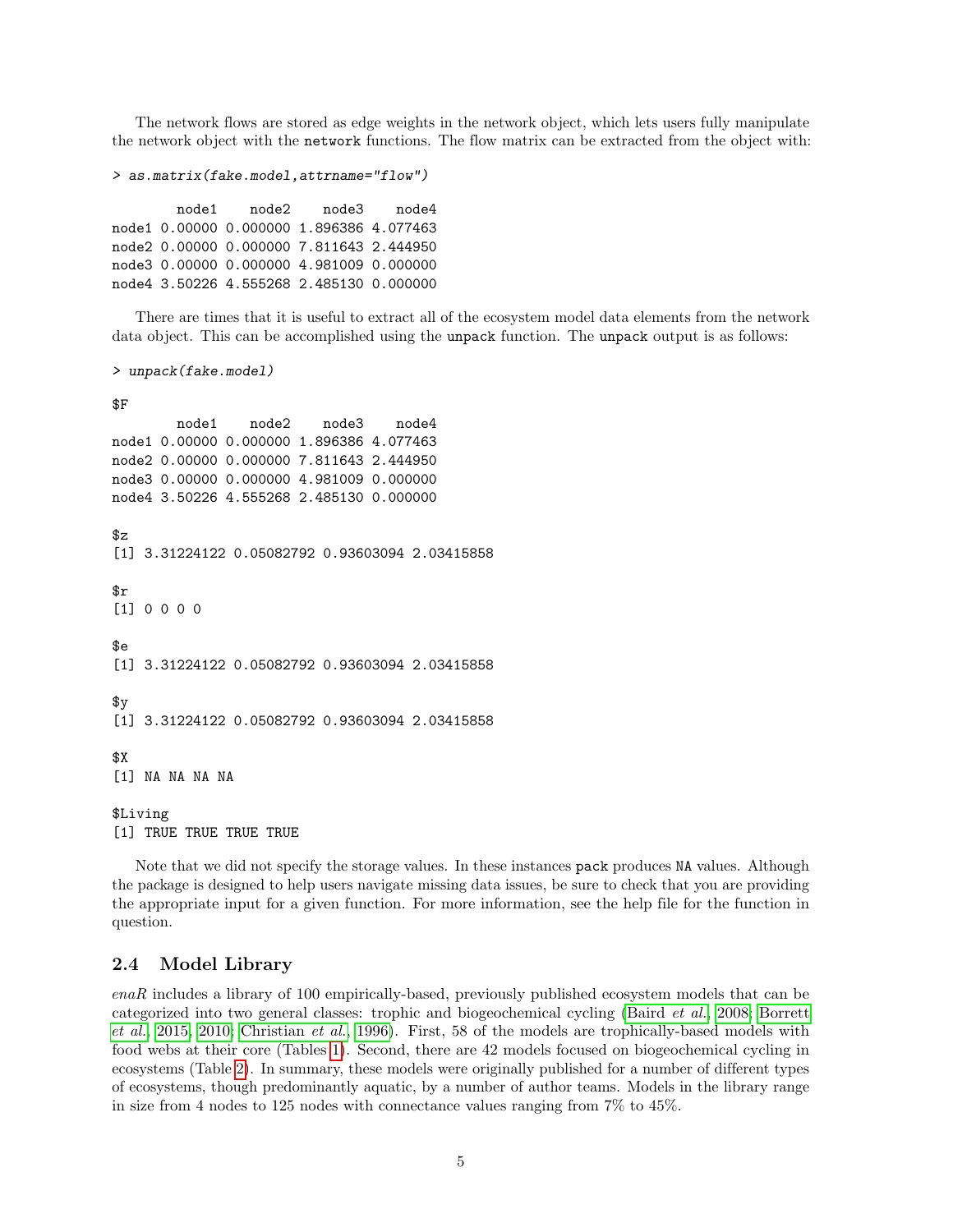This collection of models overlaps with other extant data sets. For example, twenty-four of the models are included in the set of forty-eight models compiled and distributed by Dr. Ulanowicz (<http://www.cbl.umces.edu/~ulan/ntwk/network.html>). All 50 of the models analyzed by [Borrett](#page-39-11) [and Salas](#page-39-11) [\(2010\)](#page-39-11) and [Salas and Borrett](#page-42-4) [\(2011\)](#page-42-4) and the 45 models analyzed in [Borrett](#page-38-7) [\(2013\)](#page-38-7) are included in this model library.

The trophic models are grouped as the troModels object and the biogeochemically-based models are available as the bgcModels object. Both data objects return a list of the model network objects. To use these models simply use the R base data function. This will load the models into the working memory as a named list of network objects:

```
> ## Import the model sets
> data(bgcModels)
> data(troModels)
> ## Check the first few model names
> head(names(bgcModels))
[1] "Hubbard Brook (Ca)(Waide)" "Hardwood Forest, NH (Ca)"
[3] "Duglas Fir Forest, WA (Ca)" "Duglas Fir Forest, WA (K)"
[5] "Puerto Rican Rain Forest (Ca)" "Puerto Rican Rain Forest (K)"
> head(names(troModels))
[1] "Marine Coprophagy (oyster)" "Lake Findley "
[3] "Mirror Lake" "Lake Wingra"
[5] "Marion Lake" "Cone Springs"
> ## Isolate a single model
> x <- troModels[[1]]
> x <- troModels$"Marine Coprophagy (oyster)"
> ## Check out the model
> summary(x)
Network attributes:
 vertices = 4directed = TRUE
 hyper = FALSE
 loops = TRUE
 multiple = FALSE
 bipartite = FALSE
 balanced = TRUE
total edges = 4missing edges = 0
  non-missing edges = 4
density = 0.25Vertex attributes:
export:
  logical valued attribute
  attribute summary:
  Mode NA's
logical 4
 input:
  numeric valued attribute
```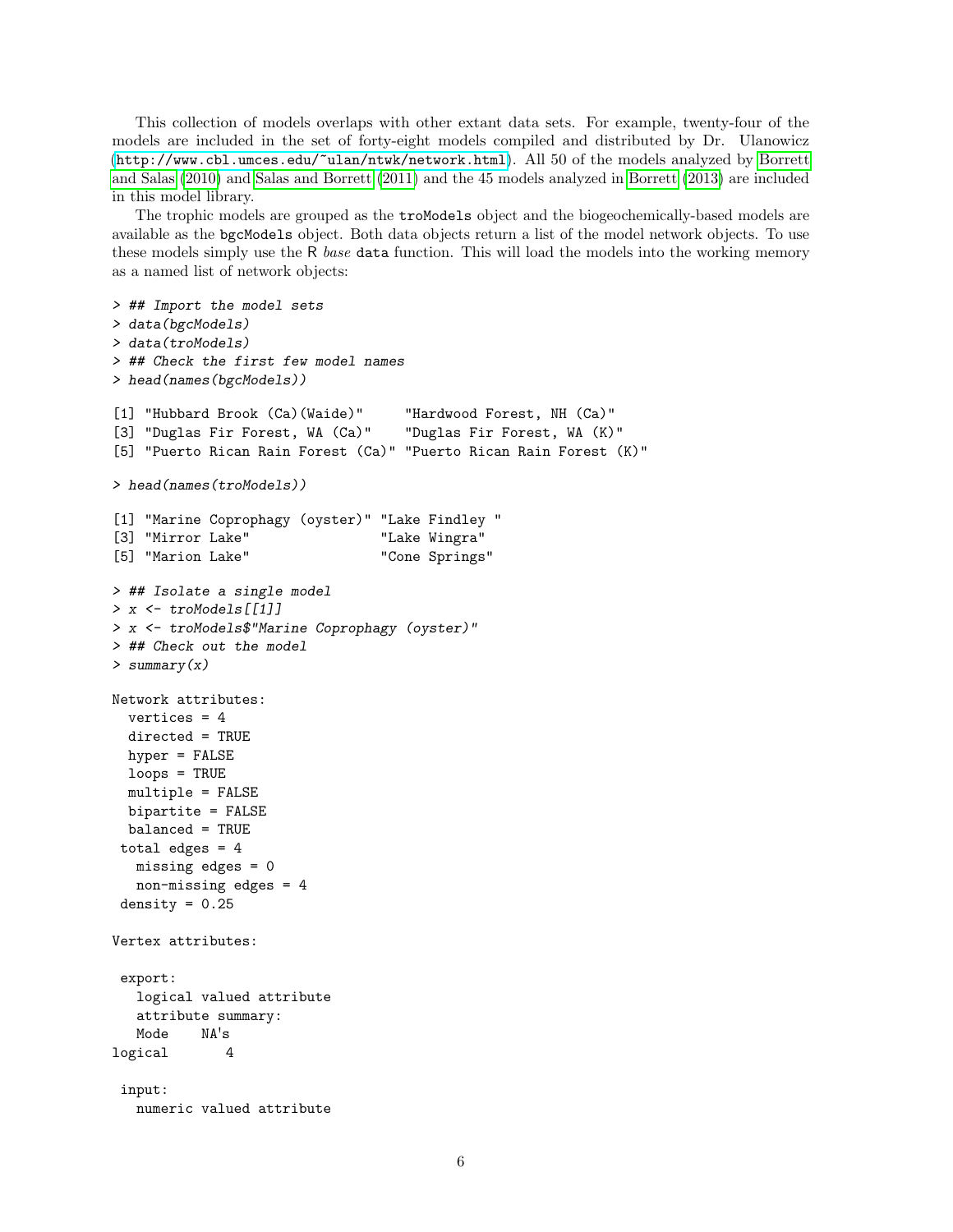attribute summary: Min. 1st Qu. Median Mean 3rd Qu. Max. 0.00 0.00 62.05 94.90 157.00 255.50 living: logical valued attribute attribute summary: Mode FALSE TRUE NA's logical 2 2 0 output: numeric valued attribute attribute summary: Min. 1st Qu. Median Mean 3rd Qu. Max. 6.60 21.67 64.45 94.90 137.70 244.10 respiration: numeric valued attribute attribute summary: Min. 1st Qu. Median Mean 3rd Qu. Max. 6.60 21.67 64.45 94.90 137.70 244.10 storage: numeric valued attribute attribute summary: Min. 1st Qu. Median Mean 3rd Qu. Max. 1 1 1 1 1 1 vertex.names: character valued attribute 4 valid vertex names Edge attributes: flow: numeric valued attribute attribute summary: Min. 1st Qu. Median Mean 3rd Qu. Max. 15.30 20.25 37.40 42.42 59.58 79.60 Network adjacency matrix: SHRIMP BENTHIC ORGANISMS SHRIMP 0 0 0 0 BENTHIC ORGANISMS 0 0 SHRIMP FECES & BACTERIA 0 1 BENTHIC FECES & BACTERIA 0 1 SHRIMP FECES & BACTERIA SHRIMP 1<br>
BENTHIC OBGANISMS 0 BENTHIC ORGANISMS SHRIMP FECES & BACTERIA 0 BENTHIC FECES & BACTERIA 0 BENTHIC FECES & BACTERIA SHRIMP 0 BENTHIC ORGANISMS 1 SHRIMP FECES & BACTERIA 0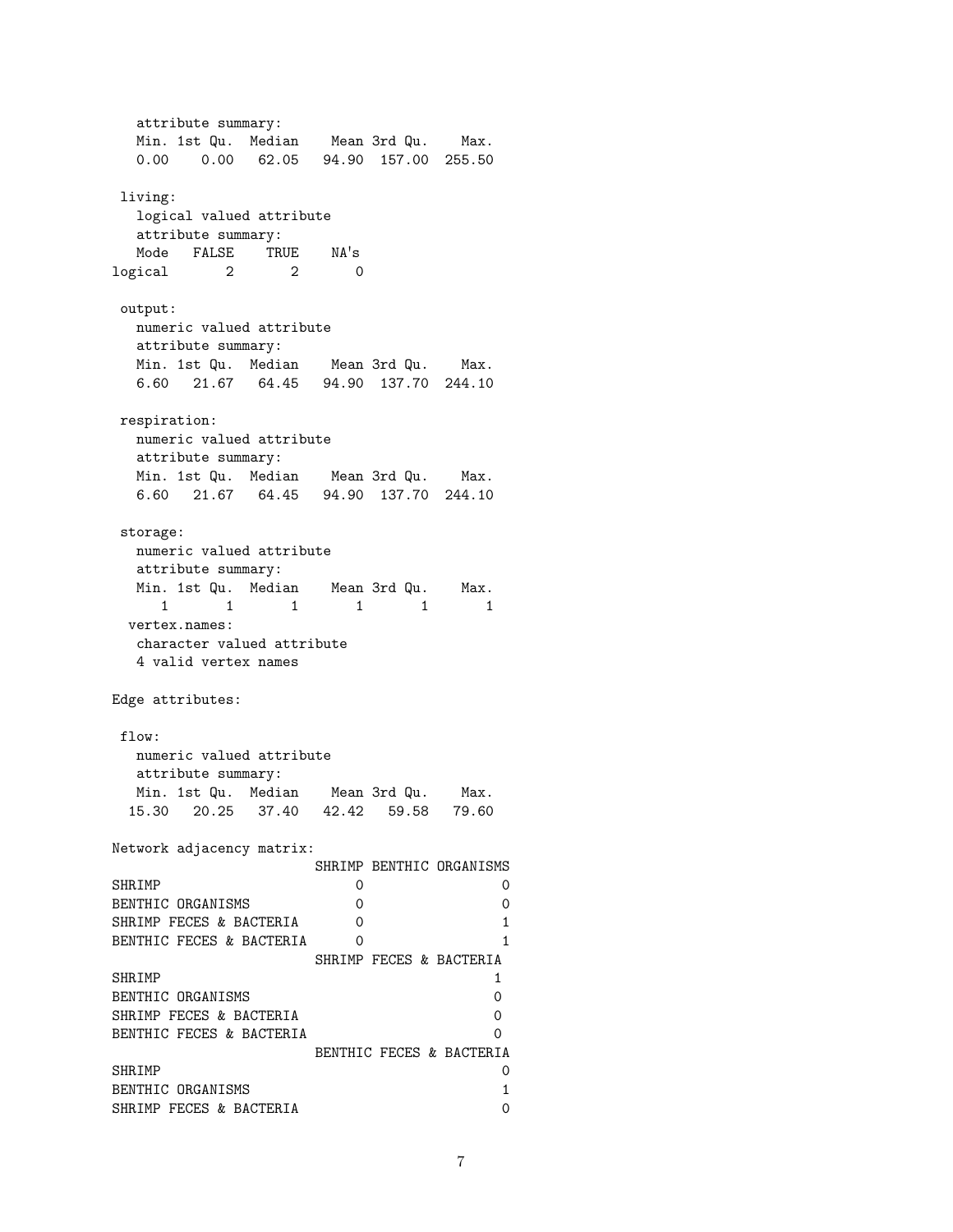#### BENTHIC FECES & BACTERIA 0

<span id="page-7-0"></span>Table 1: Trophic ecosystem networks (58) included in the enaR model library.

| Models                                | Units                                                                               | n <sup>T</sup> | $C^{\, \intercal}$ | Input              | $TST$ T | $FCI^{\dagger}$ | Reference                      |
|---------------------------------------|-------------------------------------------------------------------------------------|----------------|--------------------|--------------------|---------|-----------------|--------------------------------|
| Marine Coprophagy (oyster)            | $\begin{array}{c} \rm kcal\ m^{-2}\ yr^{-1} \\ \rm gC\ m^{-2}\ yr^{-1} \end{array}$ | $\overline{4}$ | 0.25               | 379                | 549     | 0.12            | Haven and Morales-Alamo (1966) |
| Lake Findley                          |                                                                                     | 4              | 0.38               | 21                 | 50      | 0.30            | Richey et al. (1978)           |
| Mirror Lake                           | $_{\rm gC~m}^{\rm gC~m-2}$ yr <sup>-1</sup>                                         | 5              | 0.36               | $\scriptstyle{72}$ | 217     | 0.32            | Richey et al. (1978)           |
| Lake Wingra                           | $_{\rm gC~m}$ – 2 $_{\rm yr}$ – 1                                                   | 5              | 0.40               | 478                | 1517    | 0.40            | Richey et al. (1978)           |
| Marion Lake                           | $_{\rm gC~m}$ - 2 $_{\rm yr}$ - 1                                                   | 5              | 0.36               | 87                 | 242     | 0.31            | Richey et al. (1978)           |
| Cone Springs                          | kcal m $^{-2}$ yr $^{-1}$                                                           | 5              | 0.32               | 11819              | 30626   | 0.09            | Tilly (1968)                   |
| Silver Springs                        | kcal m <sup><math>-2</math></sup> yr $-1$                                           | 5              | 0.28               | 21296              | 29175   | 0.00            | Odum (1957)                    |
| English Channel                       | kcal m <sup><math>-2</math></sup> yr $-1$                                           | 6              | 0.25               | 1096               | 2280    | 0.00            | Brylinsky (1972)               |
| Oyster Reef                           | kcal m <sup><math>-2</math></sup> yr $^{-1}$                                        | 6              | 0.33               | 41                 | 83      | 0.11            | Dame and Patten (1981)         |
| Baie de Somme                         | $mgC$ m <sup>-2</sup> d <sup>-1</sup>                                               | 9              | 0.30               | 876                | 2034    | 0.14            | Rybarczyk et al. (2003)        |
| Bothnian Bay                          | $\rm gC~m^{-2}~yr^{-1}$                                                             | 12             | 0.22               | 44                 | 183     | 0.23            | Sandberg et al. (2000)         |
| Bothnian Sea                          | $\rm _{gC}$ m <sup>-2</sup> yr <sup>-1</sup>                                        | 12             | 0.24               | 117                | 562     | 0.31            | Sandberg et al. (2000)         |
| Ythan Estuary                         | $\mathrm{gC~m}^{-2}$ yr <sup>-1</sup>                                               | 13             | 0.23               | 1258               | 4181    | 0.24            | Baird and Milne (1981)         |
| Sundarban Mangrove (virgin)           | kcal m <sup><math>-2</math></sup> yr $-1$                                           | 14             | 0.22               | 111317             | 440931  | 0.19            | Ray (2008)                     |
| Sundarban Mangrove (reclaimed)        | kcal m <sup><math>-2</math></sup> yr $-1$                                           | 14             | 0.22               | 38484              | 103056  | 0.05            | Ray (2008)                     |
| Baltic Sea                            | $mg \text{ C m}^{-2} d^{-1}$                                                        | 15             | 0.17               | 603                | 1973    | 0.13            | Baird et al. (1991)            |
| Ems Estuary                           | $mg \text{ C m}^{-2} d^{-1}$                                                        | 15             | 0.19               | 282                | 1067    | 0.32            | Baird et al. (1991)            |
|                                       | mg C m <sup><math>-2</math></sup> d <sup><math>-1</math></sup>                      |                |                    |                    |         |                 |                                |
| Swartkops Estuary 15                  | $mg \text{ C m}^{-2} d^{-1}$                                                        | 15             | 0.17               | 3544               | 13996   | 0.47            | Baird et al. (1991)            |
| Southern Benguela Upwelling           |                                                                                     | 16             | 0.23               | 714                | 2545    | 0.31            | Baird et al. (1991)            |
| Peruvian Upwelling                    | $mg \text{ C m}^{-2} d^{-1}$                                                        | 16             | 0.22               | 14927              | 33491   | 0.04            | Baird et al. (1991)            |
| Crystal River (control)               | mg C m <sup><math>-2</math></sup> d <sup><math>-1</math></sup>                      | 21             | 0.19               | 7357               | 15062   | 0.07            | Ulanowicz (1986)               |
| Crystal River (thermal)               | ${\rm m}\,{\rm g}$ C ${\rm m}^{\rm -2}$ ${\rm d}^{\rm -1}$                          | 21             | 0.14               | 6018               | 12032   | 0.09            | Ulanowicz (1986)               |
| Charca de Maspalomas Lagoon           | $mg \text{ C m}^{-2} d^{-1}$                                                        | $^{21}$        | 0.12               | 1486230            | 6010331 | 0.18            | Almunia et al. (1999)          |
| Northern Benguela Upwelling           | $mg \text{ C m}^{-2} d^{-1}$                                                        | 24             | 0.21               | 2282               | 6611    | 0.05            | Heymans and Baird (2000)       |
| Swartkops Estuary                     | mg C m <sup><math>-2</math></sup> d <sup><math>-1</math></sup>                      | 25             | 0.17               | 2859               | 8949    | 0.27            | Scharler and Baird (2005)      |
| Sunday Estuary                        | $mg$ C m <sup>-2</sup> d <sup>-1</sup>                                              | 25             | 0.16               | 4440               | 11937   | 0.22            | Scharler and Baird (2005)      |
| Kromme Estuary                        | $mg \text{ C m}^{-2} d^{-1}$                                                        | 25             | 0.16               | 2571               | 11087   | 0.38            | Scharler and Baird (2005)      |
| Okefenokee Swamp                      | $g$ dw m <sup>-2</sup> y <sup>-1</sup>                                              | 26             | 0.20               | 2533               | 12855   | 0.48            | Whipple and Patten (1993)      |
| Neuse Estuary (early summer 1997)     | $mg \text{ C m}^{-2} d^{-1}$                                                        | 30             | 0.09               | 4385               | 13827   | 0.12            | Baird et al. (2004b)           |
| Neuse Estuary (late summer 1997)      | mg C m <sup>-2</sup> d <sup>-1</sup>                                                | 30             | 0.11               | 4639               | 13035   | 0.13            | Baird et al. (2004b)           |
| Neuse Estuary (early summer 1998)     | $mg \text{ C m}^{-2} d^{-1}$                                                        | 30             | 0.09               | 4568               | 14025   | 0.12            | Baird et al. (2004b)           |
| Neuse Estuary (late summer 1998)      | $mg \text{ C m}^{-2} d^{-1}$                                                        | 30             | 0.10               | 5641               | 15031   | 0.11            | Baird et al. (2004b)           |
| Gulf of Maine                         | g ww m <sup>-2</sup> yr <sup>-1</sup>                                               | 31             | 0.35               | 5053               | 18381   | 0.15            | Link et al. (2008)             |
| Georges Bank                          | g ww m <sup>-2</sup> yr <sup>-1</sup>                                               | 31             | 0.35               | 4380               | 16889   | 0.18            | Link $et$ al. $(2008)$         |
| Middle Atlantic Bight                 | g ww m <sup>-2</sup> yr <sup>-1</sup>                                               | 32             | 0.37               | 4869               | 17916   | 0.18            | Link $et$ al. $(2008)$         |
| Narragansett Bay                      | $mgC$ m <sup>-2</sup> yr <sup>-1</sup>                                              | 32             | 0.15               | 693845             | 3917246 | 0.51            | Monaco and Ulanowicz (1997)    |
| Southern New England Bight            | g ww m <sup>-2</sup> yr <sup>-1</sup>                                               | 33             | 0.35               | 4717               | 17597   | 0.16            | Link $et$ al. $(2008)$         |
| Chesapeake Bay                        | mg C m <sup>-2</sup> yr <sup>-1</sup>                                               | 36             | 0.09               | 888791             | 3227453 | 0.19            | Baird and Ulanowicz (1989)     |
| Mondego Estuary (Zostera sp. Meadows) | g AFDW $m^{-2}$ yr <sup>-1</sup>                                                    | 43             | 0.19               | 4030               | 6822    | 0.03            | Patrício and Marques (2006)    |
| St. Marks Seagrass, site 1 (Jan.)     | $mg \text{ C m}^{-2} d^{-1}$                                                        | 51             | 0.08               | 514                | 1315    | 0.13            | Baird et al. (1998)            |
| St. Marks Seagrass, site 1 (Feb.)     | ${\rm m g~C~m^{-2}~d^{-1}}$                                                         | 51             | 0.08               | 601                | 1590    | 0.11            | Baird et al. (1998)            |
| St. Marks Seagrass, site 2 (Jan.)     | mg C m <sup>-2</sup> d <sup>-1</sup>                                                | 51             | 0.07               | 602                | 1383    | 0.09            | Baird et al. (1998)            |
| St. Marks Seagrass, site 2 (Feb.)     | $mg \text{ C m}^{-2} d^{-1}$                                                        | 51             | 0.08               | 800                | 1921    | 0.08            | Baird et al. (1998)            |
| St. Marks Seagrass, site 3 (Jan.)     | mg C m <sup>-2</sup> d <sup>-1</sup>                                                | 51             | 0.05               | 7809               | 12651   | 0.01            | Baird et al. (1998)            |
| St. Marks Seagrass, site 4 (Feb.)     | $mg \text{ C m}^{-2} d^{-1}$                                                        | 51             | 0.08               | 1432               | 2865    | 0.04            | Baird et al. (1998)            |
| Sylt-Rømø Bight                       | mg C m <sup>-2</sup> d <sup>-1</sup>                                                | 59             | 0.08               | 683448             | 1781028 | 0.09            | Baird et al. (2004a)           |
| Graminoids (wet)                      | g C m <sup>-2</sup> yr <sup>-1</sup>                                                | 66             | 0.18               | 6272               | 13676   | 0.02            | Ulanowicz et al. $(2000)$      |
| Graminoids (dry)                      | $g \text{ C m}^{-2} \text{ yr}^{-1}$                                                | 66             | 0.18               | 3472               | 7519    | 0.04            | Ulanowicz et al. $(2000)$      |
| Cypress (wet)                         | $g \text{ C m}^{-2} \text{ yr}^{-1}$                                                | 68             | 0.12               | 1418               | 2571    | 0.04            | Ulanowicz et al. (1997)        |
| Cypress (dry)                         | $g \text{ C m}^{-2} \text{ yr}^{-1}$                                                | 68             | 0.12               | 1035               | 1919    | 0.04            | Ulanowicz et al. (1997)        |
| Lake Oneida (pre-ZM)                  | $g \text{ C m}^{-2} \text{ yr}^{-1}$                                                | 74             | 0.22               | 1034               | 1697    | 0.00            | Miehls et al. (2009a)          |
| Lake Oneida (post-ZM)                 | $g \text{ C m}^{-2} \text{ yr}^{-1}$                                                | 76             | 0.22               | 810                | 1462    | 0.00            | Miehls et al. (2009a)          |
|                                       | g C m <sup>-2</sup> yr <sup>-1</sup>                                                |                |                    |                    |         |                 |                                |
| Bay of Quinte (pre-ZM)                | $g \text{ C m}^{-2} \text{ yr}^{-1}$                                                | 74             | 0.21               | 984                | 1509    | 0.00            | Miehls et al. (2009b)          |
| Bay of Quinte (post-ZM)               | $g \text{ C m}^{-2} \text{ yr}^{-1}$                                                | 80             | 0.21               | 1129               | 2039    | 0.01            | Miehls et al. (2009b)          |
| Mangroves (wet)                       | $_{\rm g}$ C m <sup>-2</sup> yr <sup>-1</sup>                                       | 94             | 0.15               | 1531               | 3265    | 0.10            | Ulanowicz et al. (1999)        |
| Mangroves (dry)                       | mg C m <sup><math>-\frac{5}{2}</math></sup> yr $^{-1}$                              | 94             | 0.15               | 1531               | 3272    | 0.10            | Ulanowicz et al. (1999)        |
| Florida Bay (wet)                     |                                                                                     | 125            | 0.12               | 738                | 2720    | 0.14            | Ulanowicz et al. (1998)        |
| Florida Bay (dry)                     | mg C m <sup>-2</sup> yr <sup>-1</sup>                                               | 125            | 0.13               | 547                | 1778    | 0.08            | Ulanowicz et al. (1998)        |

<sup>†</sup> n is the number of nodes in the network model,  $C = L/n^2$  is the model connectance when L is the number of direct links or energy–matter transfers,  $Input = \sum z_i$  is the total amount of energy–matter flowing into the system,  $TST = \sum \sum f_{ij} + \sum z_i$  is the total system throughflow, and  $FCI$  is the Finn Cycling Index [\(Finn, 1980\)](#page-40-9). Flow based network statistics (Input, TST, and  $FCI)$  were calculated after models were balanced using the AVG2 algorithm.

#### 2.5 Network Visualization

Network plots are a useful tool to visualize patterns in complex datasets. Here, we present one example of how to plot a network model using the plot tools in the network package. The figure scaling may need to be adjusted depending on computer and the graphics devices. Also, note that the graph only shows internal system flows.

> ## Load data > data(oyster)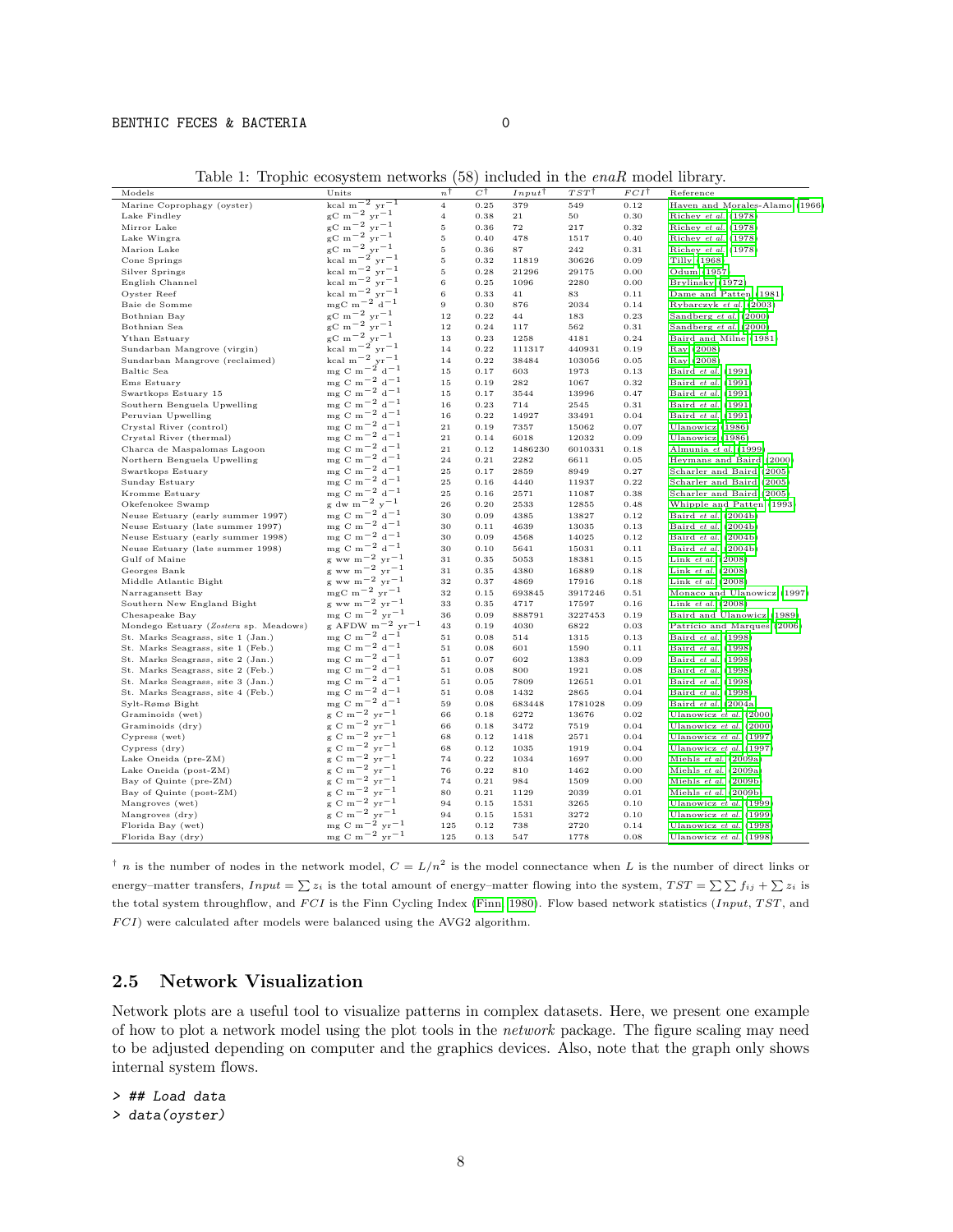| Model                                 | Units                                                                 | $n^{\dagger}$  | $C^{\dagger}$ | $Input^{\dagger}$ | $TST^{\dagger}$   | $FCI^{\dagger}$ | Reference                   |
|---------------------------------------|-----------------------------------------------------------------------|----------------|---------------|-------------------|-------------------|-----------------|-----------------------------|
| Hubbard Brook (Waide)                 | kg Ca Ha <sup>-1</sup> yr <sup>-1</sup>                               | $\overline{4}$ | 0.25          | 11                | 168               | 0.76            | Waide et al. (1974)         |
| Hardwood Forest, NH                   | kg Ca Ha <sup><math>-1</math></sup> yr $^{-1}$                        | 4              | 0.31          | 11                | 200               | 0.80            | Jordan et al. (1972)        |
| Douglas Fir Forest, WA                | kg Ca Ha <sup>-1</sup> $yr^{-1}$                                      | 4              | 0.31          | $\overline{4}$    | 54                | 0.74            | Jordan et al. (1972)        |
| Douglas Fir Forest, WA                | $kg K Ha^{-1} yr^{-1}$                                                | 4              | 0.31          | 0                 | 45                | 0.97            | Jordan et al. (1972)        |
| Puerto Rican Rain Forest              | kg Ca Ha <sup>-1</sup> $yr^{-1}$                                      | $\overline{4}$ | 0.31          | 43                | 274               | 0.57            | Jordan et al. (1972)        |
| Puerto Rican Rain Forest              | $kg K Ha^{-1} yr^{-1}$                                                | 4              | 0.31          | 20                | 433               | 0.86            | Jordan et al. (1972)        |
| Puerto Rican Rain Forest              | kg Mg Ha <sup>-1</sup> yr <sup>-1</sup>                               | 4              | 0.31          | 10                | 70                | 0.58            | Jordan et al. (1972)        |
| Puerto Rican Rain Forest              | $kg$ Cu Ha <sup>-1</sup> yr <sup>-1</sup>                             | 4              | 0.31          | $\sigma$          | $\overline{2}$    | 0.37            | Jordan et al. (1972)        |
| Puerto Rican Rain Forest              | kg Fe Ha <sup><math>-1</math></sup> yr $^{-1}$                        | $\overline{4}$ | 0.31          | $\sigma$          | $\scriptstyle{7}$ | 0.95            | Jordan et al. (1972)        |
| Puerto Rican Rain Forest              | kg Mn Ha <sup><math>-1</math></sup> yr $-1$                           | 4              | 0.38          | 0                 | $\overline{7}$    | 0.98            | Jordan et al. (1972)        |
| Puerto Rican Rain Forest              | kg Na $Ha^{-1}$ yr <sup>-1</sup>                                      | $\overline{4}$ | 0.31          | 64                | 140               | 0.24            | Jordan et al. (1972)        |
| Puerto Rican Rain Forest              | $kg$ Sr Ha <sup>-1</sup> yr <sup>-1</sup>                             | 4              | 0.31          | $\sigma$          | $\mathbf{1}$      | 0.71            | Jordan et al. (1972)        |
| Tropical Rain Forest                  | $\rm \varepsilon~N~m^{-2}~d^{-1}$                                     | 5              | 0.24          | 10                | 71                | 0.48            | Edmisten (1970)             |
| Neuse River Estuary (AVG)             | mmol N m <sup><math>-2</math></sup> season <sup><math>-1</math></sup> | 7              | 0.45          | 795               | 41517             | 0.89            | Christian and Thomas (2003) |
| Neuse River Estuary (Spring 1985)     | mmol N m <sup><math>-2</math></sup> season $^{-1}$                    | 7              | 0.45          | 133               | 9120              | 0.91            | Christian and Thomas (2003) |
| Neuse River Estuary (Summer 1985)     | mmol N m <sup><math>-2</math></sup> season $^{-1}$                    | $\overline{7}$ | 0.45          | 119               | 20182             | 0.96            | Christian and Thomas (2003) |
| Neuse River Estuary Fall 1985)        | mmol N m <sup><math>-2</math></sup> season <sup><math>-1</math></sup> | $\overline{7}$ | 0.45          | 181               | 8780              | 0.88            | Christian and Thomas (2003) |
| Neuse River Estuary Winter 1986)      | mmol N m <sup><math>-2</math></sup> season $^{-1}$                    | $\overline{7}$ | 0.43          | 187               | 6880              | 0.85            | Christian and Thomas (2003) |
| Neuse River Estuary (Spring 1986)     | mmol N m <sup><math>-2</math></sup> season $^{-1}$                    | 7              | 0.45          | 128               | 12915             | 0.94            | Christian and Thomas (2003) |
| Neuse River Estuary (Summer 1986)     | mmol N m <sup><math>-2</math></sup> season $^{-1}$                    | $\overline{7}$ | 0.45          | 165               | 11980             | 0.91            | Christian and Thomas (2003) |
| Neuse River Estuary (Fall 1986)       | mmol N m <sup><math>-2</math></sup> season $^{-1}$                    | $\overline{7}$ | 0.45          | 100               | 9863              | 0.94            | Christian and Thomas (2003) |
| Neuse River Estuary (Winter 1987)     | mmol N m <sup><math>-2</math></sup> season $^{-1}$                    | $\overline{7}$ | 0.45          | 691               | 7907              | 0.62            | Christian and Thomas (2003) |
| Neuse River Estuary (Spring 1987)     | mmol N m <sup><math>-2</math></sup> season $^{-1}$                    | 7              | 0.45          | 334               | 11533             | 0.84            | Christian and Thomas (2003) |
| Neuse River Estuary (Summer 1987)     | mmol N m <sup><math>-2</math></sup> season $^{-1}$                    | $\overline{7}$ | 0.45          | 90                | 15621             | 0.96            | Christian and Thomas (2003) |
| Neuse River Estuary (Fall 1987)       | mmol N m <sup><math>-2</math></sup> season <sup><math>-1</math></sup> | $\overline{7}$ | 0.45          | 85                | 7325              | 0.93            | Christian and Thomas (2003) |
| Neuse River Estuary (Winter 1988)     | mmol N m <sup><math>-2</math></sup> season <sup><math>-1</math></sup> | 7              | 0.45          | 171               | 8680              | 0.89            | Christian and Thomas (2003) |
| Neuse River Estuary (Spring 1988)     | mmol N m <sup><math>-2</math></sup> season $^{-1}$                    | $\overline{7}$ | 0.45          | 176               | 6898              | 0.85            | Christian and Thomas (2003) |
| Neuse River Estuary (Summer 1988)     | mmol N m <sup><math>-2</math></sup> season $^{-1}$                    | $\overline{7}$ | 0.45          | 132               | 16814             | 0.95            | Christian and Thomas (2003) |
| Neuse River Estuary (Fall 1988)       | mmol N m <sup><math>-2</math></sup> season <sup><math>-1</math></sup> | $\overline{7}$ | 0.45          | 128               | 5732              | 0.87            | Christian and Thomas (2003) |
| Neuse River Estuary (Winter 1989)     | mmol N m <sup><math>-2</math></sup> season $^{-1}$                    | $\overline{7}$ | 0.45          | 291               | 5739              | 0.75            | Christian and Thomas (2003) |
| Cape Fear River Estuary (Oligohaline) | nmol N cm <sup><math>-3</math></sup> d <sup>-1</sup>                  | 8              | 0.36          | 3802              | 7088              | 0.20            | Hines $et$ al. $(2012)$     |
| Cape Fear River Estuary (Polyhaline)  | nmol N cm <sup><math>-3</math></sup> d <sup><math>-1</math></sup>     | 8              | 0.36          | 3068              | 5322              | 0.17            | Hines $et$ al. $(2015)$     |
| Lake Lanier (AVG)                     | $mg P m^{-2} day^{-1}$                                                | 11             | 0.21          | 95                | 749               | 0.40            | Borrett and Osidele (2007)  |
| Baltic Sea                            | mg N m <sup><math>-3</math></sup> day <sup><math>-1</math></sup>      | 16             | 0.15          | 2348              | 44510             | 0.67            | Hinrichsen and Wulff (1998) |
| Chesapeake Bay                        | $me \text{ N m}^{-2} \text{ yr}^{-1}$                                 | 36             | 0.12          | 73430             | 484325            | 0.33            | Baird et al. (1995)         |
| Chesapeake Bay                        | $mg P m^{-2} yr^{-1}$                                                 | 36             | 0.12          | 9402              | 101091            | 0.51            | Ulanowicz and Baird (1999)  |
| Chesapeake Bay (Winter)               | $mg P m^{-2}$ season <sup>-1</sup>                                    | 36             | 0.08          | 1009              | 11926             | 0.53            | Ulanowicz and Baird (1999)  |
| Chesapeake Bay (Spring)               | $mg P m^{-2}$ season <sup>-1</sup>                                    | 36             | 0.10          | 1932              | 27325             | 0.57            | Ulanowicz and Baird (1999)  |
| Chesapeake Bay (Summer)               | $mg P m^{-2}$ season <sup>-1</sup>                                    | 36             | 0.12          | 4184              | 42935             | 0.46            | Ulanowicz and Baird (1999)  |
| Chesapeake Bay (Fall)                 | $meP$ m <sup>-2</sup> season <sup>-1</sup>                            | 36             | 0.10          | 2276              | 18904             | 0.40            | Ulanowicz and Baird (1999)  |
| Sylt-Rømø Bight                       | $mg \text{ N m}^{-2} \text{ yr}^{-1}$                                 | 59             | 0.09          | 99613             | 363693            | 0.23            | Baird et al. (2008)         |
| Sylt-Rømø Bight                       | $meP m-2 yr-1$                                                        | 59             | 0.09          | 2508              | 57739             | 0.66            | Baird et al. (2008)         |

<span id="page-8-0"></span>Table 2: Biogeochemical ecosystem networks (42) included in the enaR model library.

<sup>†</sup> n is the number of nodes in the network model,  $C = L/n^2$  is the model connectance when L is the number of direct links or energy–matter transfers,  $Input = \sum z_i$  is the total amount of energy–matter flowing into the system,  $TST = \sum \sum f_{ij} + \sum z_i$  is the total system throughflow, and  $FCI$  is the Finn Cycling Index [\(Finn, 1980\)](#page-40-9). Flow based network statistics (Input, TST, and  $FCI$ ) were calculated after models were balanced using the AVG2 algorithm.

```
> m <- oyster
> ## Set the random seed to control plot output
> set.seed(2)
> ## Plot network data object (uses plot.network)
> plot(m)
>
```
We can use the powerful graphics capabilities of R to make a fancier plot of the same data (Fig. [1\)](#page-9-0).

```
> ## Set colors to use
> my.col <- c('red','yellow',rgb(204,204,153,maxColorValue=255),'grey22')
> ## Extract flow information for later use.
> F <- as.matrix(m,attrname='flow')
> ## Get indices of positive flows
> f \leftarrow \text{which}(F!=0, \text{ arr.ind=T})> opar <- par(las=1,bg=my.col[4],xpd=TRUE,mai=c(1.02, 0.62, 0.82, 0.42))
> ## Set the random seed to control plot output
> set.seed(2)
> plot(m,
+ ## Scale nodes with storage
+ vertex.cex=log(m%v%'storage'),
```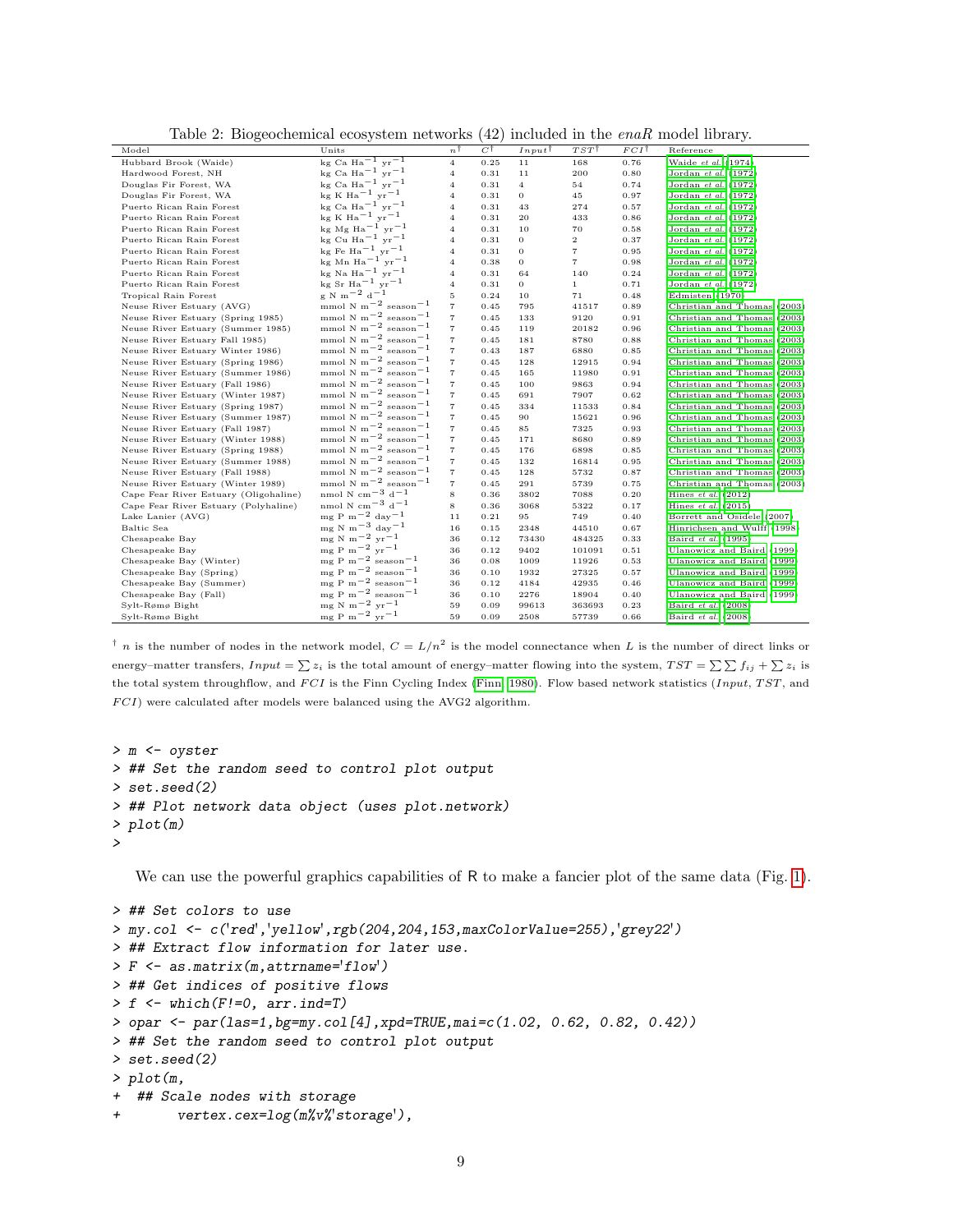

<span id="page-9-0"></span>Figure 1: Two networks for the Oyster Reef model [\(Dame and Patten, 1981\)](#page-40-8) showing a simple (left) and more elaborate (right) implementation of the network plotting function.

```
+ ## Add node labels
+ label= m%v%'vertex.names',
+ boxed.labels=FALSE,
+ label.cex=0.65,
+ ## Make rounded nodes
+ vertex.sides=45,
+ ## Scale arrows to flow magnitude
+ edge.lwd=log10(abs(F[f])),
+ edge.col=my.col[3],
+ vertex.col=my.col[1],
+ label.col='white',
+ vertex.border = my.col[3],
+ vertex.lty = 1,
+ xlim=c(-4,1),ylim=c(-2,-2))
> ## Lastly, remove changes to the plotting parameters
> rm(opar)
```
### 2.6 Data Input: Reading Common Data File Formats

Several software packages exist in the literature for running ENA. We have written functions to read in a few of the more common data formats used by them to help  $enaR$  users to import models formatted for these other packages. Example data files can be found in the data folder here: [https:](https://github.com/SEELab/enaR_development) [//github.com/SEELab/enaR\\_development](https://github.com/SEELab/enaR_development).

### SCOR

The read.scor function reads in data stored in the SCOR format specified by [Ulanowicz and Kay](#page-43-4) [\(1991\)](#page-43-4) that is the input to the NETWRK4 programs. This function can be run as follows.

```
> scor.model <- readLines('../data/oyster.dat')
> m <- read.scor(scor.model,from.file=FALSE)
```
This constructs the network data object from the SCOR file that stores the ecosystem model data for an oyster reef model [\(Dame and Patten, 1981\)](#page-40-8). The individual model elements are

> unpack(m)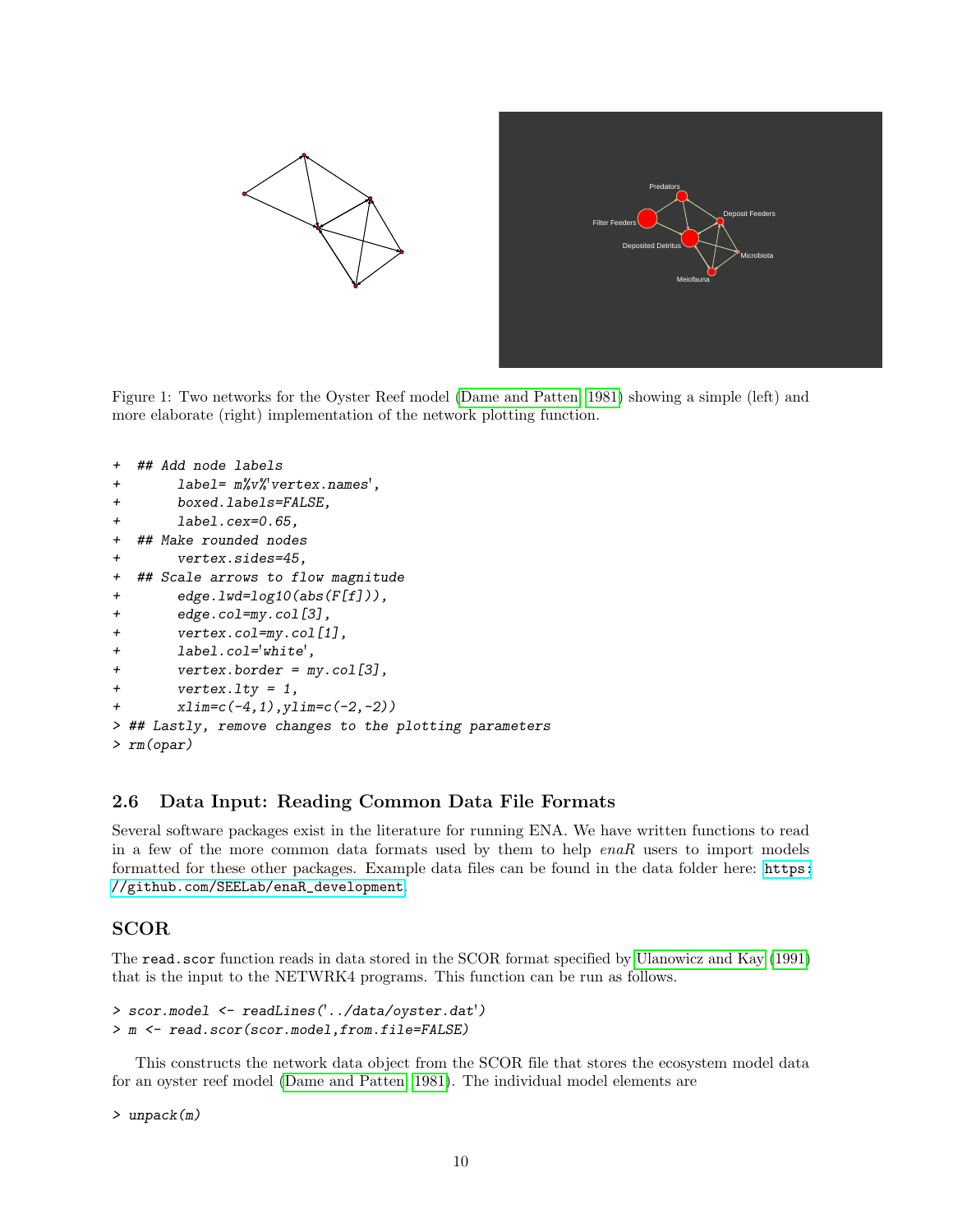Filter Feeders Microbiota Meiofauna Deposit Feeders Filter Feeders **0** 0.0000 0.0000 0.0000 0.0000 Microbiota 0 0.0000 1.2060 1.2060 Meiofauna 0 0.0000 0.0000 0.6609 Deposit Feeders 0 0.0000 0.0000 0.0000 Predators 0 0.0000 0.0000 0.0000 Deposited Detritus 0 8.1721 7.2745 0.6431 Predators Deposited Detritus Filter Feeders 0.5135 15.7910 Microbiota 0.0000 0.0000 Meiofauna 0.0000 4.2403 Deposit Feeders 0.1721 1.9076 Predators 0.0000 0.3262 Deposited Detritus 0.0000 0.0000  $x^2$ [1] 41.47 0.00 0.00 0.00 0.00 0.00 \$r [1] 25.1650 5.7600 3.5794 0.4303 0.3594 6.1759 \$e [1] 0 0 0 0 0 0  $\gamma$ [1] 25.1650 5.7600 3.5794 0.4303 0.3594 6.1759 \$X [1] 2000.0000 2.4121 24.1210 16.2740 69.2370 1000.0000 \$Living [1] TRUE TRUE TRUE TRUE TRUE FALSE

This same data is stored as a network data object that is distributed with this package, which can be accessed as:

> data(oyster) > m <- oyster

### WAND

\$F

In part to make ENA more accessible to biologists, [Allesina and Bondavalli](#page-38-6) [\(2004\)](#page-38-6) recoded some of Ulanowicz's NETWRK4 algorithms into a Microsoft Excel based tool called WAND. For this tool, the model data is stored as a separate Excel file with two worksheets. The first contains many of the node attributes and the second contains the flow matrix. The read.wand function will create an R network data object from a WAND model file.

```
> m <- read.wand('../data/MDmar02_WAND.xls')
```
This code creates a network data object for enaR from the WAND formatted Mdloti ecosystem model data [\(Scharler, 2012\)](#page-42-16). This data is courtesy of U.M. Scharler.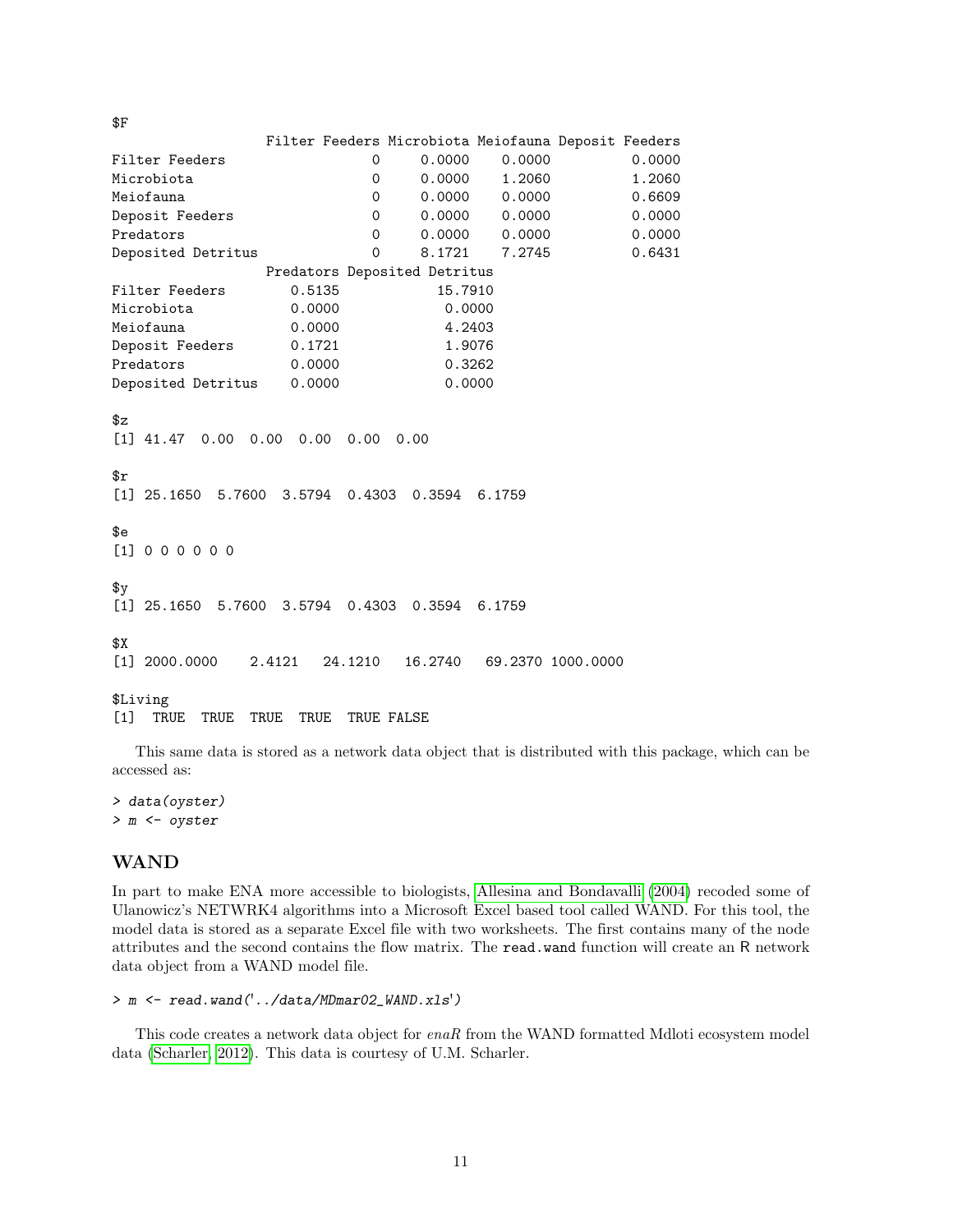#### NEA

For their Matlab function to perform network environ analysis (Patten School), [Fath and Borrett](#page-40-3) [\(2006\)](#page-40-3) packaged the model flows, inputs, outputs, and storage values into what they called a system matrix

$$
\mathbf{S} = \left[ \begin{array}{ccc} \mathbf{F} & \vec{z} & \vec{X} \\ \vec{y} & 0 & 0 \end{array} \right]_{(n+1)\times(n+2)} . \tag{1}
$$

Flows in the system matrix are oriented from column to row.

The enaR function read.nea reads in data with this format stored as a comma separated value file (CSV). The function write.nea() will write any network model to a CSV file with this format.

While convenient, this data format does not enable inclusion of the full range of model information included in the enaR network data object. This format does not partition outputs into exports and respiration values, nor does it identify the node labels or their living status. This missing information will prevent the use of some enaR functions.

Here is an example of using these functions:

```
> data(oyster)
> ## Write oyster reef model to a CSV file
> write.nea(oyster, file.name="oyster.csv")
        [0,1] [0,2] [0,3] [0,4] [0,5] [0,6] [0,7] [0,8][1,] 0.0000 0.000 0.0000 0.0000 0.0000 0.0000 41.47 2000.0000
[2,] 0.0000 0.000 0.0000 0.0000 0.0000 8.1721 0.00 2.4121
[3,] 0.0000 1.206 0.0000 0.0000 0.0000 7.2745 0.00 24.1210
[4,] 0.0000 1.206 0.6609 0.0000 0.0000 0.6431 0.00 16.2740
[5,] 0.5135 0.000 0.0000 0.1721 0.0000 0.0000 0.00 69.2370
[6,] 15.7910 0.000 4.2403 1.9076 0.3262 0.0000 0.00 1000.0000
[7,] 25.1650 5.760 3.5794 0.4303 0.3594 6.1759 0.00 0.0000
> ## Read in oyster reef model data from NEA.m formatted CSV file
> m <- read.nea("oyster.csv")
[1] "export" "living"
>
> ## Again, this model object does NOT contain all
> ## of the information in the "oyster" data object.
```
### ENAM

Another commonly used data format stores the necessary model data in a CSV or Excel formatted file. We include an example Excel file of the Mdloti estuary stored in this form ("MDMAR02.xlsx", courtesy of U. M. Scharler). This format has not been described technically in the literature nor has it been named. We refer to it as ENAM as it is the ENA model data stored primarily as a square matrix with several preliminary rows that include meta-data, the number of nodes, and number of living nodes (similar to SCOR). The data format is generally similar in concept, if not exact form, to the data system matrix used as the input to the NEA.m function [\(Fath and Borrett, 2006\)](#page-40-3). However, the ENAM format includes information on whether nodes are living and partitions output into respiration and exports.

Using an example data file, MDMAR02.xlsx, this data format can be read into the  $enaR$  package as:

```
> m <- read.enam('../data/MDMAR02.xlsx')
```
The current read.enam function assumes the data are stored on the first worksheet of an Excel file. In the future, we expect to expand this function's capabilities to read the data from a CSV file.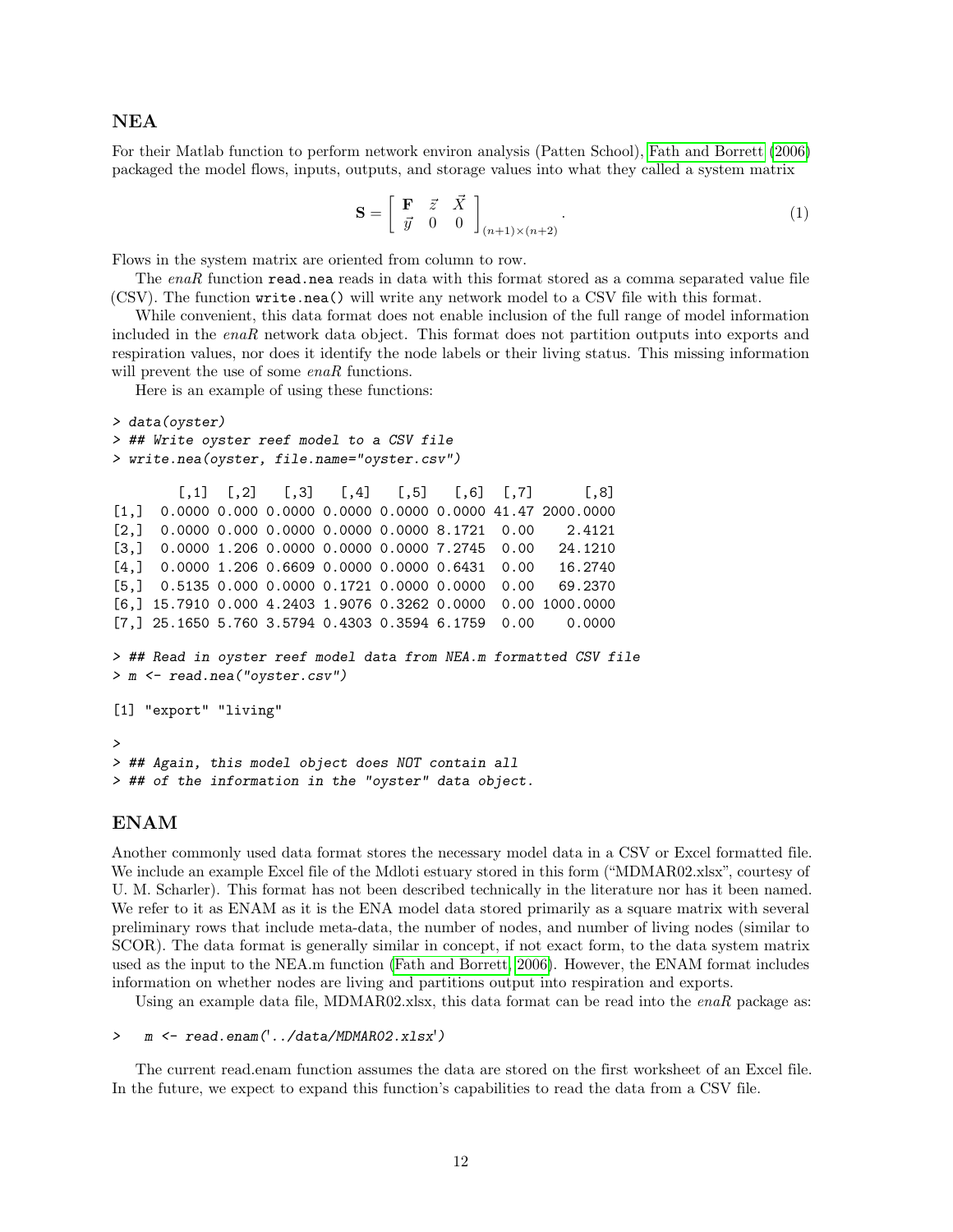| Analysis                      | <b>Function Name</b> | School               |
|-------------------------------|----------------------|----------------------|
| Structure                     | enaStructure         | foundational, Patten |
| Flow                          | enaFlow              | foundational, Patten |
| Ascendency                    | enaAscendency        | Ulanowicz            |
| Storage                       | enaStorage           | Patten               |
| Utility                       | enaUtility           | Patten               |
| Mixed Trophic Impacts         | enaMTI               | Ulanowicz            |
| Control                       | enaControl           | Patten               |
| Environ                       | enaEnviron           | Patten               |
| Cycle Basis                   | enaCycle             | Ulanowicz            |
| Canonical Trophic Aggregation | enaTroAgg            | Ulanowicz            |

<span id="page-12-0"></span>Table 3: Primary Ecosystem Network Analysis algorithms in enaR.

## 3 Analyzing Ecosystem Models

ENA is often applied to investigate the structure and function of a single ecosystem model. Here, we walk through an example of applying multiple ENA algorithms to the South Carolina oyster reef model [\(Dame and Patten, 1981\)](#page-40-8). Table [3](#page-12-0) summarizes the main ENA algorithms encoded in enaR.

Again, in this package results are reported in the row-to-column orientation by default – including the algorithms from the Patten school. Please see Section [3.13](#page-27-0) for how to change this default if needed.

#### 3.1 Balancing for Steady-State

Many of the ENA functions assume that the network model is at steady-state (node inputs equal node outputs). Thus, this package has functions for (1) checking to see if the assumption is met and (2) automatically balancing the model so that input equal outputs.

To determine if the model is balanced and then balance it if necessary:

```
> ## Check to see if the model is balanced
> ssCheck(fake.model)
[1] FALSE
> ## To BALANCE a model if needed
> fake.model <- balance(fake.model,method="AVG2")
[1] AVG2
```

```
> ## To FORCE BALANCE a model if needed
> fake.model <- force.balance(fake.model)
```
The automated balancing routines are based on those presented in [Allesina and Bondavalli](#page-38-15) [\(2003\)](#page-38-15) and include Input, Output, AVG, and AVG2. These authors compare these alternative balancing algorithms and further discuss the implications of using automated procedures. Caution is warranted when using these techniques, as they indiscriminately alter the model flow rates. A more neuanced appraoch may be desired when the uncertainty in estimates of model fluxes are known.

#### 3.2 Structural Network Analysis

Structural network analysis is common to many types of network analysis. The structural analyses applied here are based on those presented in NEA.m [\(Fath and Borrett, 2006\)](#page-40-3) following the Patten School. Output of the enaStructure function is summarized in Table [4.](#page-13-0)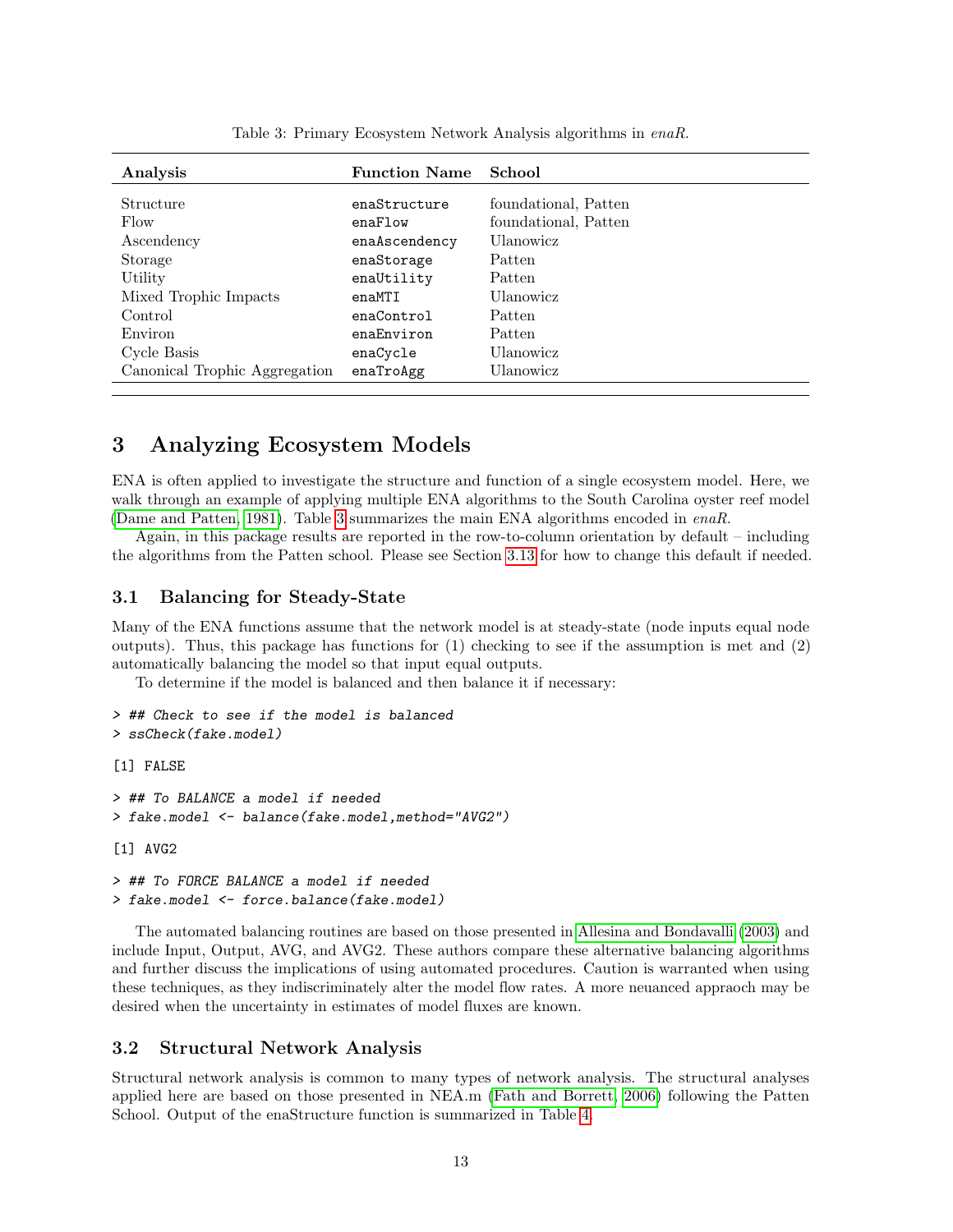| Label              | Description                                                                                                                       |
|--------------------|-----------------------------------------------------------------------------------------------------------------------------------|
| <i>Matrices</i>    |                                                                                                                                   |
| А                  | $n \times n$ adjacency matrix                                                                                                     |
| Network statistics |                                                                                                                                   |
| n                  | number of nodes                                                                                                                   |
| L                  | number of directed edges                                                                                                          |
| $\mathcal{C}$      | connectance $(C = L/n^2)$ ; the proportion of possible directed edges connected.                                                  |
| LD                 | Link Density $(L/n)$                                                                                                              |
| ppr                | estimated rate of pathway proliferation (Borrett and Patten, 2003)                                                                |
| lam1A              | dominant eigenvalue of A $(lambda_1(A))$ , which is the                                                                           |
|                    | asymptotic rate of pathway proliferation (Borrett et al., 2007)                                                                   |
| mlam1A             | multiplicity of the dominant eigenvalue (number of times repeated)                                                                |
| rho                | damping ratio, an indicator of how quickly $[a_{ij}]^{(m)}/[a_{ij}]^{(m-1)}$ goes to $lam_1(\mathbf{A})$ (Caswell, 2001, , p. 95) |
| R                  | distance of $lam_1(A)$ from the bulk of the eigen spectrum (Farkas <i>et al.</i> , 2001)                                          |
| d                  | difference between dominant eigenvalue and link density (expected value for random graph)                                         |
| no.scc             | number of strongly connected components (SCC)                                                                                     |
| no.scc.big         | number of SCC with more than one node                                                                                             |
| pscc               | fraction of network nodes included in a big SCC                                                                                   |

<span id="page-13-0"></span>Table 4: Resultant matrices and network statistics returned by the enaStructure function in enaR.

> data(oyster)

```
> St <- enaStructure(oyster)
```

```
> attributes(St)
```
#### \$names

```
[1] "A" "ns"
```
#### > St\$ns

```
n L C LD ppr lam1A mlam1A rho R
[1,] 6 12 0.3333333 2 2.147899 2.147899 1 2.147899 0.4655712
        d no.scc no.scc.big pscc
[1,] 0.147899 2 1 0.8333333
```
The number of nodes, number of links, link density, and connectance (density) are common statistics used to describe networks like food webs [\(Brandes and Erlebach, 2005;](#page-39-17) [Dunne](#page-40-12) *et al.*, [2002;](#page-40-12) Eklöf and [Ebenman, 2006;](#page-40-13) [Estrada, 2007;](#page-40-14) [Martinez, 1992\)](#page-41-16). The pathway proliferation rate quantifies if and how fast the number of pathways increases with path length in the network [\(Borrett](#page-39-15) et al., [2007;](#page-39-15) [Borrett and](#page-39-14) [Patten, 2003\)](#page-39-14). This rate is equivalent to the dominant eigenvalue of the adjacency matrix  $(\lambda_1(A))$  if the network is comprised of a single strongly connected component [\(Borrett](#page-39-15) et al., [2007\)](#page-39-15).

The structural network statistics for the oyster reef model shows that it has 6 nodes, a pathway proliferation rate of 2.14 (ppr), and that the model is comprised of two strongly connected components (no.scc) but that only one has more than one node (no.scc.big). Thus, 83% of the nodes are participating in a strongly connected component (pscc).

### 3.3 Flow Analysis

Flow analysis is one of the core ENA analyses for both the Ulanowicz and Patten Schools [\(Fath and](#page-40-3) [Borrett, 2006;](#page-40-3) [Fath and Patten, 1999;](#page-40-0) [Latham II, 2006;](#page-41-5) [Schramski](#page-43-12) et al., [2011\)](#page-43-12). The enaR implementation enaFlow mostly follows the NEA.m function, with small updates (e.g. calculating the ratio of indirect-to-direct flows [Borrett and Freeze, 2011;](#page-39-18) [Borrett](#page-39-19) et al., [2011\)](#page-39-19). Results returned by enaFlow are summarized in Table [5](#page-14-0)

To validly apply flow analysis, the network model must meet two analytical assumptions. First, the model must trace a single, thermodynamically conserved currency, such as energy, carbon, or nitrogen. Second, the model must be at steady-state for many of the analyses.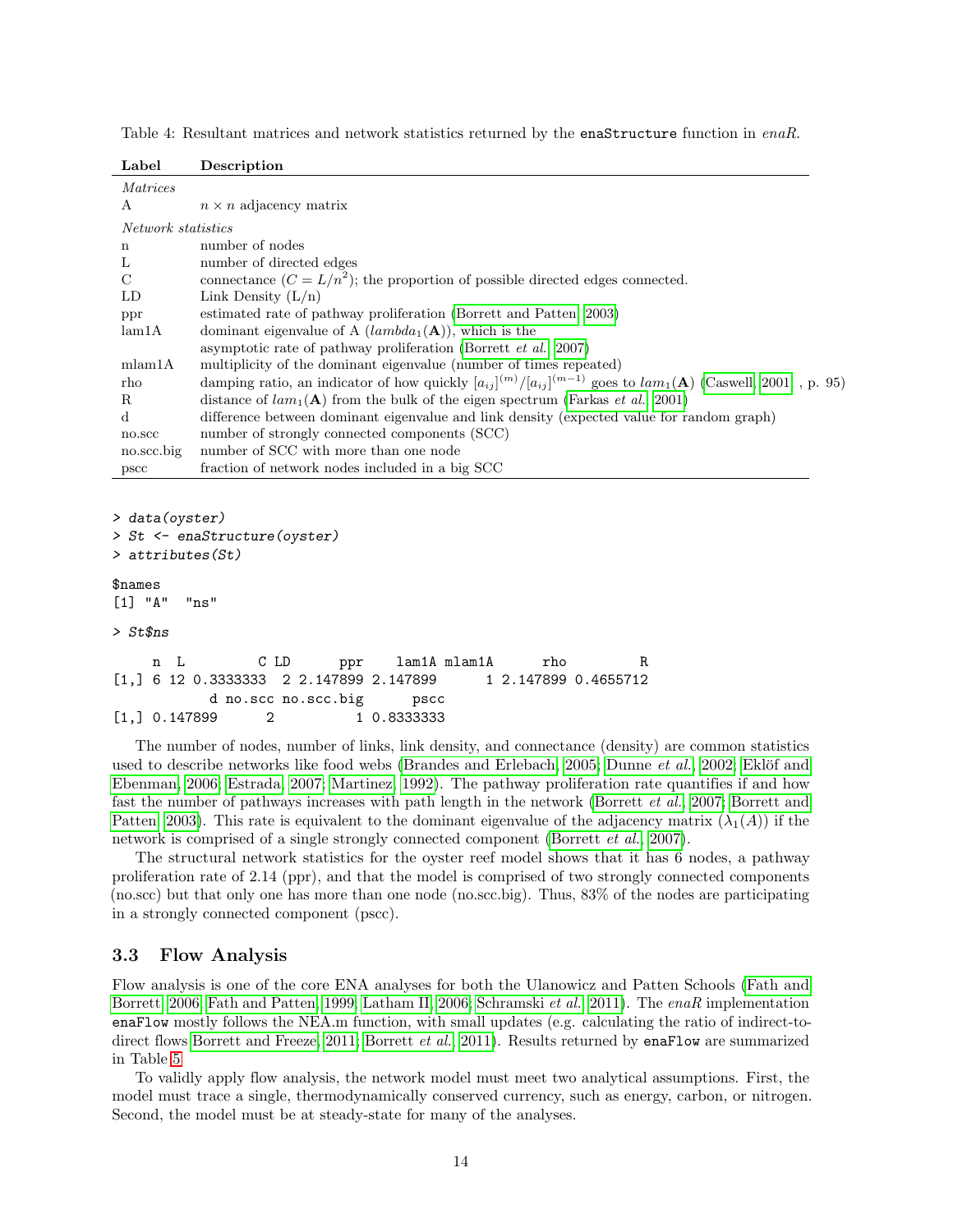Flow analysis has been used in a variety of ways. For example, [Finn](#page-40-9) [\(1980\)](#page-40-9) used ENA flow analysis to compare the cycling of multiple nutrients through the Hubbard Brook Ecosystem, New Hampshire, USA, and [van Oevelen](#page-44-9) et al. [\(2009\)](#page-44-9) used the technique to show how different marine canyon conditions change the flow of carbon through the food webs in Nazaré Canyon. [Gattie](#page-40-15) *et al.* [\(2006\)](#page-40-15) applied the analysis to characterize N cycling in the Neuse River Estuary (North Carolina, USA), and [Zhang](#page-44-3) et al. [\(2010\)](#page-44-3) used flow analysis to help assess the sustainability of the urban water metabolism of Beijing, China. [Borrett](#page-38-7) [\(2013\)](#page-38-7) showed that the throughflow vector T can be considered as a type of centrality measure that indicates the relative importance of each node to the generation of the total system throughflow or activity.

| $enaR$ label       | Description                                                                               |
|--------------------|-------------------------------------------------------------------------------------------|
| Matrices           |                                                                                           |
| T                  | $n \times 1$ vector of node throughflows (M L <sup>-2 or -3</sup> T <sup>-1</sup> )       |
| G                  | output-oriented direct throughflow intensity matrix                                       |
| GP                 | input-oriented direct throughflow intensity matrix                                        |
| N                  | output-oriented integral throughflow intensity matrix                                     |
| NP                 | input-oriented integral throughflow intensity matrix                                      |
| Network statistics |                                                                                           |
| Input              | Total input boundary flow                                                                 |
| <b>TST</b>         | Total System ThroughFLOW                                                                  |
| TSTp               | Total System ThroughPUT                                                                   |
| APL                | Average Path Length (Finn, 1976)                                                          |
| FCI                | Finn Cycling Index (Finn, 1980)                                                           |
| BFI                | Boundary Flow Intensity, <i>Boundary</i> /TST                                             |
| DFI                | Direct Flow Intensity, Direct/TST                                                         |
| IFI                | Indirect Flow Intensity, $Indirect/TST$ (Borrett et al., 2006)                            |
| ID.F               | Ratio of Indirect to Direct Flow Borrett and Freeze (2011); Borrett et al. (2011)         |
| ID.F.I             | input oriented ratio of indirect to direct flow intensity (as in Fath and Borrett, 2006)  |
| IF.F.O             | output oriented ratio of indirect to direct flow intensity (as in Fath and Borrett, 2006) |
| HMG.F.I            | input oriented network homogenization to direct flow intensity                            |
| HMG.F.O            | output oriented network homogenization to direct flow intensity                           |
| AMP.F.I            | input oriented network amplification                                                      |
| AMP.F.O            | output oriented network amplification                                                     |
| mode0.F            | Boundary Flow                                                                             |
| model.F            | Internal First Passage Flow                                                               |
| mode2.F            | Cycled Flow                                                                               |
| mode3.F            | Dissipative Equivalent to model.F                                                         |
| mode4.F            | Dissipative Equivalent to mode 0. F                                                       |

<span id="page-14-0"></span>Table 5: Matrices and network statistics returned by the enaFlow function in enaR.

Here, we extract the flow statistics and then isolate and remove the output-oriented direct flow intensity (G) matrix. Recall that ENA is partially derived from Input–Output analysis; the input and output orientations provide different information about the system. We also show the input-oriented integral flow matrix  $N'$ .

```
> F <- enaFlow(oyster)
> attributes(F)
$names
[1] "T" "G" "GP" "N" "NP" "ns"
> F$ns
    Boundary TST TSTp APL FCI BFI DFI
[1,] 41.47 83.5833 125.0533 2.015512 0.1101686 0.4961517 0.1950689
         IFI ID.F ID.F.I ID.F.O HMG.I HMG.O AMP.I AMP.O
```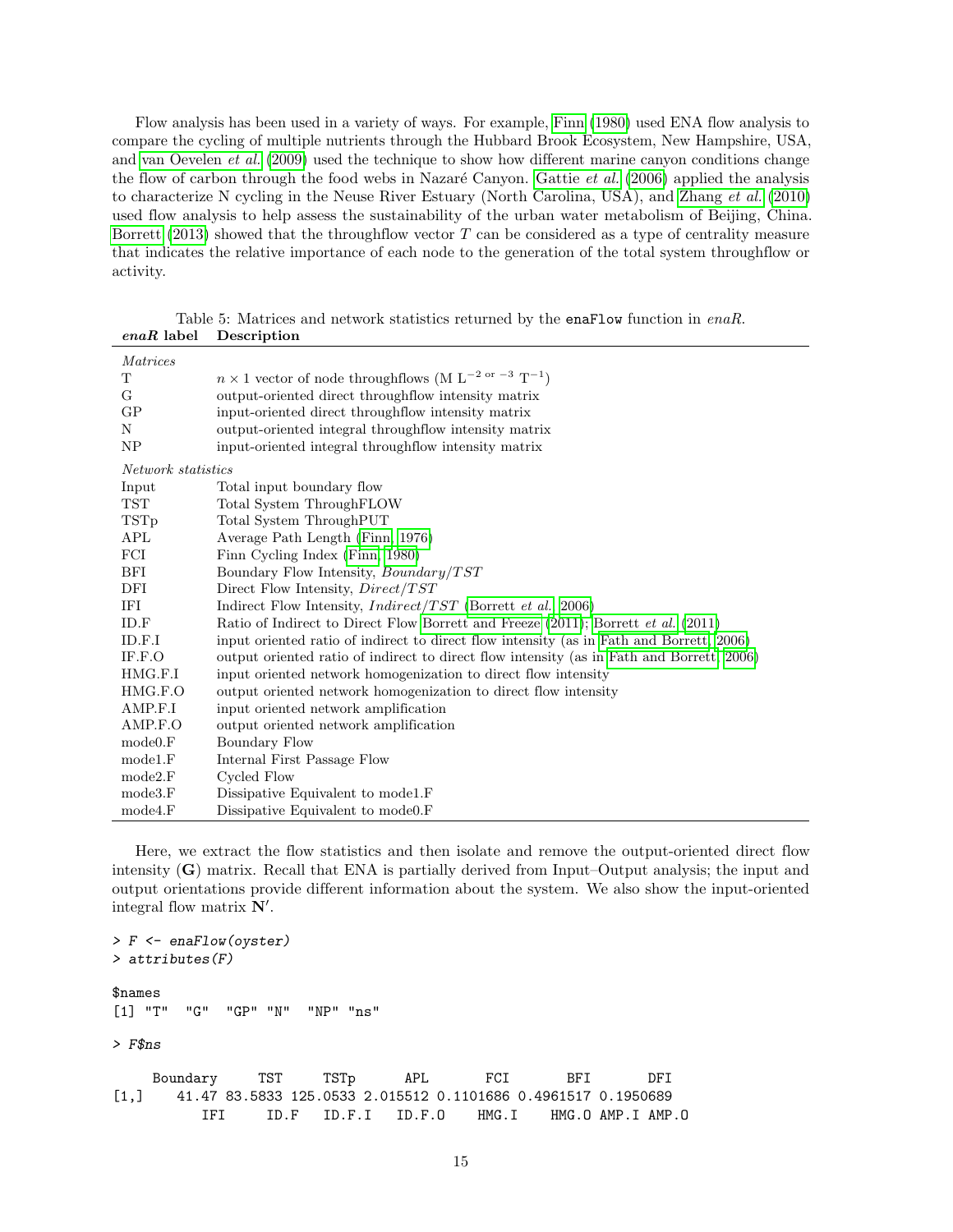$[1,] 0.3087794 1.582925 1.716607 1.534181 2.051826 1.891638 3 1$ mode0.F mode1.F mode2.F mode3.F mode4.F [1,] 41.47 32.90504 9.208256 32.90504 41.47

```
> ## Output-oriented direct flow matrix
> F$G
```

|                               |            |                         |                              |                     | Filter Feeders Microbiota Meiofauna Deposit Feeders |  |  |
|-------------------------------|------------|-------------------------|------------------------------|---------------------|-----------------------------------------------------|--|--|
| Filter Feeders                |            | 0                       |                              | 0.0000000 0.0000000 | 0.00000000                                          |  |  |
| Microbiota                    |            | 0                       |                              | 0.0000000 0.1475753 | 0.14757529                                          |  |  |
| Meiofauna                     |            | 0                       |                              |                     | 0.07793173                                          |  |  |
| Deposit Feeders               |            | $\Omega$                |                              | 0.0000000 0.0000000 | 0.00000000                                          |  |  |
| Predators                     |            | 0                       |                              | 0.0000000 0.0000000 | 0.00000000                                          |  |  |
| Deposited Detritus            |            | $\Omega$                |                              | 0.3670363 0.3267221 | 0.02888377                                          |  |  |
|                               |            |                         | Predators Deposited Detritus |                     |                                                     |  |  |
| Filter Feeders                | 0.01238245 |                         | 0.3807813                    |                     |                                                     |  |  |
| Microbiota                    | 0.00000000 |                         | 0.0000000                    |                     |                                                     |  |  |
| Meiofauna                     |            | 0.00000000<br>0.5000059 |                              |                     |                                                     |  |  |
| Deposit Feeders               |            | 0.06856574<br>0.7600000 |                              |                     |                                                     |  |  |
| Predators                     | 0.00000000 | 0.4757876               |                              |                     |                                                     |  |  |
| Deposited Detritus 0.00000000 |            |                         | 0.0000000                    |                     |                                                     |  |  |

> ## Input-oriented integral flow matrix  $>$  F\$NP

|                              |           |                        |                              |                      | Filter Feeders Microbiota Meiofauna Deposit Feeders |  |  |
|------------------------------|-----------|------------------------|------------------------------|----------------------|-----------------------------------------------------|--|--|
| Filter Feeders               |           |                        |                              | 1,0000000 1,0000000  | 1.0000000                                           |  |  |
| Microbiota                   |           | 0                      |                              | 1.1018630 0.2440716  | 0.6197856                                           |  |  |
| Meiofauna                    |           | $\Omega$               | 0.2971032 1.2971032          |                      | 0.5604100                                           |  |  |
| Deposit Feeders              |           | $\Omega$               | 0.1240688 0.1240688          |                      | 1.1240688                                           |  |  |
| Predators                    |           | $\Omega$               |                              | 0.0203426  0.0203426 | 0.0203426                                           |  |  |
| Deposited Detritus           |           | $\Omega$               |                              | 1.3885039 1.3885039  | 1.3885039                                           |  |  |
|                              |           |                        | Predators Deposited Detritus |                      |                                                     |  |  |
| Filter Feeders               | 1,0000000 |                        | 1.0000000                    |                      |                                                     |  |  |
| Microbiota                   | 0.1555792 |                        | 0.1018630                    |                      |                                                     |  |  |
| Meiofauna                    |           | 0.1406747<br>0.2971032 |                              |                      |                                                     |  |  |
| Deposit Feeders              | 0.2821649 |                        | 0.1240688                    |                      |                                                     |  |  |
| Predators                    | 1.0051064 |                        | 0.0203426                    |                      |                                                     |  |  |
| Deposited Detritus 0.3485436 |           |                        | 1.3885039                    |                      |                                                     |  |  |

Note that you can use the attach function to have access to the objects nested within an object. Since some objects may conflict in name, it's best to detach an object once it's not in use.

> attach(F) > G

|                    |            |                         |                              |  | Filter Feeders Microbiota Meiofauna Deposit Feeders |  |  |
|--------------------|------------|-------------------------|------------------------------|--|-----------------------------------------------------|--|--|
| Filter Feeders     |            | 0                       |                              |  | 0.00000000                                          |  |  |
| Microbiota         |            | $\Omega$                | 0.0000000   0.1475753        |  | 0.14757529                                          |  |  |
| Meiofauna          |            |                         |                              |  | 0.07793173                                          |  |  |
| Deposit Feeders    |            |                         |                              |  | 0.00000000                                          |  |  |
| Predators          |            |                         |                              |  | 0.00000000                                          |  |  |
| Deposited Detritus |            |                         | 0 0.3670363 0.3267221        |  | 0.02888377                                          |  |  |
|                    |            |                         | Predators Deposited Detritus |  |                                                     |  |  |
| Filter Feeders     |            | 0.01238245<br>0.3807813 |                              |  |                                                     |  |  |
| Microbiota         | 0.00000000 |                         | 0.0000000                    |  |                                                     |  |  |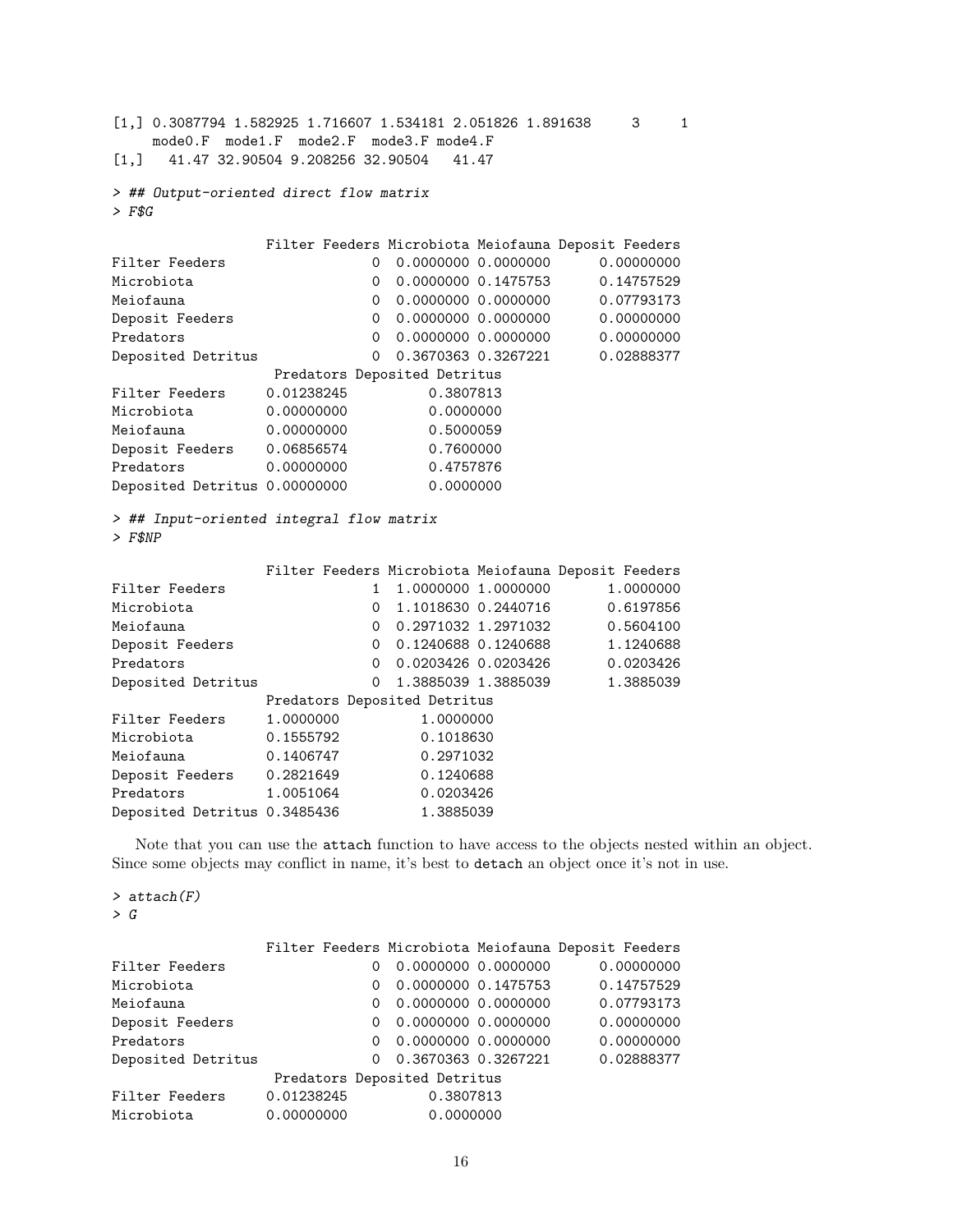<span id="page-16-0"></span>

|  |                                   |  |  | Table 6: Graph-level network statistics returned by the $enaR$ ena $A$ scendency function (see Ulanowicz, |  |  |
|--|-----------------------------------|--|--|-----------------------------------------------------------------------------------------------------------|--|--|
|  | 1986, 1997, for interpretations). |  |  |                                                                                                           |  |  |

| Label      | Description                                                         |
|------------|---------------------------------------------------------------------|
| AMI        | average mutual information (bits)                                   |
| ASC        | ascendency, AMI $\times$ TST <sub>p</sub>                           |
| OН         | overhead                                                            |
| <b>CAP</b> | capacity                                                            |
| ASC.CAP    | ascendency-to-capacity ratio (dimensionless)                        |
| OH.CAP     | overhead-to-capacity ratio (dimensionless)                          |
| robustness | robustness of the network as in Fath (2014)                         |
| <b>ELD</b> | effective link density of the network Ulanowicz et al. $(2014)$     |
| TD         | trophic depth of the network as in Ulanowicz <i>et al.</i> $(2014)$ |

| Meiofauna                     | 0.00000000 | 0.5000059 |
|-------------------------------|------------|-----------|
| Deposit Feeders               | 0.06856574 | 0.7600000 |
| Predators                     | 0.00000000 | 0.4757876 |
| Deposited Detritus 0.00000000 |            | 0.0000000 |

#### > detach(F)

#### 3.4 Ascendency

A key contribution of the Ulanowicz School to ENA is the Ascendency concept and the development of several information based network-level statistics [\(Ulanowicz, 1986,](#page-43-0) [1997\)](#page-43-2). This analysis is based on all of the flows in the system and does not assume the modeled system is at steady-state. The enaAscendency function returns several of these information based measures (Table [6\)](#page-16-0). This is run as follows:

#### > enaAscendency(oyster)

AMI ASC OH CAP ASC.CAP OH.CAP robustness [1,] 1.330211 166.3473 211.0979 377.4452 0.4407191 0.5592809 0.3611021 ELD TD [1,] 1.79506 2.514395

#### 3.5 Storage Analysis

Storage ENA was developed in the Patten School [\(Barber, 1978a,](#page-38-16)[b\)](#page-38-17). It is similar to flow ENA, but divides the flows by storage (e.g., biomass) instead of throughflow. Several papers provide an overview of this methodology [Fath and Patten](#page-40-0) [\(1999\)](#page-40-0); [Gattie](#page-40-15) et al. [\(2006\)](#page-40-15); [Schramski](#page-43-12) et al. [\(2011\)](#page-43-12). Output of this function is summarized in Table [7.](#page-17-0) What follows is an example of applying the storage analysis to the oyster reef model.

```
> S <- enaStorage(oyster)
> attributes(S)
$names
 [1] "X" "C" "P" "S" "Q" "CP" "PP" "SP" "QP" "dt" "ns"
> S$ns
         TSS CIS BSI DSI ISI ID.S
[1,] 3112.044 0.9940252 0.003331412 0.003320932 0.9933477 299.1171
     ID.S.I ID.S.O HMG.S.O HMG.S.I NAS NASP mode0.S mode1.S
```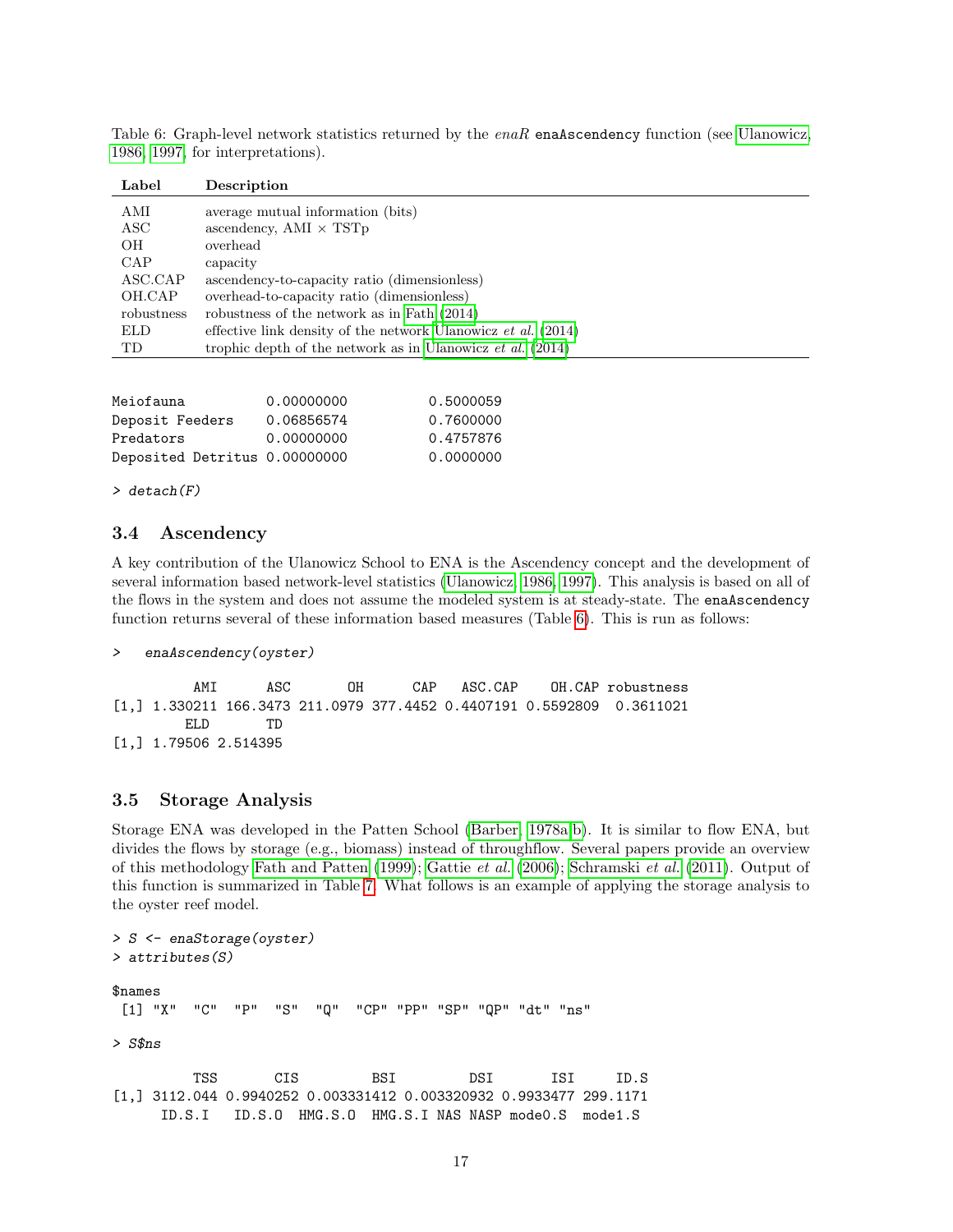| Label                | Description                                                                                      |
|----------------------|--------------------------------------------------------------------------------------------------|
| <i>Matrices</i>      |                                                                                                  |
| X                    | $n \times 1$ vector of storage values [M L <sup>-2</sup> ]                                       |
| $\mathcal{C}$        | $n \times n$ donor-storage normalized output-oriented direct flow intensity matrix $(T^{-1})$    |
| P                    | $n \times n$ storage-normalized output-oriented direct flow matrix (dimensionless)               |
| $\mathbf S$          | $n \times n$ donor-storage normalized output-oriented integral flow intensity matrix $(T^{-1})$  |
| Q                    | $n \times n$ output-oriented integral flow intensity matrix (dimensionless)                      |
| CP                   | $n \times n$ recipient-storage normalized input-oriented direct flow intensity matrix $(T^{-1})$ |
| PP                   | $n \times n$ storage-normalized input-oriented direct flow matrix (dimensionless)                |
| SP                   | $n \times n$ donor-storage normalized input-oriented integral flow intensity matrix $(T^{-1})$   |
| QP                   | $n \times n$ input-oriented integral flow intensity matrix (dimensionless)                       |
| dt                   | discrete time step                                                                               |
| Network statistics   |                                                                                                  |
| <b>TSS</b>           | Total System Storage                                                                             |
| CIS                  | Storage Cycling Index                                                                            |
| <b>BSI</b>           | Boundary Storage Intensity                                                                       |
| DSI                  | Direct Storage Intensity                                                                         |
| $\operatorname{ISI}$ | Indirect Storage Intensity                                                                       |
| ID.S                 | Ratio of Indirect-to-Direct storage (realized)                                                   |
| ID.S.I               | storage-based input-oriented indirect-to-direct ratio (as in Fath and Borrett, 2006)             |
| ID.S.O               | storage-based input-oriented indirect-to-direct ratio (as in Fath and Borrett, 2006)             |
| HMG.S.I              | input-oriented storage network homogenization                                                    |
| HMG.S.O<br>AMP.S.I   | output-oriented storage network homogenization                                                   |
| AMP.S.O              | input-oriented storage network amplification<br>output-oriented storage network amplification    |
| mode0.S              | Storage from Boundary Flow                                                                       |
| mode1.S              | Storage from Internal First Passage Flow                                                         |
| mode2.S              | Storage from Cycled Flow                                                                         |
| mode3.S              | Dissipative Equivalent to model.S                                                                |
| mode4.S              | Dissipative Equivalent to mode0.S                                                                |
|                      |                                                                                                  |

<span id="page-17-0"></span>Table 7: Matrices and graph-level network statistics returned by the enaR enaStorage function.

```
[1,] 454.227 294.1527 1.115985 1.464503 20 21 10.3675 8.226261
    mode2.S mode3.S mode4.S
```

```
[1,] 3093.45 8.226261 10.3675
```
This storage analysis of the oyster reef model indicates that the total energy stored in the system on an average day is 3112 kcal m<sup>−</sup>2, and that 99.3% of this storage is generated by energy flowing over indirect pathways (ISI).

[Whipple](#page-44-10) et al. [\(2014\)](#page-44-10) provides a detailed example of applying storage analysis to characterize the dynamic organization of an ecosystem. They investigated how the storage analysis properties changed across sixteen consecutive seasonal N cycling models of the Neuse River Estuary. They found that from this storage perspective NOx was the dominant compartment, and thus a primary controller of the system dynamics. Note that this work provides an example of applying this analysis at multiple levels of analysis (e.g., [Hines and Borrett, 2014\)](#page-41-17).

### 3.6 Utility Analysis

Utility analysis describes the relationship between node pairs in the ecosystem model when considering both direct and indirect interactions. It developed in the Patten School [\(Fath and Patten, 1999;](#page-40-0) [Patten,](#page-42-5) [1991\)](#page-42-5) and is similar to yet distinct from the Ulanowicz School mixed trophic impacts analysis [\(Ulanowicz](#page-44-2) [and Puccia, 1990\)](#page-44-2). Utility analysis can be conducted from both the flow and storage perspectives, so the "type" argument needs to be set to suit the user's needs. This is again implemented as in NEA.m. Table [8](#page-18-0) summarizes the function output for the flow and storage versions. These analyses are executed as: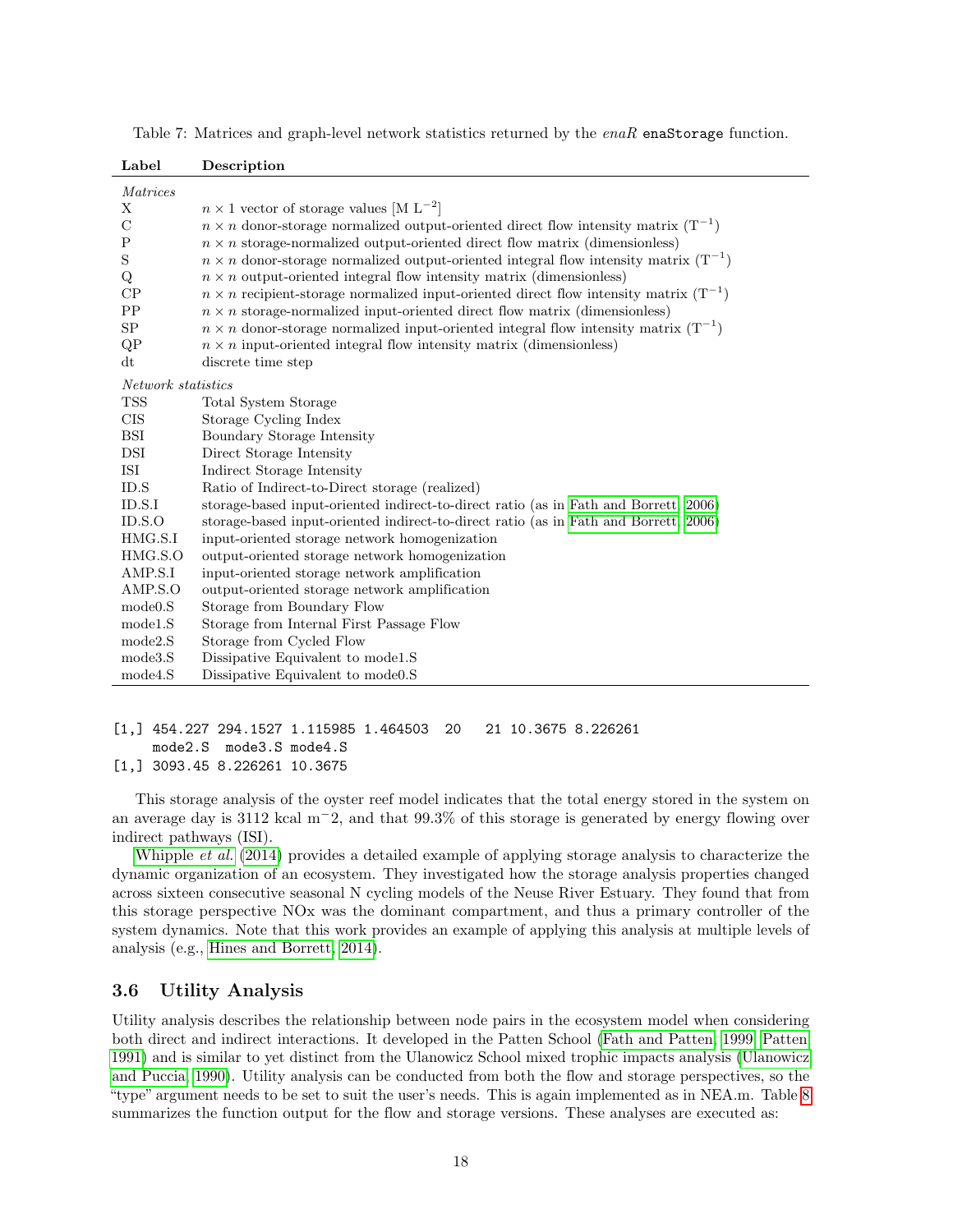| Label                                                                                                                   | Description                                                                                                                                                                                                                                                                                                                                                                                                |
|-------------------------------------------------------------------------------------------------------------------------|------------------------------------------------------------------------------------------------------------------------------------------------------------------------------------------------------------------------------------------------------------------------------------------------------------------------------------------------------------------------------------------------------------|
| <i>Matrices</i>                                                                                                         |                                                                                                                                                                                                                                                                                                                                                                                                            |
| $D_{n \times n}$<br>$U_{n \times n}$<br>$Y_{n \times n}$<br>$DS_{n \times n}$<br>$US_{n \times n}$<br>$YS_{n \times n}$ | throughflow-normalized direct utility intensity (dimensionless)<br>integral flow utility (dimensionless)<br>integral flow utility scaled by original through<br>flow (M $\rm L^{-2~or~-3}~T^{-1})$<br>storage-normalized direct utility intensity (dimensionless)<br>integral storage utility (dimensionless)<br>integral storage utility scaled by original through<br>flow (M $\rm L^{-2~or~-3}~T^{-1})$ |
| <b>Network Statistics</b>                                                                                               |                                                                                                                                                                                                                                                                                                                                                                                                            |
| lam1D<br>synergism.F<br>mutualism.F<br>lam1DS<br>synergism.S<br>mutualism.S                                             | dominant eigenvalue of D<br>benefit-cost ratio or network synergism (flow)<br>positive to negative interaction ratio or network mutualism (flow)<br>dominant eigenvalue of DS<br>benefit-cost ratio or network synergism (storage)<br>positive to negative interaction ratio or network mutualism (storage)                                                                                                |

<span id="page-18-0"></span>Table 8: Matrices and graph-level network statistics returned by the enaR enaUtility function.

```
> UF <- enaUtility(oyster, eigen.check=TRUE,type="flow")
> US <- enaUtility(oyster, eigen.check=TRUE,type="storage")
> attributes(UF)
```

```
$names
[1] "D" "U" "Y" "ns"
```
Please note the function argument "eigen.check=TRUE". For this analysis to work, the power series of the direct utility matrices must converge, which is only true if the dominant eigenvalue of the direct utility matrix is less than 1. The function default prevents the analysis from being performed if this condition is not met. Users that wish to perform the analysis anyway can set "eigen.check=FALSE". Care should be used when doing this, as the meaning of the underlying mathematics is uncertain.

### 3.7 Environ Analysis

Environ Analysis finds the *n* unit input and output environs for the model [\(Fath and Patten, 1999;](#page-40-0) [Patten, 1978\)](#page-42-7). These unit environs are returned by the environ function as in NEA.m. They indicate the flow activity in each subnetwork generated by pulling a unit out of a node (input environs) or pushing a unit into a node (output environ). These unit environs can be converted into "realized" environs by multiplying each by the relevant observed input or output [\(Borrett and Freeze, 2011;](#page-39-18) [Whipple](#page-44-11) *et al.*, [2007,](#page-44-11) [2014\)](#page-44-10).

```
> E <- enaEnviron(oyster)
> attributes(E)
$names
[1] "input" "output"
> E$output[1]
$`Filter Feeders`
              Filter Feeders Microbiota Meiofauna
Filter Feeders -1 0.0000000 0.00000000
Microbiota 0 -0.1970605 0.02908126
Meiofauna 0 0.0000000 -0.20449723
Deposit Feeders 0 0.0000000 0.00000000
```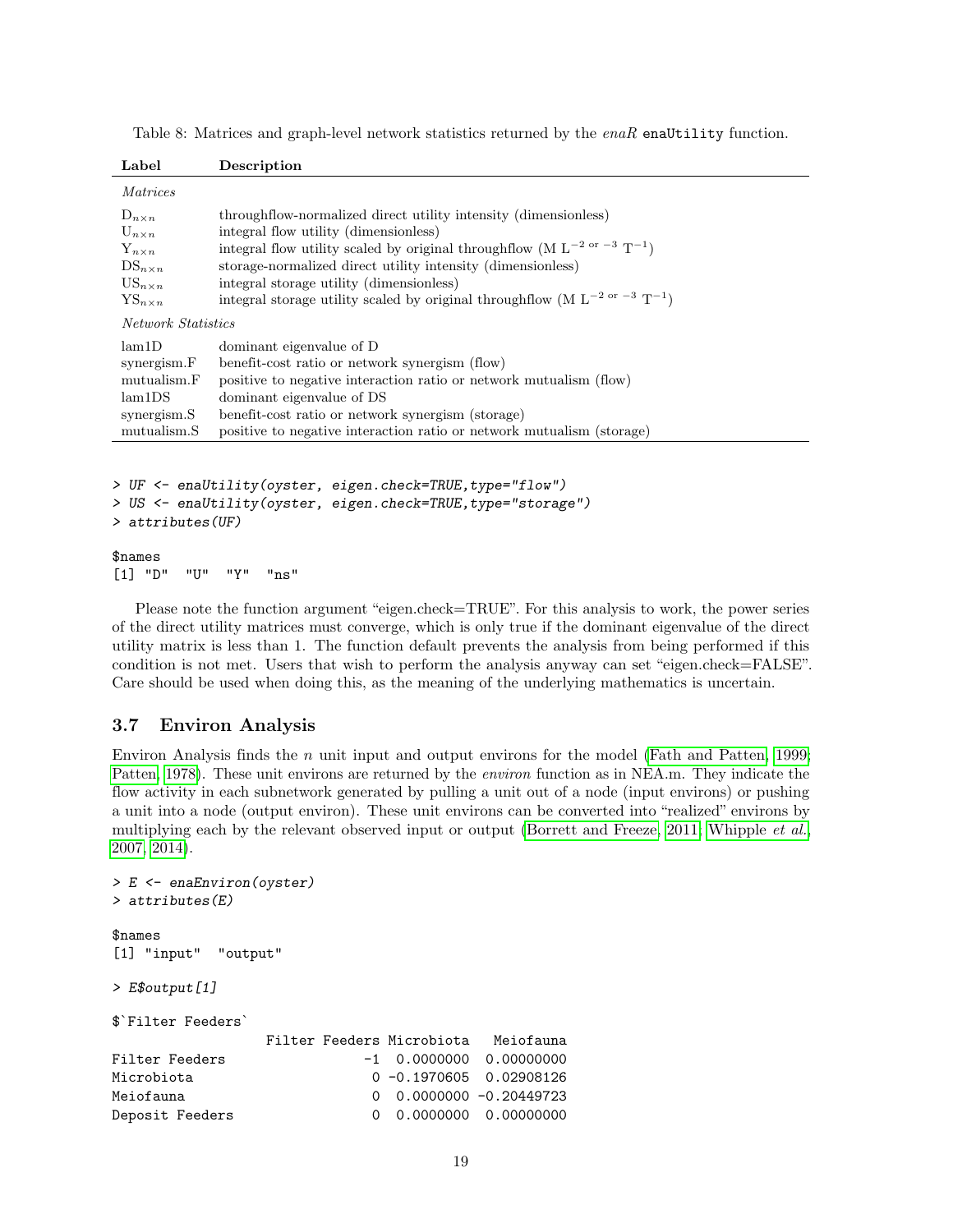| Predators                      | $\Omega$        | 0.0000000                  | 0.00000000                   |
|--------------------------------|-----------------|----------------------------|------------------------------|
| Deposited Detritus             | $\Omega$        | 0.1970605 0.17541596       |                              |
| $\mathbf{z}$                   | 1               | 0.0000000                  | 0.00000000                   |
|                                | Deposit Feeders |                            | Predators Deposited Detritus |
| Filter Feeders                 | 0.00000000      | 0.012382445                | 0.380781288                  |
| Microbiota                     | 0.02908126      | 0.000000000                | 0.000000000                  |
| Meiofauna                      | 0.01593682      | 0.000000000                | 0.102249819                  |
| Deposit Feeders                | $-0.06052568$   | 0.004149988                | 0.045999518                  |
| Predators                      |                 | $0.00000000 - 0.016532433$ | 0.007865927                  |
| Deposited Detritus             | 0.01550760      | 0.000000000                | $-0.536896552$               |
| $\mathbf{z}$                   | 0.00000000      | 0.000000000                | 0.000000000                  |
|                                | у               |                            |                              |
| Filter Feeders                 | 0.606836267     |                            |                              |
| Microbiota                     | 0.138897999     |                            |                              |
| Meiofauna                      | 0.086310586     |                            |                              |
| Deposit Feeders                | 0.010376176     |                            |                              |
| Predators                      | 0.008666506     |                            |                              |
| Deposited Detritus 0.148912467 |                 |                            |                              |
| $\mathbf{z}$                   | 0.000000000     |                            |                              |

The TET function returns vectors of the unit and realized input and output total environ throughflow. The realized total environ throughflow is an environ based partition of the total system throughflow [\(Whipple](#page-44-11) et al., [2007\)](#page-44-11).

> tet <- TET(oyster) > show(tet) \$realized.input [1] 25.165000 22.647638 14.582798 2.028052 1.053786 18.107007 \$realized.output [1] 83.5833 0.0000 0.0000 0.0000 0.0000 0.0000 \$unit.input [1] 1.000000 3.931882 4.074090 4.713111 2.932069 2.931882 \$unit.output [1] 2.015512 1.836089 2.540670 3.124836 2.234317 2.594261

The TES functions returns the both the realized and unit total environ storage for the input and output environs. Again, the realized TES is a partition of the total system storage (TSS).

> tes <- TES(oyster) > show(tes) \$realized.input Filter Feeders Microbiota Meiofauna 2000.00000 2.41209 24.12171 Deposit Feeders Predators Deposited Detritus 16.27440 69.23803 1000.03118 \$realized.output [1] 3112.044 0.000 0.000 0.000 0.000 0.000

\$unit.input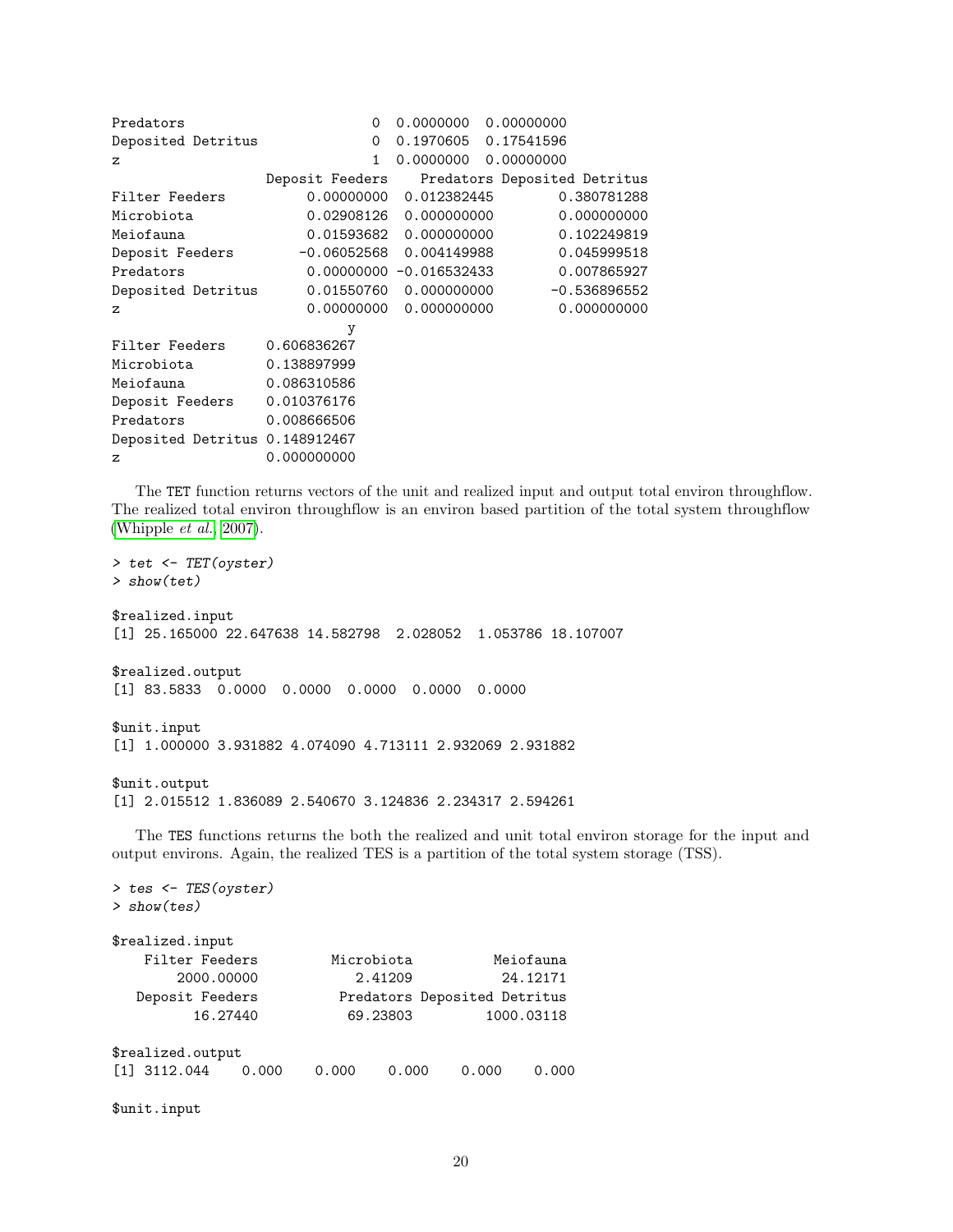<span id="page-20-0"></span>Table 9: Matrices returned by the enaR enaControl function, which are based on [\(Dame and Patten,](#page-40-8) [1981;](#page-40-8) [Patten and Auble, 1981;](#page-42-17) [Schramski](#page-43-14) et al., [2006,](#page-43-14) [2007\)](#page-43-15).

| Label | Description |
|-------|-------------|
|-------|-------------|

| <i>Matrices</i>   |                                       |                                       |                              |  |  |
|-------------------|---------------------------------------|---------------------------------------|------------------------------|--|--|
| $CN_{n\times n}$  | Control matrix using flow values      |                                       |                              |  |  |
| $CQ_{n\times n}$  |                                       | Control matrix using storage values   |                              |  |  |
| $CR_{n \times n}$ |                                       | Schramski's Control Ratio Matrix      |                              |  |  |
| $CD_{n \times n}$ |                                       | Schramski's Control Difference Matrix |                              |  |  |
| $sc_{n \times 1}$ |                                       | Schramski's System Control vector     |                              |  |  |
|                   |                                       |                                       |                              |  |  |
|                   | Filter Feeders                        | Microbiota                            | Meiofauna                    |  |  |
|                   | 289.3658066<br>7.3735209<br>0.6561948 |                                       |                              |  |  |
|                   | Deposit Feeders                       |                                       | Predators Deposited Detritus |  |  |
|                   | 11.5308112                            | 109.7205293                           | 265.1036470                  |  |  |
| \$unit.output     |                                       |                                       |                              |  |  |
|                   | Filter Feeders                        | Microbiota                            | Meiofauna                    |  |  |
|                   | 75.04326                              | 16.06273                              | 41.03146                     |  |  |
|                   | Deposit Feeders                       |                                       | Predators Deposited Detritus |  |  |
|                   | 65.81279                              | 132.44451                             | 66.11575                     |  |  |

Realized TET and TES might be considered network centrality measures that indicate the relative importance of the environs in generating the observed flow or storage, respectively.

### 3.8 Control Analysis

Control analysis was implemented as in the NEA.m function, but we also include recent updates to control analysis (e.g., [Schramski](#page-43-14) et al., [2006,](#page-43-14) [2007\)](#page-43-15). In general, these analyses determine the pairwise control relationships between the nodes in the network. Table [9](#page-20-0) summarizes the function output.

```
> C <- enaControl(oyster)
> attributes(C)
$names
[1] "CN" "CQ" "CR" "CD" "sc"
> C$sc
   Filter Feeders Microbiota Meiofauna
     0.120569086 -0.063395416 -0.042707703
  Deposit Feeders Predators Deposited Detritus
     0.002631762 -0.069124796 0.052027067
```
The elements of the sc vector indicate the relative control exherted by each node on the system functioning.

#### 3.9 Mixed Trophic Impacts

Mixed Trophic Impacts is a popular analysis from the Ulanowicz School of ENA [\(Ulanowicz and Puccia,](#page-44-2) [1990\)](#page-44-2). The enaMTI function generates comparable results to the calculations in [Ulanowicz and Puccia](#page-44-2) [\(1990\)](#page-44-2). These are implemented as follows; Table [10](#page-21-0) summarizes the function output.

```
> mti <- enaMTI(oyster)
> attributes(mti)
```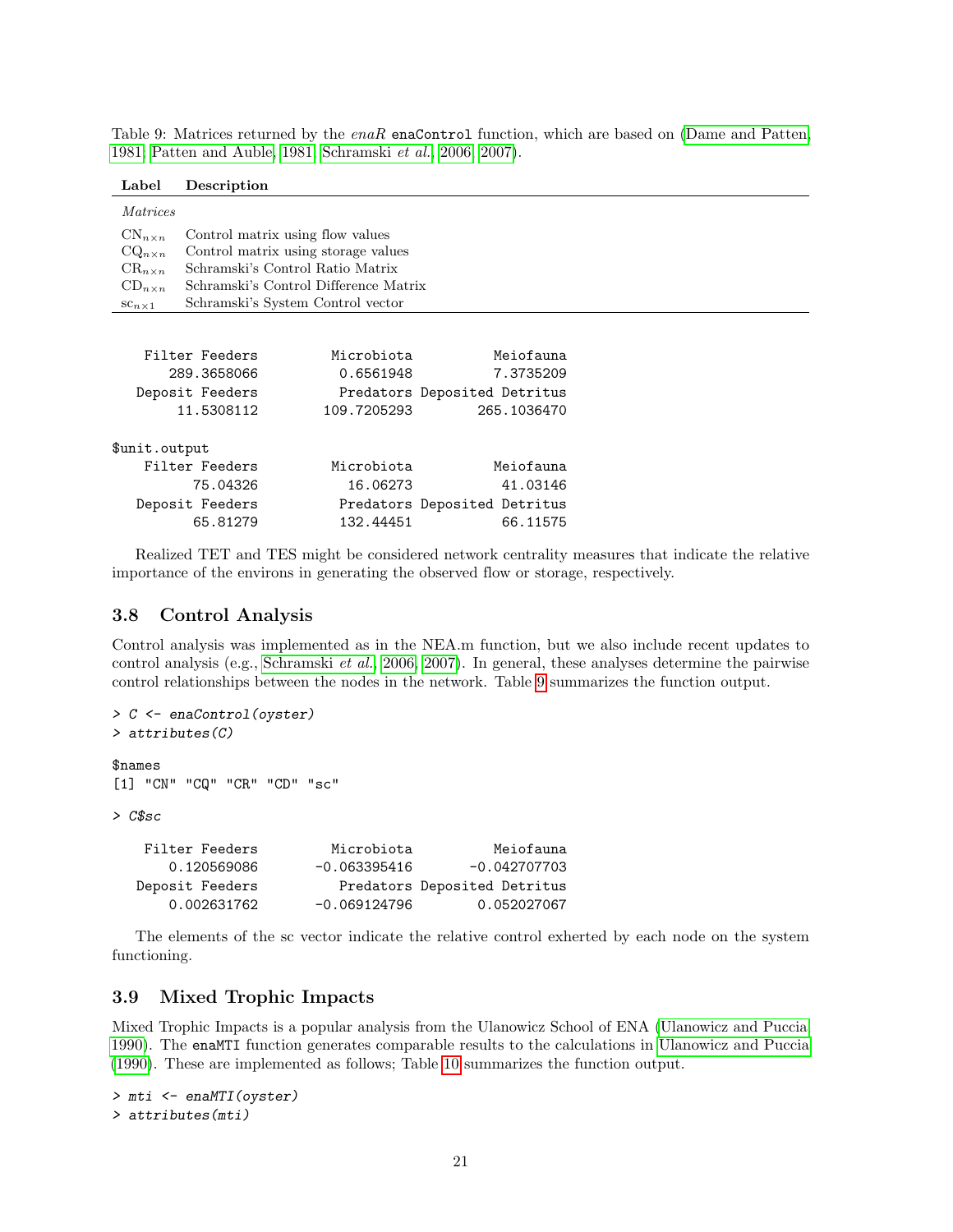<span id="page-21-0"></span>Table 10: Matrices returned by the  $enaR$  enaMTI function, which are based on [\(Ulanowicz and Puccia,](#page-44-2) [1990\)](#page-44-2).

| Label | Description |
|-------|-------------|
|-------|-------------|

| positive effect of prey on its predator<br>$G_{n \times n}$          | <i>Matrices</i>  |                                             |
|----------------------------------------------------------------------|------------------|---------------------------------------------|
|                                                                      |                  |                                             |
|                                                                      | $F_{n \times n}$ | negative impact of the predator on its prev |
| direct net impact of one node on another<br>$Q_{n \times n}$         |                  |                                             |
| total impact of $i$ on $j$ (direct and indirect)<br>$M_{n \times n}$ |                  |                                             |

\$names

```
[1] "G" "FP" "Q" "M"
```
> mti\$M

[1] NA

In this case, the power series of the direct trophic impacts matrix does not converge (dominant eigenvalue is greater than one). Thus, the function returns the mti $M = NA$ . Like with Utility analysis, however, we can use the eigen.check argument to do the calculation despite the mathematical problem.

```
> mti <- enaMTI(oyster,eigen.check=FALSE)
> attributes(mti)
```
\$names

```
[1] "G" "FP" "Q" "M"
```
> mti\$M

|                    | Filter Feeders Microbiota                  |                            | Meiofauna                                    |
|--------------------|--------------------------------------------|----------------------------|----------------------------------------------|
| Filter Feeders     | $-0.0250635283$ $0.16956382$ 0.431493557   |                            |                                              |
| Microbiota         | $-0.0015848556 - 0.30675078 - 0.182458391$ |                            |                                              |
| Meiofauna          | $-0.0001241781 - 0.47413204 - 0.070959618$ |                            |                                              |
| Deposit Feeders    | $-0.0069255188 - 0.26769125 - 0.007062628$ |                            |                                              |
| Predators          | $-0.0301817448$ 0.02000515 $-0.004028911$  |                            |                                              |
| Deposited Detritus | $-0.0034657973$ 0.21795628 0.612654910     |                            |                                              |
|                    |                                            |                            | Deposit Feeders Predators Deposited Detritus |
| Filter Feeders     |                                            | 0.26144106   0.795834137   | 0.516016759                                  |
| Microbiota         |                                            | 0.20520368   0.050323410   | $-0.295378609$                               |
| Meiofauna          |                                            |                            | $-0.001592286$                               |
|                    |                                            |                            |                                              |
| Deposit Feeders    |                                            | $-0.10329881$ 0.219903765  | 0.177109591                                  |
| Predators          |                                            | $-0.07586335 -0.041648786$ | $-0.019939324$                               |

The mixed trophic impacts analysis has been usefully applied to discover interesting and sometimes unexpected ecological relationships. For example, although alligators directly eat frogs in the Florida Everglades (USA), it appears that their net relationship when considering the whole food web is actually mutualistic [\(Bondavalli and Ulanowicz, 1999\)](#page-38-2). This is in part because the alligators also eat other key predators of the frogs such as snakes.

### 3.10 Cycle Analysis

The Cycle Analysis provides the detailed account of the cycling present in the network. It follows the algorithm by the DOS-based NETWRK 4.2b software by Ulanowicz [\(Ulanowicz, 1983;](#page-43-16) [Ulanowicz and](#page-43-4)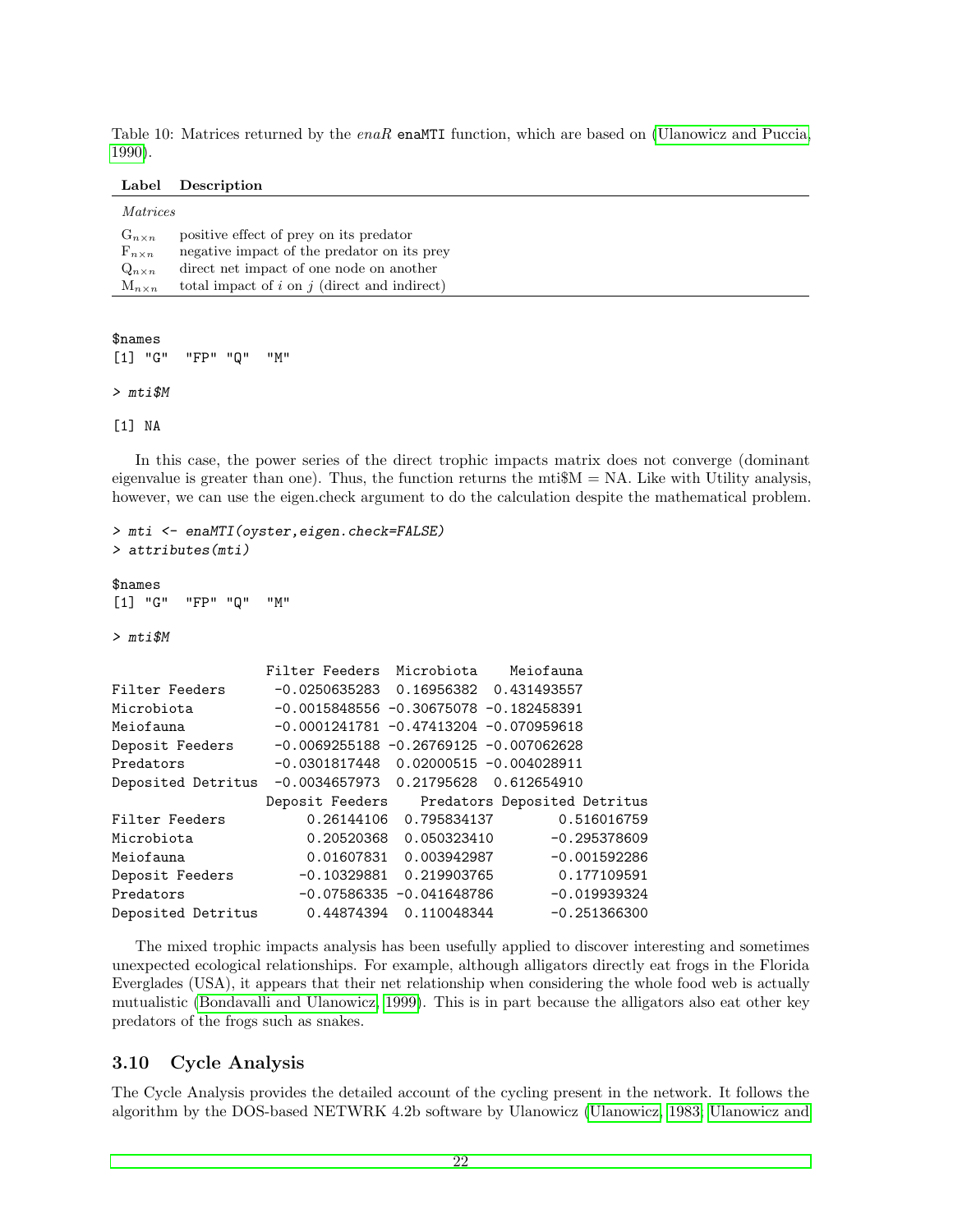<span id="page-22-0"></span>Table 11: Data frames, matrices and graph-level network statistics returned by the enaR enaCycle function, which is based on [\(Ulanowicz, 1983\)](#page-43-16).

| Label                                                                                                                | Description                                                                                                                                                                                                                                                                              |
|----------------------------------------------------------------------------------------------------------------------|------------------------------------------------------------------------------------------------------------------------------------------------------------------------------------------------------------------------------------------------------------------------------------------|
| Data frames                                                                                                          |                                                                                                                                                                                                                                                                                          |
| Table.cycle                                                                                                          | Data frame of cycles in the network. Up to 50 cycles are returned per<br>nexus.                                                                                                                                                                                                          |
| Table.nexus                                                                                                          | Data frame with details of the disjoint nexuses present in the network                                                                                                                                                                                                                   |
| <i>Matrices</i>                                                                                                      |                                                                                                                                                                                                                                                                                          |
| $CyclicDist_{n\times 1}$<br>Norm $Dist_{n\times 1}$<br>$ResidualFlows_{n\times n}$<br>$AggregatedCycles_{n\times n}$ | Vector of flows cycling in loops of increasing length (i.e., $1, 2, $ ).<br>Vector of Cycle Distributions normalized by the total system throughput<br>Matrix of straight-through flows or the underlying acyclic graph<br>Matrix of all the cycled flows or the underlying cyclic graph |
| <i>Network Statistics</i>                                                                                            |                                                                                                                                                                                                                                                                                          |
| <b>NCYCS</b>                                                                                                         | Number of cycles detected in the network                                                                                                                                                                                                                                                 |
| <b>NNEX</b>                                                                                                          | Number of disjoint nexuses detected in the network                                                                                                                                                                                                                                       |
| СI                                                                                                                   | Cycling index of the network based on flow matrix                                                                                                                                                                                                                                        |

[Kay, 1991\)](#page-43-4) and provides results similar to NETWRK's 'Full Cycle Analysis'. Cycles in a network are grouped together into disjoint nexuses and each nexus is characterized by a weak arc. This function gives details of the individual cycles along with the disjoint nexuses present in the network. Table [11](#page-22-0) summarizes the function output.

```
> cyc <- enaCycle(oyster)
> attributes(cyc)
$names
[1] "Table.cycle" "Table.nexus" "CycleDist"
[4] "NormDist" "ResidualFlows" "AggregatedCycles"
[7] "ns"
> ## The individual cycles
> names(cyc$Table.cycle)
[1] "CYCLE" "NEXUS" "NODES"
> ## The disjoint nexuses
> names(cyc$Table.nexus)
[1] "NEXUS" "CYCLES" "W.arc.From" "W.arc.To" "W.arc.Flow"
```
### 3.11 Trophic Aggregations

The Trophic Aggregation algorithm identifies the trophic structure of the given network based on the Lindeman's trophic concepts [\(Lindeman, 1942\)](#page-41-18). The algorithm is implemented as in NETWRK 4.2b by Ulanowicz [\(Ulanowicz and Kemp, 1979\)](#page-44-12) and provides similar results as NETWRK's 'Lindeman Trophic Aggregations' [\(Ulanowicz and Kay, 1991\)](#page-43-4). It apportions the nodes into integer trophic levels and estimates the corresponding inputs, exports, respirations and the grazing chain and trophic spine which represent the transfers between integer trophic levels. This analysis assumes that the ecosystem network model being analyzed represents a food web.

It is crucial for this algorithm that the cycles among the living nodes of the network (Feeding Cycles) be removed beforehand to assign trophic levels to nodes. Thus, the output for this function contains the Cycle Analysis for the Feeding Cycles in the network.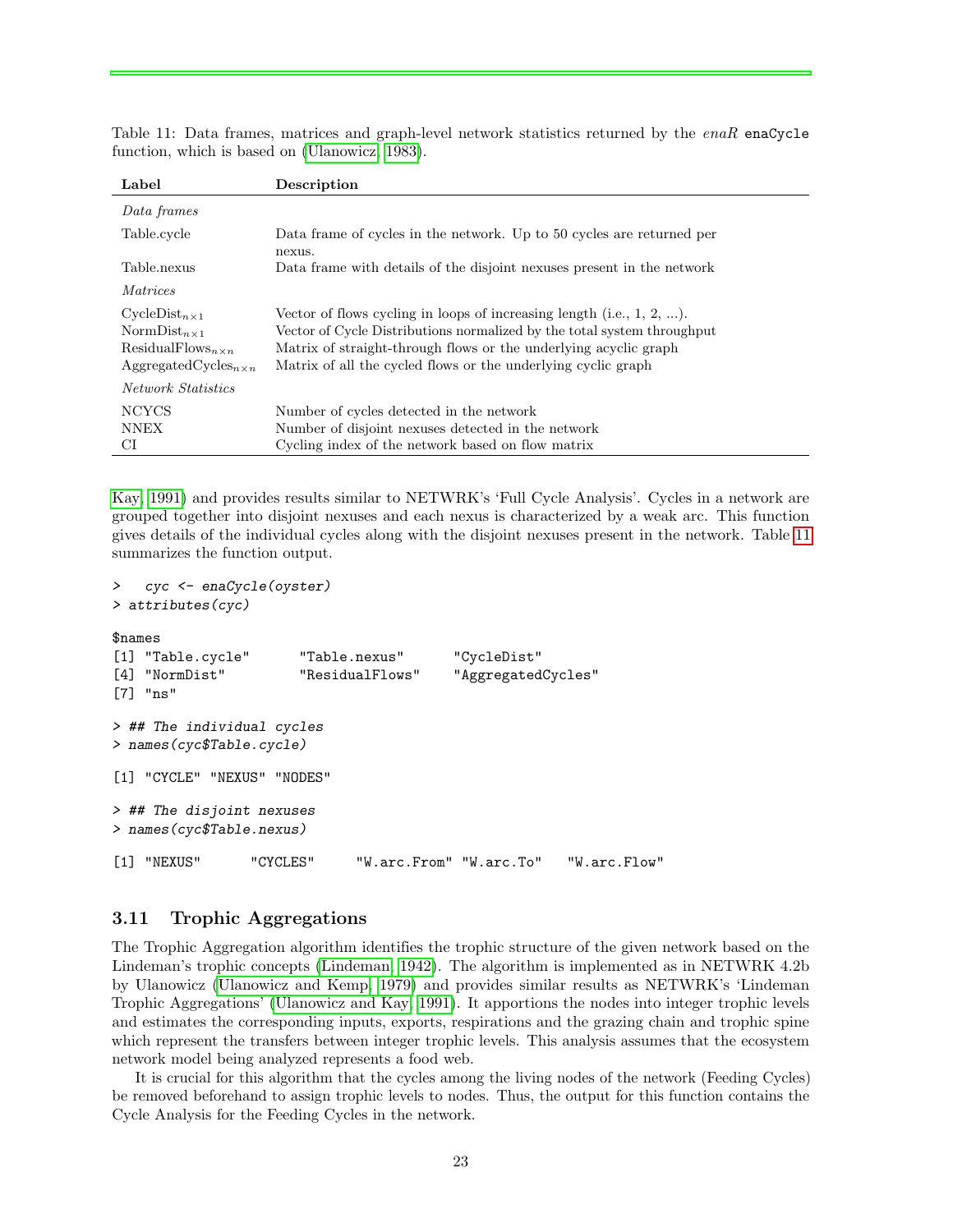Following [Ulanowicz and Kay](#page-43-4) [\(1991\)](#page-43-4), the non-living nodes are grouped together for this analysis and referred to as the detrital pool.

Table [12](#page-24-0) summarizes the function output except the outputs for the feeding cycles which are similar to the enaCycle outputs.

| > trop <- enaTroAgg(oyster)<br>$>$ attributes (trop)                    |                                                     |          |                |               |        |
|-------------------------------------------------------------------------|-----------------------------------------------------|----------|----------------|---------------|--------|
| \$names<br>[1] "Feeding_Cycles" "A"<br>$[5]$ "CR"<br>$[9]$ "TE"         | "GC"<br>"ns"                                        |          | "ETL"<br>"RDP" | "CF."<br>"LS" |        |
| > ## Cycle analysis output for Feeding Cycles<br>> trop\$Feeding_Cycles |                                                     |          |                |               |        |
| \$ResidualFlows                                                         |                                                     |          |                |               |        |
|                                                                         | Filter Feeders Microbiota Meiofauna Deposit Feeders |          |                |               |        |
| Filter Feeders                                                          | 0                                                   | 0        | 0.000          |               | 0.0000 |
| Microbiota                                                              | 0                                                   | 0        | 1.206          |               | 1.2060 |
| Meiofauna                                                               | $\Omega$                                            | $\Omega$ | 0.000          |               | 0.6609 |
| Deposit Feeders                                                         | 0                                                   | $\Omega$ | 0.000          |               | 0.0000 |
| Predators                                                               | $\Omega$                                            | $\Omega$ | 0.000          |               | 0.0000 |
|                                                                         | Predators                                           |          |                |               |        |
| Filter Feeders                                                          | 0.5135                                              |          |                |               |        |
| Microbiota                                                              | 0.0000                                              |          |                |               |        |
| Meiofauna                                                               | 0.0000                                              |          |                |               |        |
| Deposit Feeders 0.1721                                                  |                                                     |          |                |               |        |
| Predators                                                               | 0.0000                                              |          |                |               |        |
|                                                                         |                                                     |          |                |               |        |

### 3.12 Other Analyses

There are a number of additional tools in the package. Here selected a subset of these to highlight.

#### 3.12.1 Quickly Return Multiple Analyses

There are two functions that aggregate multiple analyses and report selected results. A quick way to get a list of the global network statistics reported in Structure, Flow, Ascendency, Storage, and Utility analysis is to use the get.ns function.

```
> ns <- get.ns(oyster)
> ## Examine the structure of ns
> str(ns)
'data.frame': 1 obs. of 65 variables:
\begin{array}{lll}\n\text{\$ n$} & \text{\$ i num 6} \\
\text{\$ L$} & \text{\$ i num 1}\n\end{array}$ L : num 12<br>$ C : num 0.:
               : num 0.333$ LD : num 2
 $ ppr : num 2.15
 $ lam1A : num 2.15
 $ mlam1A : num 1
 $ rho : num 2.15
 $ R : num 0.466
 $ d : num 0.148
```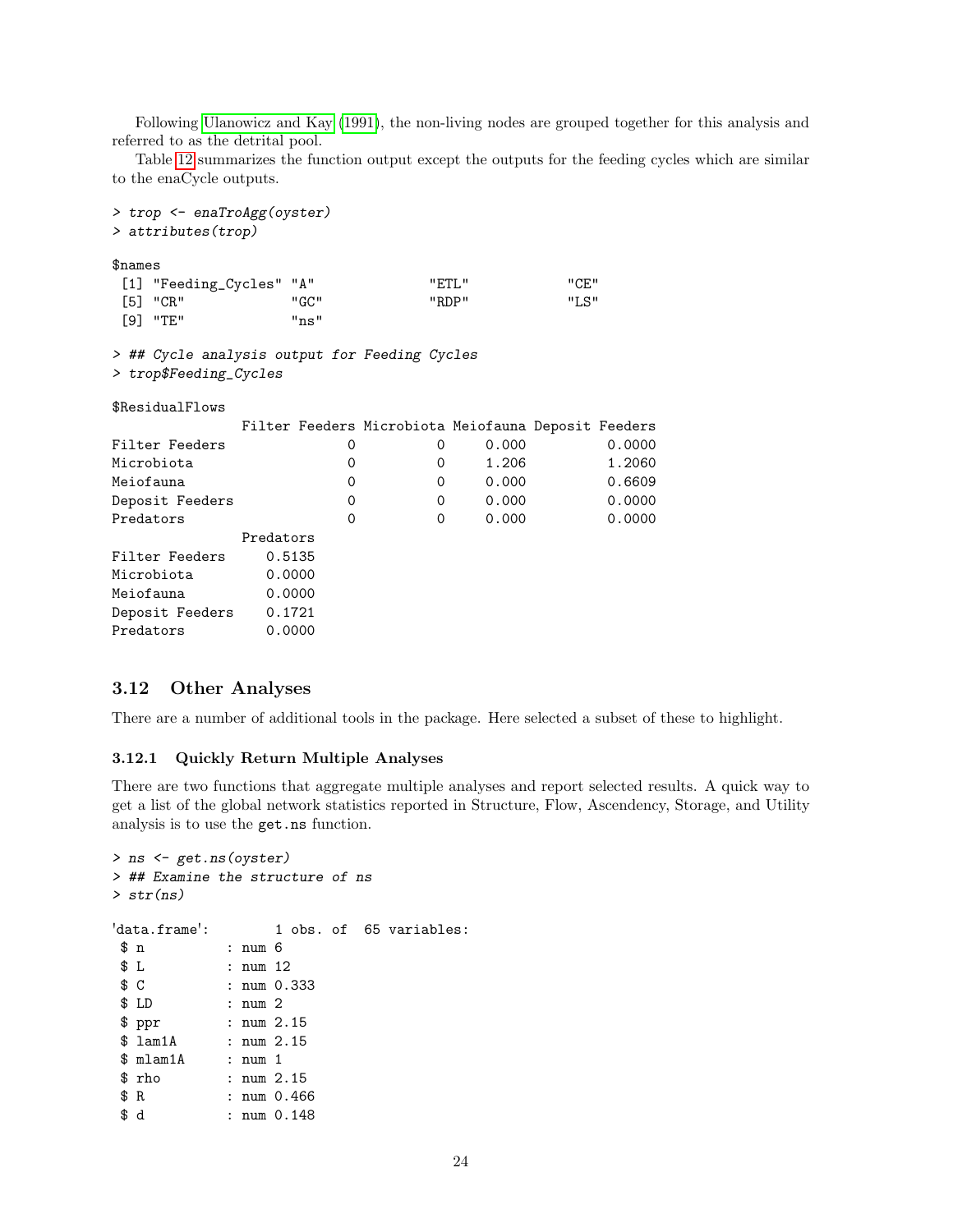| Label                     | Description                                                                          |
|---------------------------|--------------------------------------------------------------------------------------|
| <i>Matrices</i>           |                                                                                      |
| $A_{nl \times nl}$        | Lindeman transformation matrix that apportions nodes to integer<br>trophic levels    |
| $\text{ETL}_{n\times 1}$  | Vector of the effective trophic levels of different nodes                            |
| $M.Flow_{nl\times 1}$     | Migratory flows in living nodes (if present)                                         |
| $\mathrm{CI}_{n\times 1}$ | Vector of canonical inputs to integer trophic levels (if migratory flows<br>present) |
| $CE_{n\times 1}$          | Canonical Exports. Vector of exports from Integer trophic levels                     |
| $CR_{n\times 1}$          | Canonical Respirations. Vector of respiration from Integer trophic levels            |
| $GC_{nl\times 1}$         | Grazing Chain. Vector of inputs to Integer trophic levels from preceding<br>level    |
| $RDP_{nl\times 1}$        | Vector of returns from each level to the detrital pool                               |
| $LS_{nl\times 1}$         | Vector representing the Lindeman Spine                                               |
| $TE_{nl\times 1}$         | Vector of the trophic efficiencies for integer trophic levels                        |
| Network Statistics        |                                                                                      |
| Detritivory               | Flow from the detrital pool (non-living nodes) to the second trophic<br>level        |
| DetritalInput             | Exogenous inputs to the detrital pool                                                |
| DetritalCirc              | internal circulation within the detrital pool                                        |
| <b>NCYCS</b>              | number of feeding cycles removed from the network                                    |
| <b>NNEX</b>               | number of disjoint nexuses detected for the feeding cycles                           |
| CI                        | cycling index of the living component of the network based on flow                   |
|                           | matrix                                                                               |

<span id="page-24-0"></span>Table 12: Matrices and graph-level network statistics returned by the enaR enaTroAgg function, which are based on [Ulanowicz and Kemp](#page-44-12) [\(1979\)](#page-44-12).

| \$<br>no.scc       | $\mathbf{r}$         | num <sub>2</sub> |              |
|--------------------|----------------------|------------------|--------------|
| \$<br>no.scc.big : |                      | num 1            |              |
| \$<br>pscc         |                      |                  | num 0.833    |
| \$<br>Boundary     |                      |                  | num 41.5     |
| \$TST              | $\ddot{\cdot}$       |                  | num 83.6     |
| \$TSTp             | $\ddot{\cdot}$       | num              | 125          |
| \$ APL             | $\ddot{\cdot}$       |                  | num 2.02     |
| $$$ FCI            | $\ddot{\cdot}$       |                  | num 0.11     |
| \$ BFI             | $\ddot{\cdot}$       |                  | num 0.496    |
| \$ DFI             | $\ddot{\cdot}$       | num              | 0.195        |
| \$ IFI             | $\ddot{\cdot}$       | num              | 0.309        |
| $$$ ID.F           | $\ddot{\cdot}$       |                  | num 1.58     |
| \$ ID.F.I          | $\ddot{\cdot}$       | num              | 1.72         |
| \$ ID.F.O          | $\ddot{\cdot}$       |                  | num 1.53     |
| \$ HMG.I           | $\ddot{\cdot}$       |                  | num 2.05     |
| \$ HMG.0           | $\ddot{\cdot}$       |                  | num 1.89     |
| \$ AMP.I           | $\ddot{\cdot}$       | num 3            |              |
| \$ AMP.O           | $\ddot{\cdot}$       | num              | $\mathbf{1}$ |
| \$ mode 0.F        | $\ddot{\cdot}$       |                  | num 41.5     |
| \$<br>mode1.F      | $\ddot{\cdot}$       | num              | 32.9         |
| \$<br>mode2.F      | $\ddot{\cdot}$       | num              | 9.21         |
| \$<br>mode3.F      | $\ddot{\cdot}$       | num              | 32.9         |
| $$$ mode4.F        | $\ddot{\cdot}$       | num              | 41.5         |
| \$ AMI             | $\ddot{\cdot}$       | num              | 1.33         |
| \$<br>ASC          | $\ddot{\phantom{0}}$ | num              | 166          |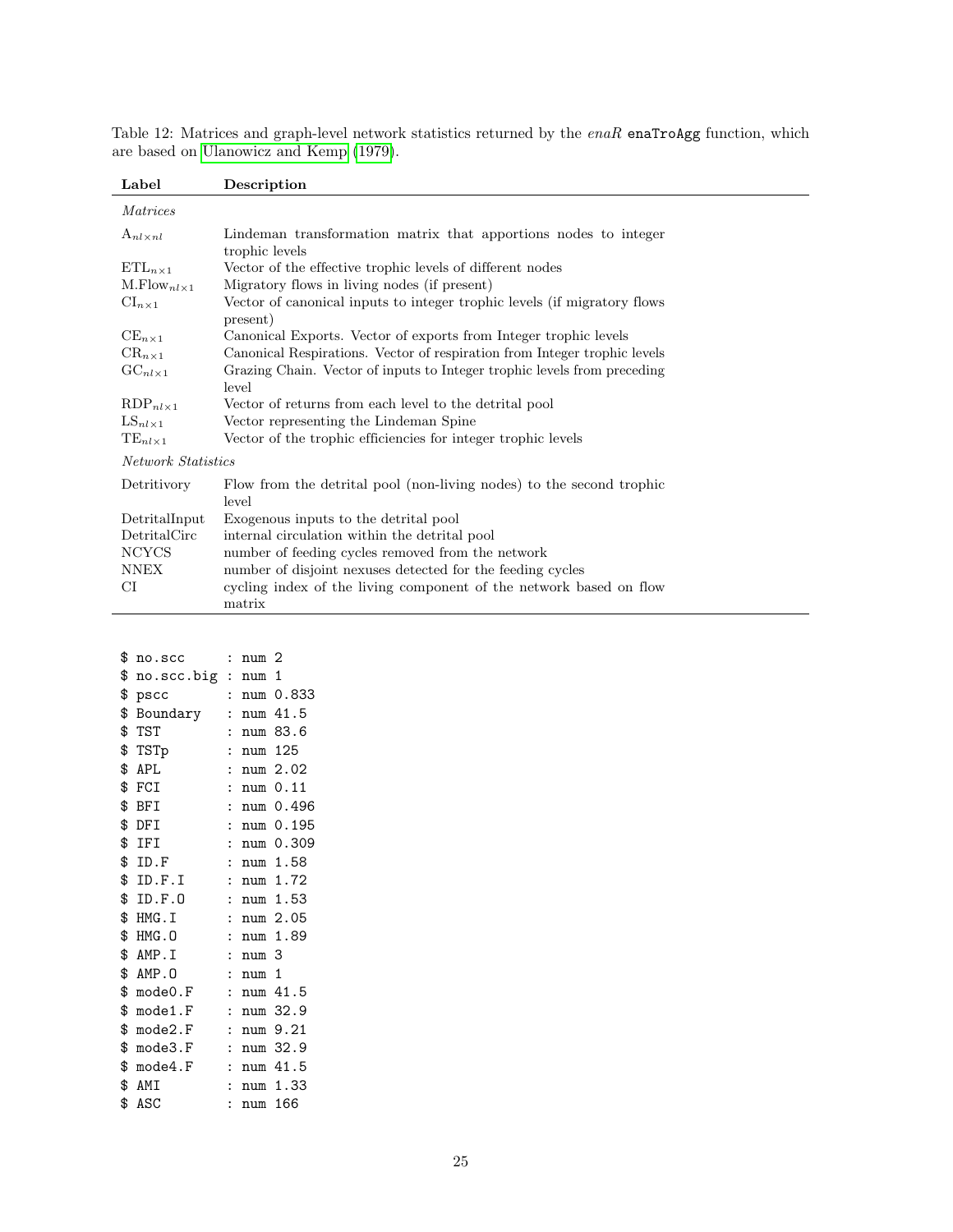| \$<br>OΗ                    | $\ddot{\phantom{0}}$ | num 211   |                     |
|-----------------------------|----------------------|-----------|---------------------|
| $$$ CAP                     |                      | : num 377 |                     |
| \$ ASC.CAP                  |                      |           | : num 0.441         |
| \$ OH.CAP                   |                      |           | : num 0.559         |
| \$ robustness : num 0.361   |                      |           |                     |
| \$ ELD                      |                      |           | $: \text{num } 1.8$ |
| \$<br>TD                    |                      |           | : $num\ 2.51$       |
| \$<br>TSS                   |                      |           | : num 3112          |
| \$<br>CIS                   |                      |           | : num 0.994         |
| \$ BSI                      |                      |           | : num 0.00333       |
| \$ DSI                      |                      |           | : num 0.00332       |
| \$ ISI                      |                      |           | : $num 0.993$       |
| \$ID.S                      |                      | : num 299 |                     |
| \$ID.S.I                    |                      | : num 454 |                     |
| \$ ID.S.O                   |                      | : num 294 |                     |
| \$ HMG.S.O                  |                      |           | : num 1.12          |
| $$HMG.S.I$ : num 1.46       |                      |           |                     |
| \$ NAS                      |                      | : num 20  |                     |
| \$ NASP                     |                      | : num 21  |                     |
| $$$ mode $0.S$              |                      |           | : num 10.4          |
| \$mode1.S : num 8.23        |                      |           |                     |
| $$$ mode $2.S$              |                      |           | : num 3093          |
| $$$ mode $3.S$              |                      |           | : num 8.23          |
| \$<br>mode4.S               |                      |           | : num 10.4          |
| \$<br>lam1D                 |                      |           | : num 0.899         |
| \$<br>synergism.F: num 4.92 |                      |           |                     |
| \$ mutualism.F: num 2.27    |                      |           |                     |
| \$<br>$l$ am $1\mathrm{DS}$ |                      |           | : num 0.302         |
| \$ synergism.S: num 13.1    |                      |           |                     |
| \$<br>mutualism.S: num 2.6  |                      |           |                     |

It is also possible to instantly return all of the main ENA output with enaAll:

```
> oyster.ena <- enaAll(oyster)
> names(oyster.ena)
[1] "ascendency" "control"   "environ"   "flow"     "mti"<br>[6] "storage"   "structure"   "utility"
[6] "storage" "structure"
```
### 3.12.2 Centrality

Centrality analysis is a large topic in network science [\(Brandes and Erlebach, 2005;](#page-39-17) [Wasserman and](#page-44-0) [Faust, 1994\)](#page-44-0). In general the goal is to describe the relative importance of parts of the networks (nodes, edges, environs). Many different types of centrality measures exist in network science [\(Borgatti and](#page-38-18) [Everett, 2006;](#page-38-18) [Brandes and Erlebach, 2005;](#page-39-17) [Freeman](#page-40-18) et al., [1991;](#page-40-18) [Freeman, 1979\)](#page-40-19). Environ centrality is unique to ENA [\(Fann and Borrett, 2012\)](#page-40-20), but like eigenvector centrality, it is a degree-based centrality measure that considers the equilibrium effect of all pathways of all lengths in the system and as such can be classified as a global centrality measure. Both of these centralities can be calculated in  $enaR$  as follows:

```
> F <- enaFlow(oyster)
> ec <- environCentrality(F$N)
> show(ec)
$ECin
   Filter Feeders Microbiota Meiofauna
```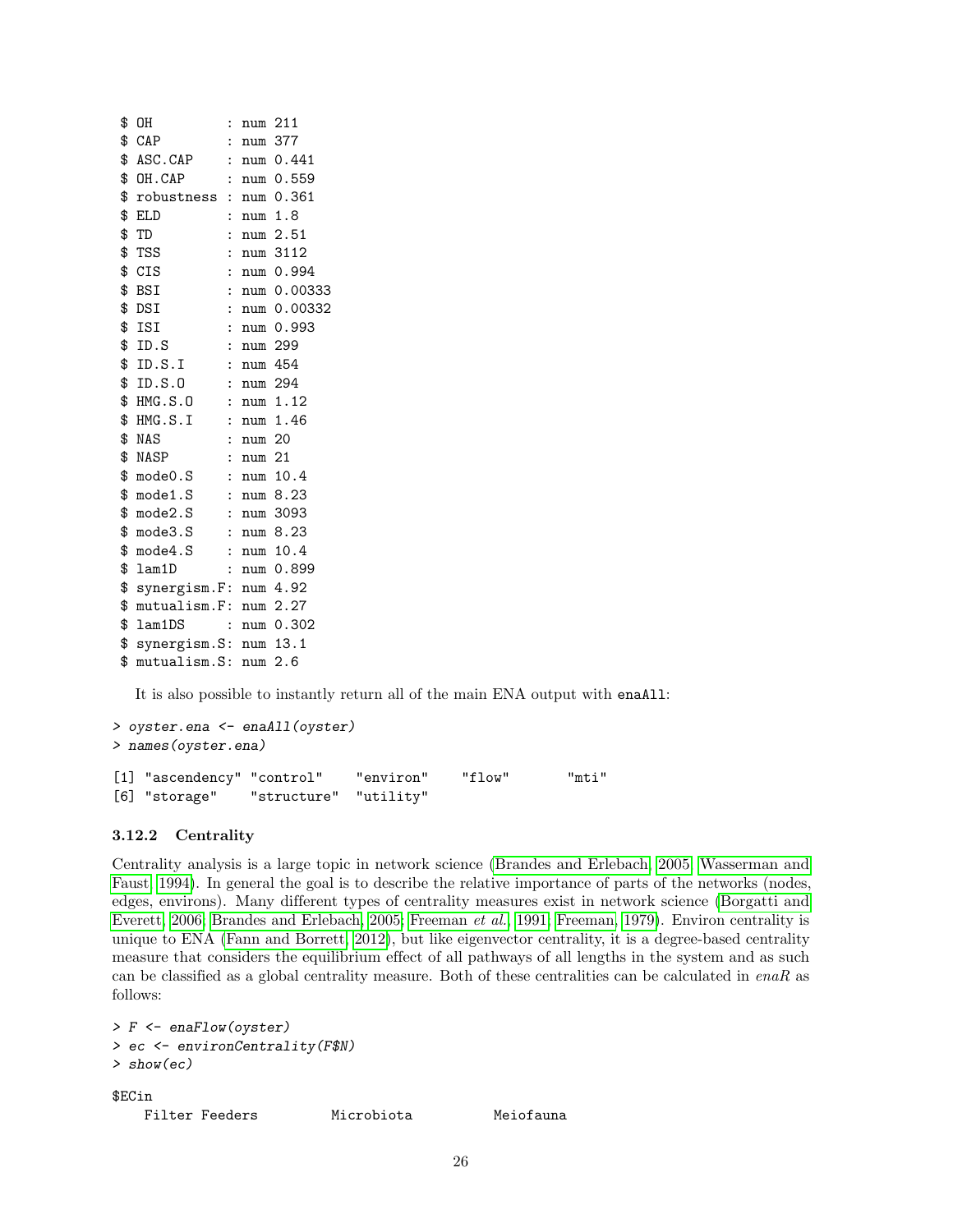| 0.1404961       | 0.1279889  | 0.1771034                    |
|-----------------|------------|------------------------------|
| Deposit Feeders |            | Predators Deposited Detritus |
| 0.2178241       | 0.1557484  | 0.1808391                    |
| \$ECout         |            |                              |
|                 |            |                              |
| Filter Feeders  | Microbiota | Meiofauna                    |
| 0.06970737      | 0.19108709 | 0.20595483                   |
| Deposit Feeders |            | Predators Deposited Detritus |
| 0.12350944      | 0.07903903 | 0.33070223                   |
|                 |            |                              |
| \$AEC           |            |                              |
| Filter Feeders  | Microbiota | Meiofauna                    |
| 0.1051017       | 0.1595380  | 0.1915291                    |
| Deposit Feeders |            | Predators Deposited Detritus |

> eigenCentrality(F\$G)

#### \$EVCin

[1] 0.1207568 0.1093625 0.1876329 0.2518905 0.1470501 0.1833072

0.1706668 0.1173937 0.2557707

#### \$EVCout

[1] 0.00000000 0.23325048 0.26566843 0.11130122 0.01286707 0.37691280

#### \$AEVC

[1] 0.06037842 0.17130647 0.22665067 0.18159586 0.07995858 0.28011000

These centrality values have been normalized to sum to one. In addition, the throughflow vector from flow analysis [\(Borrett, 2013\)](#page-38-7), the total environ throughflow, and total environ storage vectors might also be considered centrality metrics [\(Whipple](#page-44-11) et al., [2007,](#page-44-11) [2014\)](#page-44-10). Figure [2](#page-27-1) shows one way to visualize the Average Environ and Throughflow Centralities.

```
> ## Set plotting parameters
> opar \leq par(las=1,mfrow=c(1,2),mar=c(7,5,1,1),xpd=TRUE,bg="white")
> ## Find centrality order
> o <- order(ec$AEC,decreasing=TRUE)
> ## Creating a barplot
> bp <- barplot(ec$AEC[o],
+ names.arg=NA,
+ ylab="Average Environ Centrality",
+ col="black",border=NA)
> ## Adding labels
> text(bp,-0.008,
+ labels=names(ec$AEC)[o],
+ srt=35,adj=1,cex=1)
> # throughflow centrality
> T <- enaFlow(oyster)$T
> o <- order(T,decreasing=TRUE)
> bp2 \leftarrow barplot(T[o],+ names.arg=NA,
+ ylab=expression(paste("Throughflow (kcal m"^-2, " y"^-1,")")),
+ col="black", border=NA)
> text(bp2,-1,
+ labels=names(T)[o],
+ srt=35,adj=1,cex=1)
```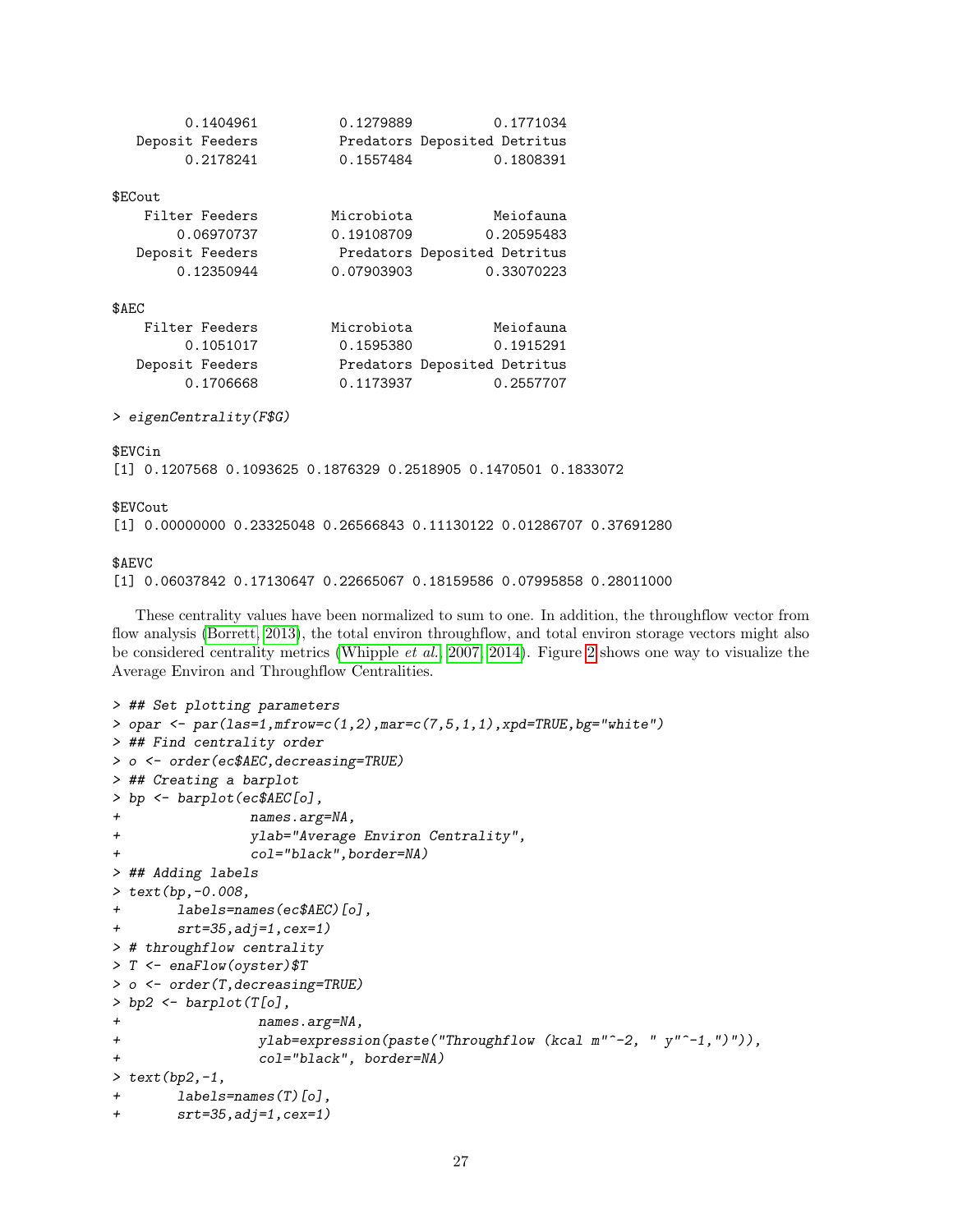

<span id="page-27-1"></span>Figure 2: Bar plots of the Oyster Reef model Average Environ Centralities (left) and Throughflow Centralities (right).

- > ## Remove the plotting parameters
- > rm(opar)

### <span id="page-27-0"></span>3.13 Output Orientation

To facilitate package use by the existing ENA community, some of which use the column-to-row orientation (e.g. the Patten School), we have created orientation functions that enable the user to set the expected output orientation for functions written in a particular "school" of analysis. Thus, functions from either school will receive network models with the standard row-to-column, but will return output with flow matrices oriented in the column-to-row orientation when appropriate (i.e. Patten school functions) and return them in that same orientation.

Here is an example of how to use the model orientation functions to re-orient the output from enaFlow:

```
> ## Check the current orientation
> get.orient()
[1] "rc"
> ## enaFlow output in row-column
> flow.rc <- enaFlow(oyster)$G
> ## Set the global orientation to school
> set.orient('school')
> ## Check that it worked
> get.orient()
[1] "school"
> ## enaFlow output in column-row
> flow.cr <- enaFlow(oyster)$G
> ## Check. Outputs should be transposed from each other.
> all(flow.rc == flow.cr)
[1] FALSE
> all(flow.rc == t(flow.cr))
[1] TRUE
```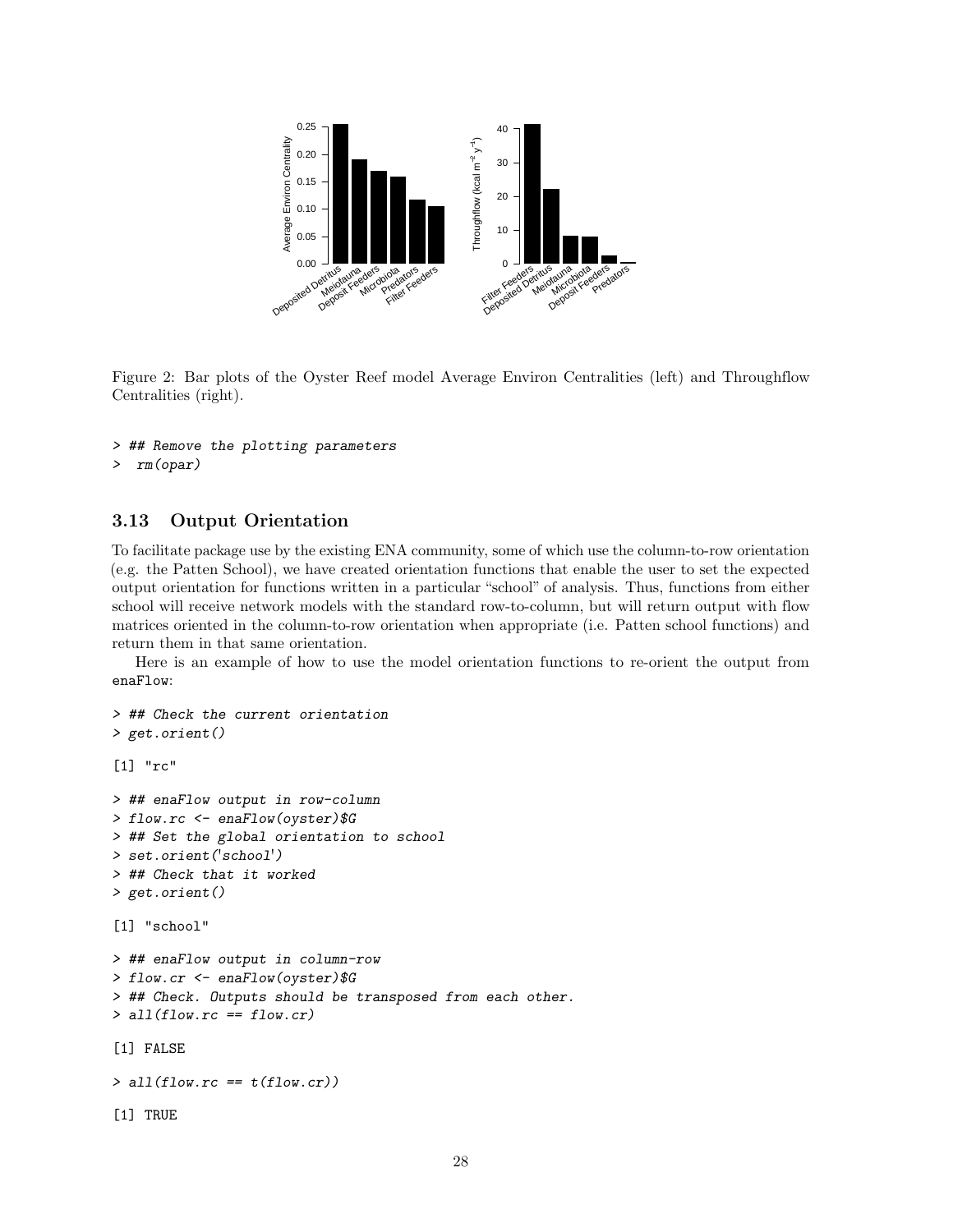> ## Now change back to the default orientation ('rc') > set.orient('rc')

Matrix powers – raising a matrix to a power is not a native operation in R. Thus, the enaR package includes a function mExp to facilitate this matrix operation commonly used in ENA.

#### > mExp(F\$G,2)

|                                |             |   |                              |                      | Filter Feeders Microbiota Meiofauna Deposit Feeders |
|--------------------------------|-------------|---|------------------------------|----------------------|-----------------------------------------------------|
| Filter Feeders                 |             | 0 |                              | 0.1397606 0.12440966 | 0.01099840                                          |
| Microbiota                     |             | 0 |                              |                      | 0.01150080                                          |
| Meiofauna                      |             | 0 |                              | 0.1835203 0.16336297 | 0.01444205                                          |
| Deposit Feeders                |             | 0 |                              | 0.2789476 0.24830879 | 0.02195166                                          |
| Predators                      |             | 0 |                              | 0.1746313 0.15545033 | 0.01374254                                          |
| Deposited Detritus             |             | 0 |                              | 0.0000000 0.05416549 | 0.07962750                                          |
|                                |             |   | Predators Deposited Detritus |                      |                                                     |
| Filter Feeders                 | 0.000000000 |   | 0.005891414                  |                      |                                                     |
| Microbiota                     | 0.010118608 |   | 0.185945731                  |                      |                                                     |
| Meiofauna                      | 0.005343446 |   | 0.059228112                  |                      |                                                     |
| Deposit Feeders                | 0.000000000 |   | 0.032622730                  |                      |                                                     |
| Predators                      | 0.000000000 |   | 0.000000000                  |                      |                                                     |
| Deposited Detritus 0.001980437 |             |   | 0.185314635                  |                      |                                                     |

## 4 Multi-Model Analyses (Batch Processing)

While many investigators analyze single models, much of ENA is used to compare ecosystem models (e.g., [Baird](#page-38-9) et al., [1991;](#page-38-9) [Christian and Thomas, 2003;](#page-40-2) [Hines](#page-41-4) et al., [2015;](#page-41-4) [Niquil](#page-42-18) et al., [2012;](#page-42-18) [van Oevelen](#page-44-13) et al., [2006\)](#page-44-13). Investigators have also analyzed large sets of models to determine the generality of hypothesized ecosystem properties (e.g., [Borrett and Salas, 2010;](#page-39-11) [Christensen, 1995;](#page-39-7) [Salas and Borrett, 2011\)](#page-42-4). For both of these applications, investigators need to analyze multiple models. One advantage of the enaR R package is that it simplifies this batch processing. Here we illustrate how to batch analyze a selection of models.

Our first step is to build an R list data object with ecosystem network models to batch analyze as the elements of the list. To illustrate batch processing, we will use a subset of the trophic models distributed with *enaR*, which are already stored as a list.

```
> data(troModels)
```
Now that we have the models loaded, we can start to manipulate them. Once we have balanced the models, we can run the flow analysis on them. We are using the lapply function to iterate the analysis across the list of models stored in model.list. This approach is more compact and computationally efficient than a using for-loop.

```
> # balance models as necessary
> m.list <- lapply(troModels[1:10],balance)
[1] BALANCED
[1] BALANCED
[1] BALANCED
[1] BALANCED
[1] BALANCED
[1] BALANCED
[1] BALANCED
[1] BALANCED
[1] BALANCED
[1] BALANCED
```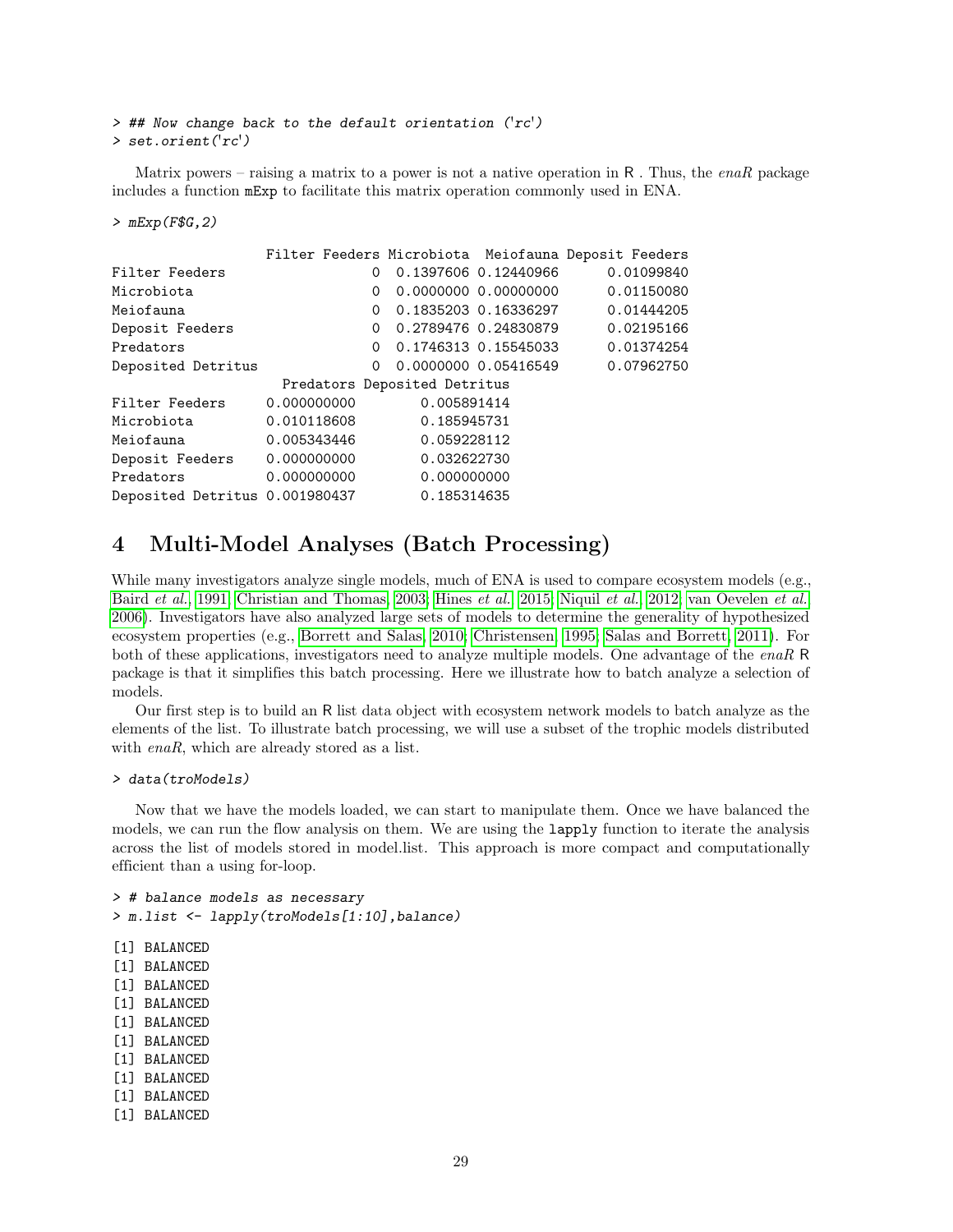> # check that models are balanced > unlist(lapply(m.list,ssCheck)) Marine Coprophagy (oyster) Lake Findley TRUE TRUE TRUE Mirror Lake **Lake Wingra** TRUE TRUE Marion Lake Cone Springs TRUE TRUE Silver Springs English Channel TRUE TRUE Oyster Reef Baie de Somme TRUE TRUE > ## If balancing fails, you can use force.balance > ## to repeatedly apply the balancing procedure > ## although this is not the case with our model set > > m.list <- lapply(m.list,force.balance) > ## Check that all the models are balanced > all(unlist(lapply(m.list,ssCheck))) [1] TRUE > ## Example Flow Analysis > F.list <- lapply(m.list, enaFlow) > ## The full results of the flow analysis is now stored in the elements > ## of the F.list. To get the results for just the first model: > F.list[[1]] \$T

SHRIMP BENTHIC ORGANISMS 124.1 323.7 SHRIMP FECES & BACTERIA BENTHIC FECES & BACTERIA 21.9 79.6

\$G

|                          |          |               | SHRIMP BENTHIC ORGANISMS |
|--------------------------|----------|---------------|--------------------------|
| SHRIMP                   | 0        |               | 0.0000000                |
| BENTHIC ORGANISMS        | 0        |               | 0.0000000                |
| SHRIMP FECES & BACTERIA  | $\Omega$ |               | 0.6986301                |
| BENTHIC FECES & BACTERIA | 0        |               | 0.6645729                |
|                          | SHR.TMP  |               | FECES & BACTERIA         |
| SHR.TMP                  |          |               | 0.1764706                |
| BENTHIC ORGANISMS        |          |               | 0.0000000                |
| SHRIMP FECES & BACTERIA  |          |               | 0.0000000                |
| BENTHIC FECES & BACTERIA |          |               | 0.0000000                |
|                          |          | BENTHIC FECES | & BACTERIA               |
| SHR.TMP                  |          |               | 0.0000000                |
| BENTHIC ORGANISMS        |          |               | 0.2459067                |
| SHRIMP FECES & BACTERIA  |          |               | 0.0000000                |
| BENTHIC FECES & BACTERIA |          |               | 0.0000000                |

\$GP

SHRIMP BENTHIC ORGANISMS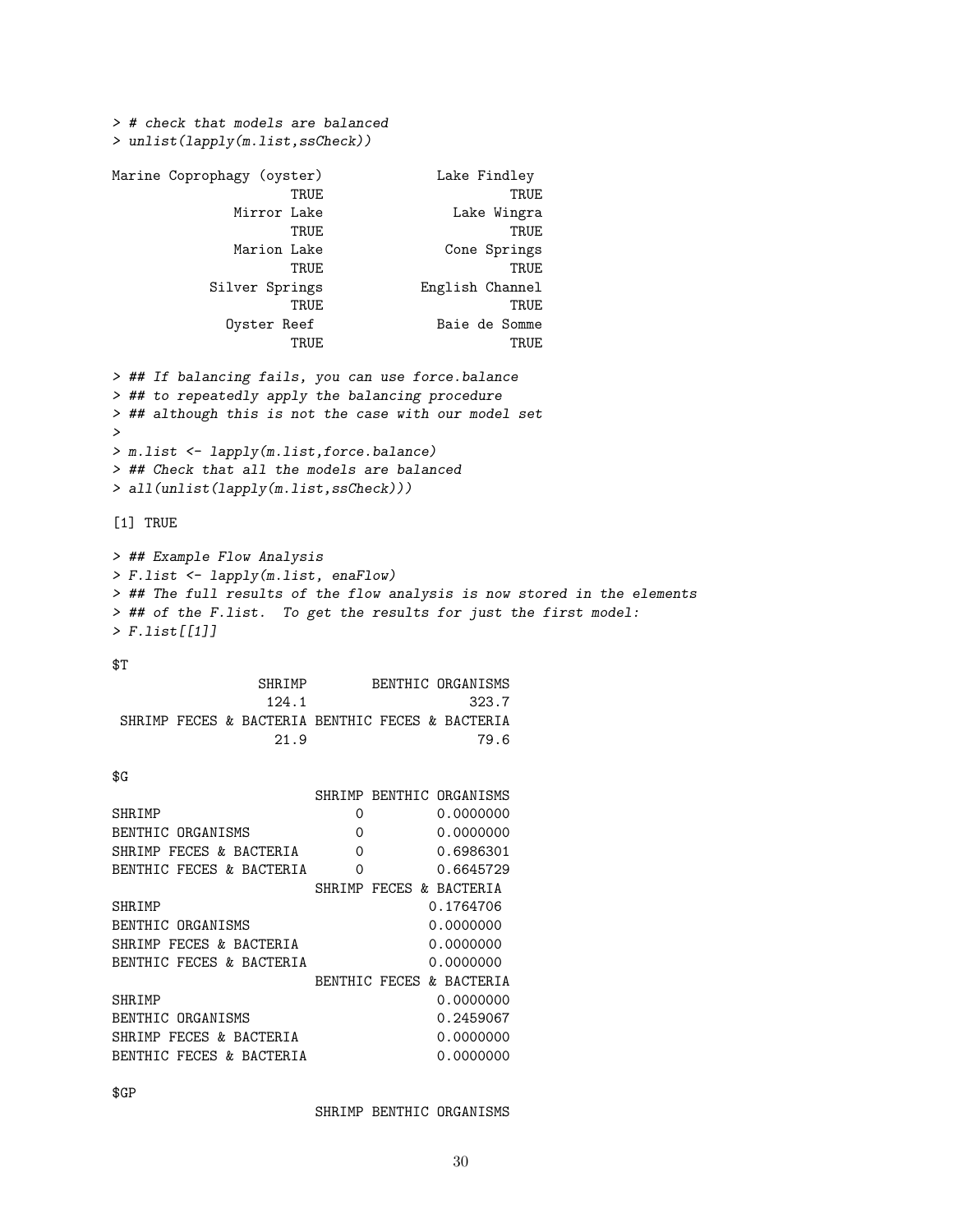SHRIMP 0 0.00000000 BENTHIC ORGANISMS 0 0.00000000 SHRIMP FECES & BACTERIA 0 0.04726599<br>BENTHIC FECES & BACTERIA 0 0.16342292 BENTHIC FECES & BACTERIA 0 SHRIMP FECES & BACTERIA SHRIMP 1 BENTHIC ORGANISMS 0 SHRIMP FECES & BACTERIA 0 BENTHIC FECES & BACTERIA 0 BENTHIC FECES & BACTERIA SHRIMP 0 BENTHIC ORGANISMS 1 SHRIMP FECES & BACTERIA 0 BENTHIC FECES & BACTERIA 0  $$N$ SHRIMP BENTHIC ORGANISMS SHRIMP 1 0.1473716 BENTHIC ORGANISMS 0 1.1953471 SHRIMP FECES & BACTERIA 0 0.8351055 BENTHIC FECES & BACTERIA 0 0.7943953 SHRIMP FECES & BACTERIA SHRIMP 0.1764706 BENTHIC ORGANISMS 0.0000000 SHRIMP FECES & BACTERIA 1.0000000 BENTHIC FECES & BACTERIA 0.0000000 BENTHIC FECES & BACTERIA SHRIMP 0.03623966 BENTHIC ORGANISMS 0.29394387 SHRIMP FECES & BACTERIA 0.20535805 BENTHIC FECES & BACTERIA 1.19534712 \$NP SHRIMP BENTHIC ORGANISMS SHRIMP 1 0.05649926<br>BENTHIC ORGANISMS 0 1.19534712 BENTHIC ORGANISMS 0 SHRIMP FECES & BACTERIA 0 0.05649926 BENTHIC FECES & BACTERIA 0 0.19534712 SHRIMP FECES & BACTERIA SHRIMP 1 BENTHIC ORGANISMS 0 SHRIMP FECES & BACTERIA 1 BENTHIC FECES & BACTERIA 0 BENTHIC FECES & BACTERIA SHRIMP 0.05649926 BENTHIC ORGANISMS 1.19534712 SHRIMP FECES & BACTERIA 0.05649926 BENTHIC FECES & BACTERIA 1.19534712 \$ns Boundary TST TSTp APL FCI BFI DFI [1,] 379.6 549.3 928.9 1.44705 0.1199863 0.6910614 0.1542493 IFI ID.F ID.F.I ID.F.O HMG.I HMG.O AMP.I [1,] 0.1546893 1.002852 0.3603839 0.6126851 2.014161 1.891504 1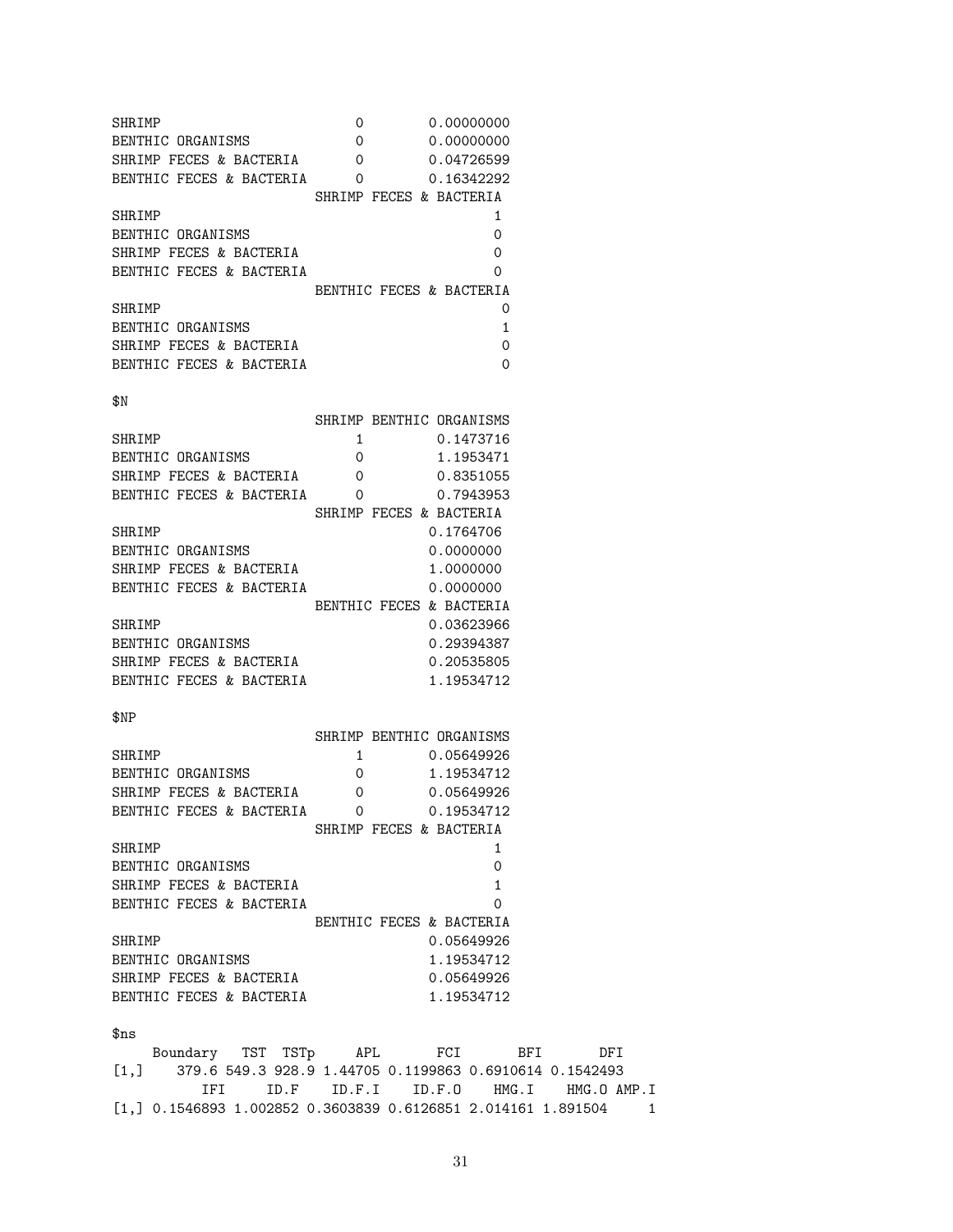AMP.O mode0.F mode1.F mode2.F mode3.F mode4.F [1,] 0 379.6 103.7915 65.90846 103.7915 379.6

We can use the same technique to extract specific information, like just the ratio of Indirect-to-Direct flow for each model.

```
> ## Example of extracting just specific information - Indirect Effects Ratio
> IDs <- unlist(lapply(m.list, function(x) enaFlow(x)$ns[9]))
> ## Look at the first few ID's
> head(IDs)
Marine Coprophagy (oyster) Lake Findley
              1.002852 1.723221
            Mirror Lake Lake Wingra
              1.861121 1.861719
```
We can also collect the set of output-oriented integral flow matrices.

Marion Lake Cone Springs 2.175878 1.023016

```
> ## Here is a list containing only the
> ## output-oriented integral flow matrices
> N.list <- lapply(m.list,function(x) enaFlow(x)$N)
```
We can also apply the get.ns function to extract all of the network statistics for each model. We then use the do.call function to reshape the network statistics into a single data frame.

```
> ## Collecting and combining all network statistics
> ns.list <- lapply(m.list,get.ns) # returns as list
> ns <- do.call(rbind,ns.list) # ns as a data.frame
> ## Let's take a quick look at some of the output
> colnames(ns) # return network statistic names.
```

| $[1]$ "n"                                 | "L"        | "C"                            | "LD"          |
|-------------------------------------------|------------|--------------------------------|---------------|
| $[5]$ "ppr"                               | "lam1A"    | "mlam1A"                       | "rho"         |
| $[9]$ "R"                                 | "d"        | "no.scc"                       | "no.scc.big"  |
| $[13]$ "pscc"                             | "Boundary" | "TST"                          | "TSTp"        |
| $[17]$ "APL"                              | "FCI"      | "BFI"                          | "DFI"         |
| $[21]$ "IFI"                              | "ID.F"     | "ID.F.I"                       | "ID.F.0"      |
| $[25]$ "HMG.I"                            | "HMG.O"    | "AMP.I"                        | "AMP. O"      |
| $[29]$ "mode $0.F$ "                      | "mode1.F"  | "mode2.F"                      | "mode3.F"     |
| $[33]$ "mode4.F"                          | "AMI"      | "ASC"                          | "OH"          |
| $[37]$ "CAP"                              | "ASC.CAP"  | "OH.CAP"                       | "robustness"  |
| $[41]$ "ELD"                              | "TD"       | "TSS"                          | "CIS"         |
| [45] "BSI"                                | "DSI"      | "ISI"                          | "ID.S"        |
| $[49]$ "ID.S.I"                           | "ID.S.O"   | "HMG.S.O"                      | "HMG.S.I"     |
| $[53]$ "NAS"                              | "NASP"     | "mode0.S"                      | "mode1.S"     |
| $[57]$ "mode $2.S$ " "mode $3.S$ "        |            | "mode4.S"                      | "lam1D"       |
| [61] "synergism.F" "mutualism.F" "lam1DS" |            |                                | "synergism.S" |
| $[65]$ "mutualism. $S$ "                  |            |                                |               |
| > dim(ns)                                 |            | # show dimensions of ns matrix |               |
| $[1]$ 74 65                               |            |                                |               |

 $>$  ns[1:5,1:5] # show selected results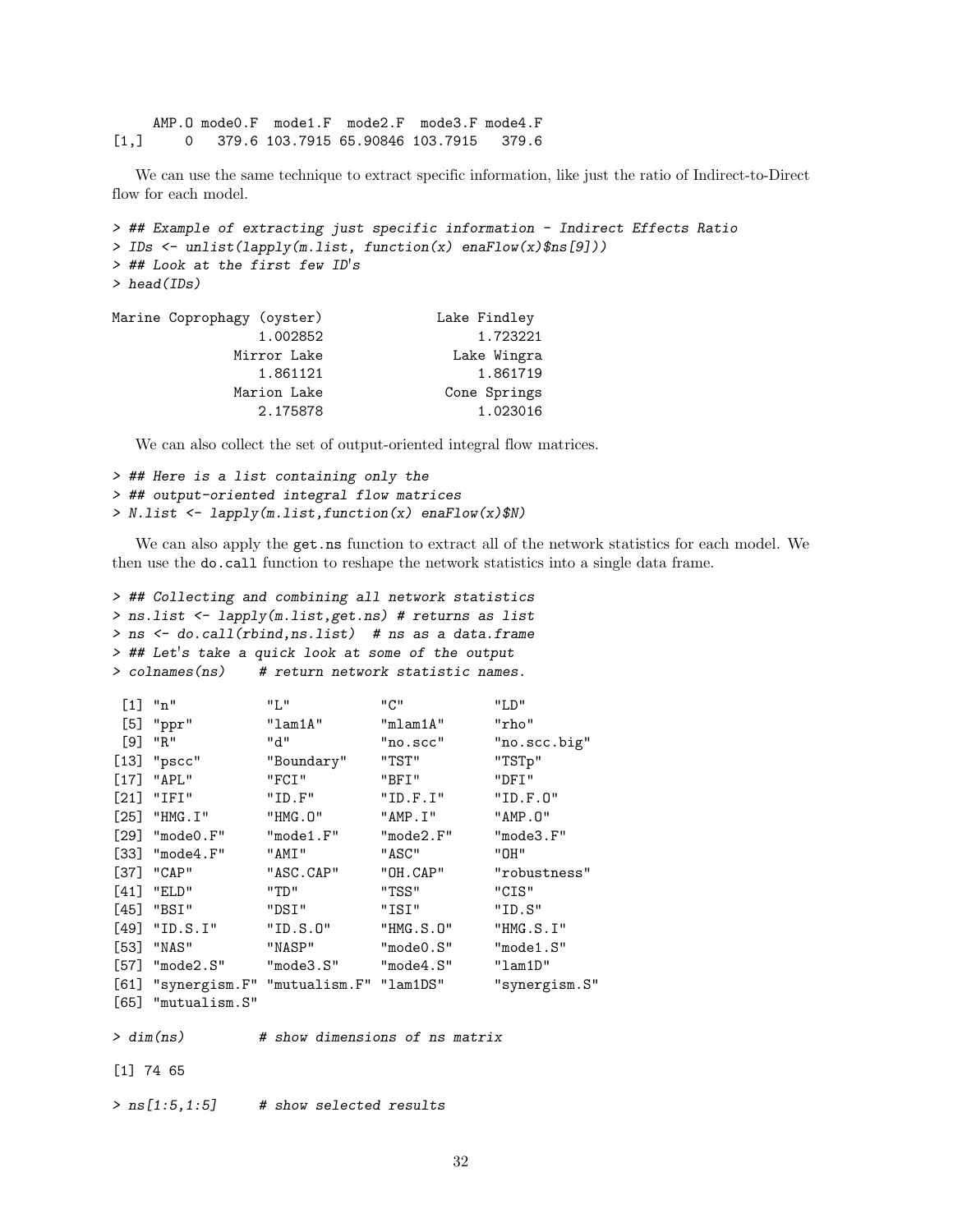

Figure 3: Ratio of Indirect-to-Direct Flow for six ecosystem models (left) and relationship between the Finn Cycling Index and the ratio of Indirect-to-Direct flow in the 74 ecosysetm models.

|                                                   |  |  | n L C LD ppr            |
|---------------------------------------------------|--|--|-------------------------|
| Marine Coprophagy (oyster) 4 4 0.250 1.0 1.000000 |  |  |                         |
| Lake Findley                                      |  |  | 4 6 0.375 1.5 1.004975  |
| Mirror Lake                                       |  |  | 5 9 0.360 1.8 1.324718  |
| Lake Wingra                                       |  |  | 5 10 0.400 2.0 2.000000 |
| Marion Lake                                       |  |  | 5 9 0.360 1.8 1.324718  |
|                                                   |  |  |                         |

Given this data frame of network statistics, we can construct interesting plots for further analysis. Here we focus on results of the St. Marks Seagrass ecosystem [\(Baird](#page-38-13) et al., [1998\)](#page-38-13).

```
> opar <- par(las=1,mar=c(9,7,2,1),xpd=TRUE,mfrow=c(1,2),oma=c(1,1,0,0))
> ## Number of models
> x=dim(ns)[1]> m.select <- 26:31
> bp=barplot(ns$ID.F[m.select],ylab="Indirect-to-Direct Flow Ratio (I/D, Realized)",
+ col="darkgreen",border=NA,ylim=c(0,2))
> ## Add labels
> text(bp,-0.05,
+ labels=rownames(ns)[m.select],
+ srt=45,adj=1,cex=0.85)
> opar <- par(xpd=FALSE)
> abline(h=1,col="orange",lwd=2)
> #
> plot(ns$FCI,ns$ID.F,pch=20,col="blue",cex=2,
+ ylab="Indirect-to-Direct Flow Ratio (I/D, Realized)",
+ xlab="Finn Cycling Index (FCI)",
+ xlim=c(0,0.8),ylim=c(0,8))
> ## Remove the plotting parameters
> rm(opar)
```
A strength of this software is the ease with which users can apply ENA to multiple models. We expect that this will simplify users' analytic workflows and reduce the time required to conduct the work.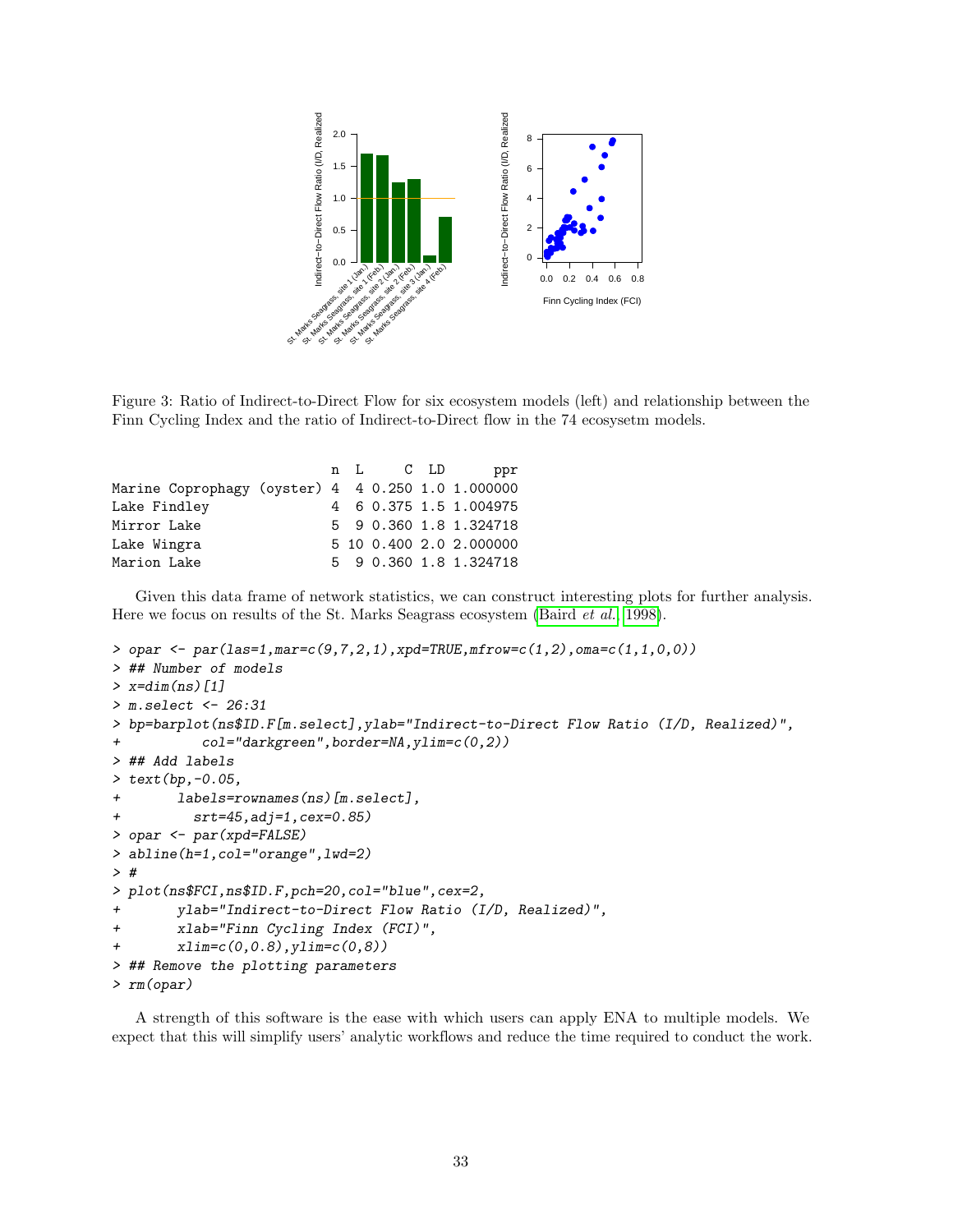## 5 Connecting to Other Useful Packages

Another advantage of building the enaR package in R is that it lets ecologists take advantage of other types of network analysis and statistical tools that already exist in R. We highlight three examples here.

### 5.1 network

enaR uses the network data object introduced in the network package [\(Butts, 2008a\)](#page-39-4). One advantage of using this data object is that analysts can then use the tools for network construction and manipulation that are part of the network package. For example, network can import network models from Pajek project files, which is another widely used network modeling and analysis software [\(Batagelj and Mrvar,](#page-38-19) [2007\)](#page-38-19). The package also includes functions to seamlessly add and delete nodes (edges). It also provides the capability to visualize the network shown previously.

### 5.2 sna: Social Network Analysis

The sna package for Social Network Analysis is bundled in the statnet package and uses the same network data object defined in *network*. Thus, the design decision to use the network data object gives users direct access to *sna* tools.

As an example, the *sna* package provides a way of calculating several common centrality measures. Thus, ecologists can now use the *sna* algorithms to determine different types of centrality for their models. This includes betweenness and closeness centrality as follows:

```
> betweenness(oyster)
```
[1] 0.0 0.0 0.5 3.5 0.0 9.0

```
> closeness(oyster)
```
[1] 0.625 0.000 0.000 0.000 0.000 0.000

The sna package introduced new graphical capabilities as well. For example, it will create a target diagram to visualize the centralities (Figure [4\)](#page-35-0).

> m <- m.list[[17]] # Okefenokee Food Web > ## Calculate betweenness centrality > b <- betweenness(m) > ## Get vertex names > nms <- m%v%'vertex.names' > show(nms)

- [1] "Peat decomposers"
- [2] "Detritus decomposers"
- [3] "Nitrogen fixing and nitrifying bacteria"
- [4] "Autotrophic macrophytes"
- [5] "Carnivorous macrophytes"
- [6] "Phytoplankton"
- [7] "Periphyton"
- [8] "Filamentous algae"
- [9] "Herbivorous microinvertebrates"
- [10] "Predaceaous microinvertebrates"
- [11] "Saprotrophic microinvertebrates"
- [12] "Algae-eating macroinvertebrates"
- [13] "Macrophyte-eating macroinvertebrates"
- [14] "Microinvertebrate-eating macroinvertebrates"
- [15] "Macroinvertebrate-eating macroinvertebrates"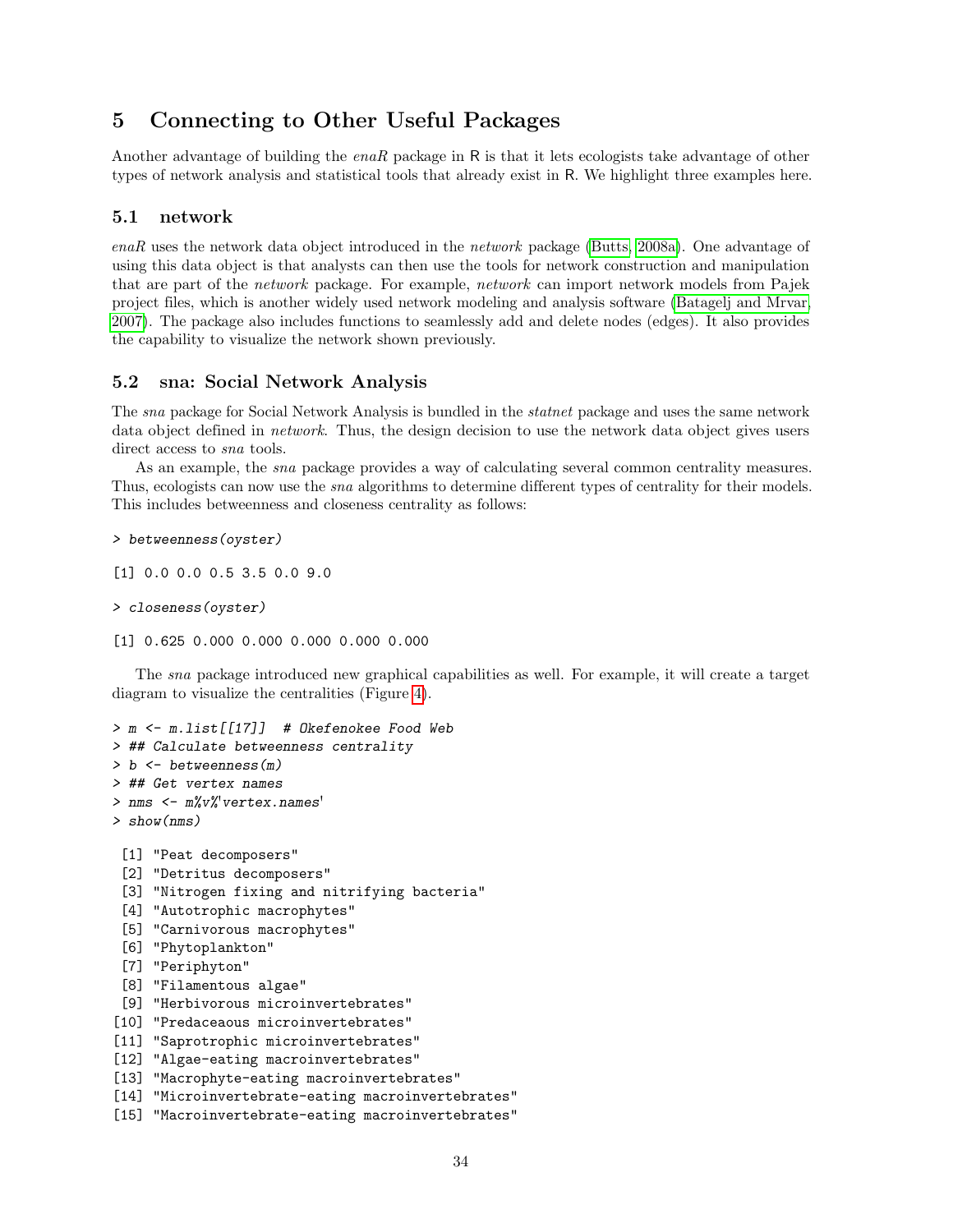```
[16] "Vertebrate-eating macroinvertebrates"
[17] "Saprotrophic macroinvertebrates"
[18] "Algae-eating vertebrates"
[19] "Macrophyte-eating vertebrates"
[20] "Microinvertebrate-eating vertebrates"
[21] "Macroinvertebrate-eating vertebrates"
[22] "Vertebrate-eating vertebrates"
[23] "Saprotrophic vertebrates"
[24] "Superficial peat"
[25] "Non-peat detritus"
[26] "Nutrients"
> ## Exclude less central node names
> nms[b \leq (0.1*max(b))] <- NA
> set.seed(2)
> opar <- par(xpd=TRUE,mfrow=c(1,1))
> ## Create target plot showing only
> ## labels of most central nodes
> gplot.target(m,b,
                circ.lab=FALSE,
+ edge.col="grey",
                label=nms)
> ## Remove plot settings
> rm(opar)
```
In addition to the node-level measures, sna includes graph-level indices.

```
> centralization(oyster, degree)
```
[1] 0.45

```
> centralization(oyster,closeness)
```
[1] 0.75

```
> centralization(oyster,betweenness)
```
[1] 0.41

### 5.3 iGraph

The *iGraph* package can also be useful for analyzing network data. Here are a few examples of using the package. Note that some functions in iGraph conflict with other functions already defined, so care is required when using *iGraph*.

```
> library(igraph)
> ## The adjacency matrix
> A \leq St$A> ## Creating an iGraph graph
> g \leftarrow graph.addiacency(A)> plot(g)
```
 $iGraph$  has a different set of visualization tools and generates a different looking graph (Fig. [5\)](#page-36-0).

```
> ## Betweenness centrality (calculated by iGraph and sna)
> betweenness(g)
```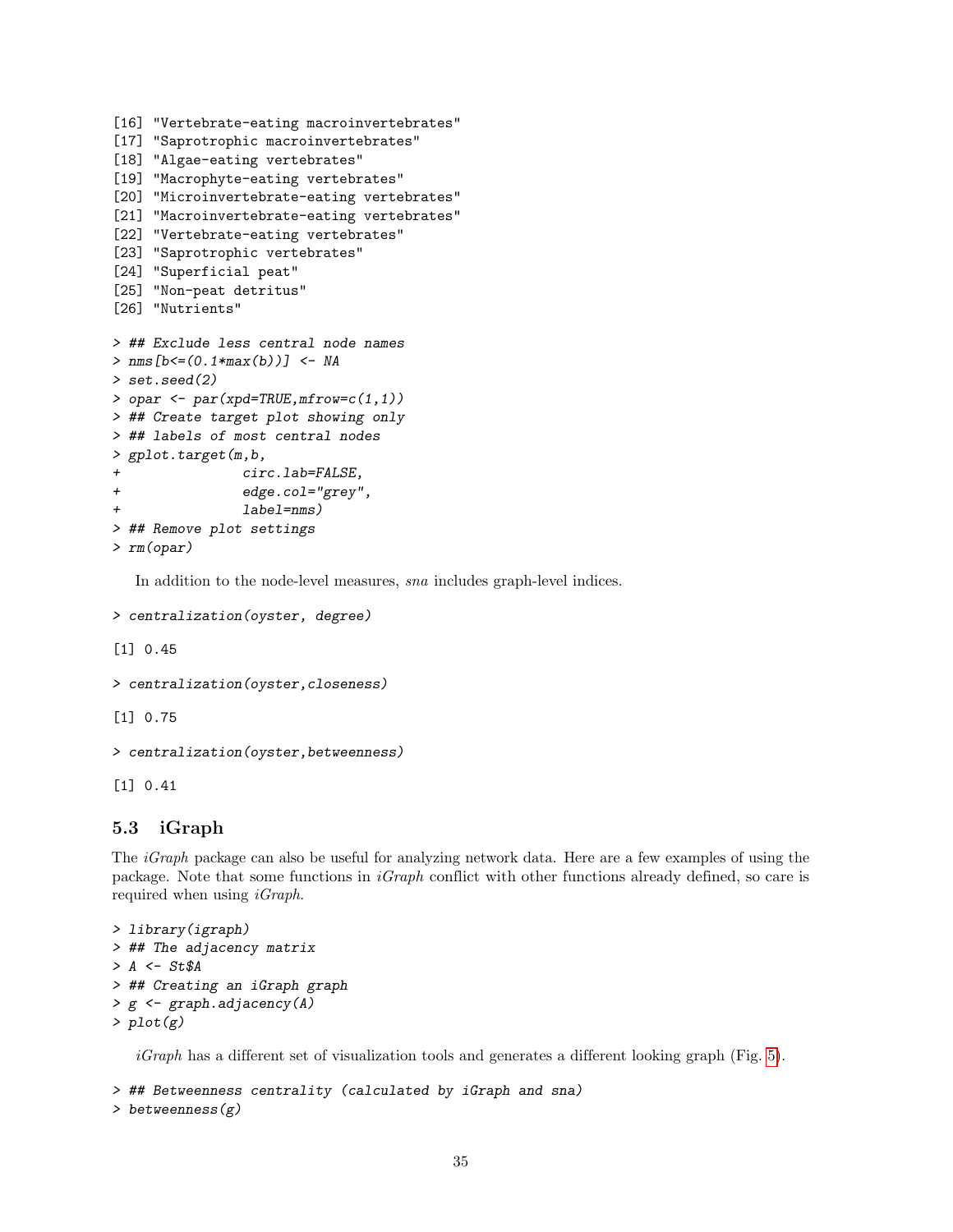- [1] "Peat decomposers"
- [2] "Detritus decomposers"
- [3] "Nitrogen fixing and nitrifying bacteria"
- [4] "Autotrophic macrophytes"
- [5] "Carnivorous macrophytes"
- [6] "Phytoplankton"
- [7] "Periphyton"
- [8] "Filamentous algae"
- [9] "Herbivorous microinvertebrates"
- [10] "Predaceaous microinvertebrates"
- [11] "Saprotrophic microinvertebrates"
- [12] "Algae-eating macroinvertebrates"
- [13] "Macrophyte-eating macroinvertebrates"
- [14] "Microinvertebrate-eating macroinvertebrates"
- [15] "Macroinvertebrate-eating macroinvertebrates"
- [16] "Vertebrate-eating macroinvertebrates"
- [17] "Saprotrophic macroinvertebrates"
- [18] "Algae-eating vertebrates"
- [19] "Macrophyte-eating vertebrates"
- [20] "Microinvertebrate-eating vertebrates"
- [21] "Macroinvertebrate-eating vertebrates"
- [22] "Vertebrate-eating vertebrates"
- [23] "Saprotrophic vertebrates"
- [24] "Superficial peat"
- [25] "Non-peat detritus"
- [26] "Nutrients"



<span id="page-35-0"></span>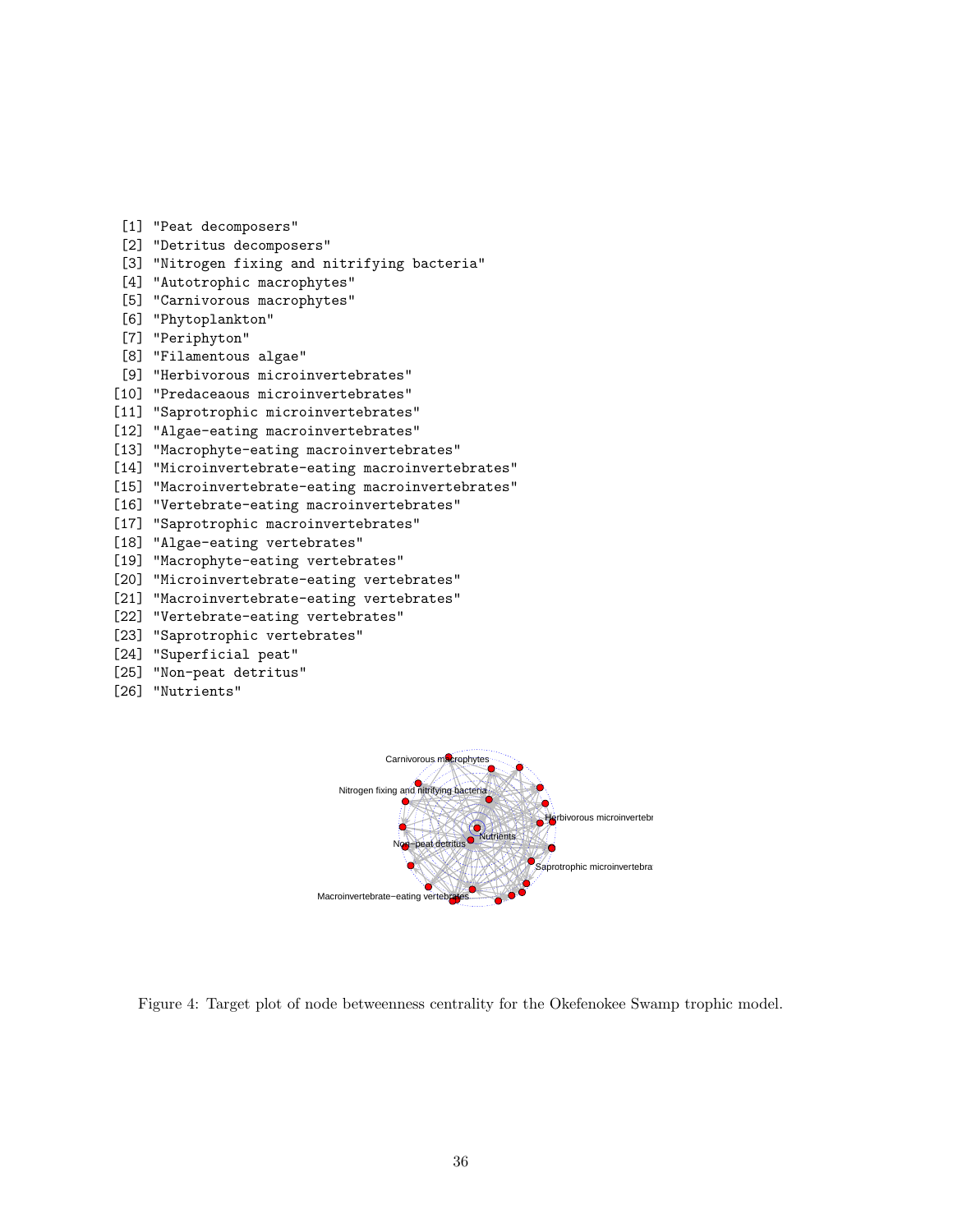

<span id="page-36-0"></span>Figure 5: Plot of Oyster reef model using  $iGraph$ 

| Filter Feeders  | Microbiota | Meiofauna                    |
|-----------------|------------|------------------------------|
| 0.0             | 0.0        | 0.5                          |
| Deposit Feeders |            | Predators Deposited Detritus |
| 3.5             | 0.0        | 9 O                          |

> ## Shortest path between any two nodes

> shortest.paths(g)

|                                                                                                                             |  |              | Filter Feeders Microbiota Meiofauna Deposit Feeders |              |  |              |
|-----------------------------------------------------------------------------------------------------------------------------|--|--------------|-----------------------------------------------------|--------------|--|--------------|
| Filter Feeders                                                                                                              |  | 0            | 2                                                   | 2            |  | 2            |
| Microbiota                                                                                                                  |  | 2            | 0                                                   | $\mathbf{1}$ |  | 1            |
| Meiofauna                                                                                                                   |  | 2            | 1                                                   | 0            |  | $\mathbf{1}$ |
| Deposit Feeders                                                                                                             |  | 2            | 1                                                   | $\mathbf{1}$ |  | 0            |
| Predators                                                                                                                   |  | 1            | 2                                                   | $\mathbf{2}$ |  | 1            |
| Deposited Detritus                                                                                                          |  |              | 1                                                   | 1            |  | $\mathbf{1}$ |
|                                                                                                                             |  |              | Predators Deposited Detritus                        |              |  |              |
| Filter Feeders                                                                                                              |  | 1            |                                                     |              |  |              |
| Microbiota                                                                                                                  |  | 2            |                                                     | 1            |  |              |
| Meiofauna                                                                                                                   |  | 2            |                                                     | 1            |  |              |
| Deposit Feeders                                                                                                             |  | $\mathbf{1}$ |                                                     | 1            |  |              |
| Predators                                                                                                                   |  | 0            |                                                     |              |  |              |
| Deposited Detritus                                                                                                          |  | 1            |                                                     | 0            |  |              |
| > ## Average path length in the network (graph theory sense)<br>> average.path.length(g,directed=TRUE)                      |  |              |                                                     |              |  |              |
| $\lceil 1 \rceil$ 1.52                                                                                                      |  |              |                                                     |              |  |              |
| > ## Diameter of the graph<br>$>$ diameter(g)                                                                               |  |              |                                                     |              |  |              |
| $[1] 2$                                                                                                                     |  |              |                                                     |              |  |              |
| > ## Connectivity of the group and sub-components<br>> vertex.connectivity(g) $\#$ connectivity of a graph (group cohesion) |  |              |                                                     |              |  |              |

[1] 0

 $>$  subcomponent(g,1,'in') # subcomponent reachable from 1 along inputs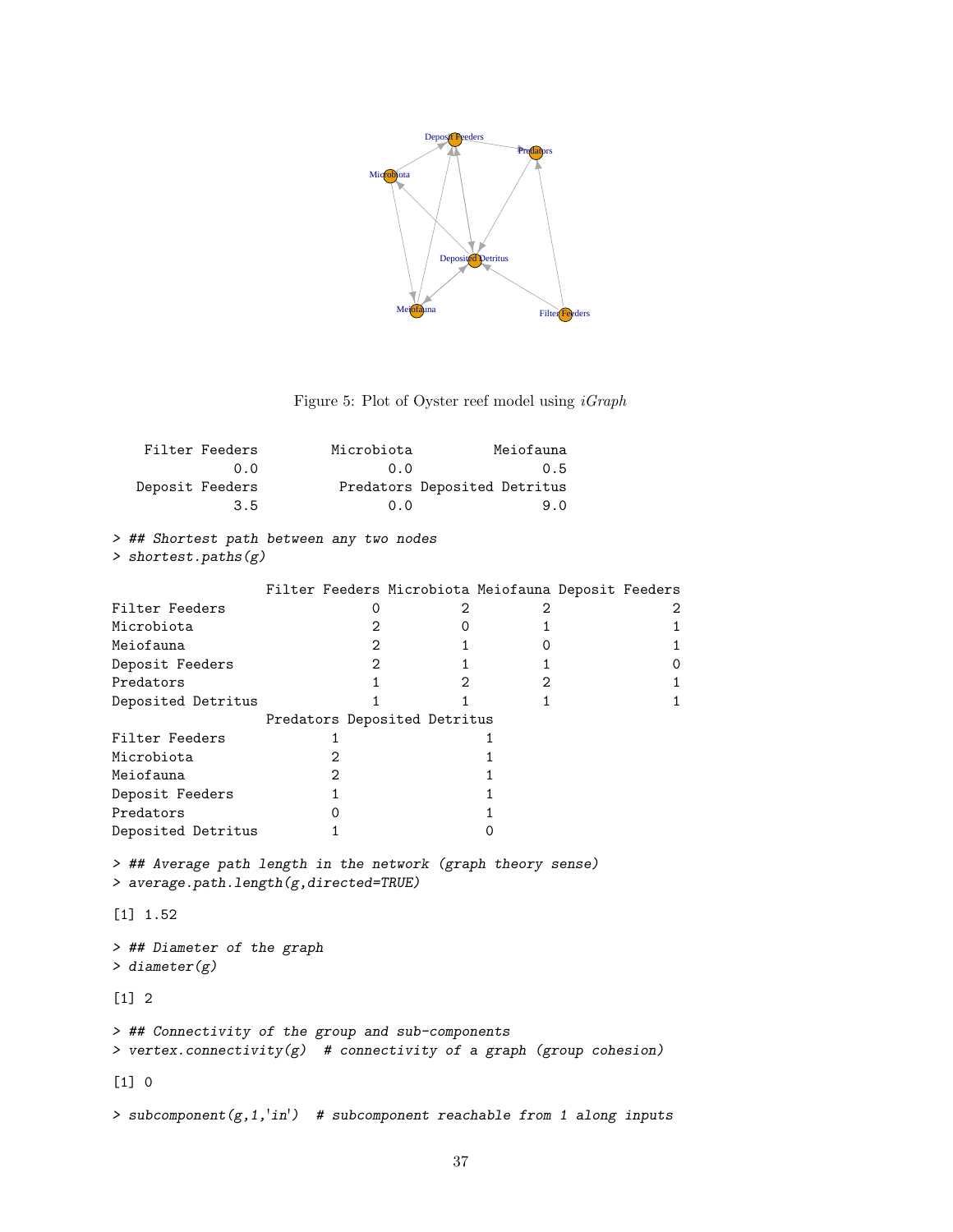```
+ 1/6 vertex, named:
[1] Filter Feeders
> subcomponent(g, 2, 'in') # subcomponent reachable from 2 along inputs
+ 6/6 vertices, named:
[1] Microbiota Deposited Detritus Filter Feeders
[4] Meiofauna Deposit Feeders Predators
> subcomponent(g,1,'out') # subcomponent reachable from 1 along outputs
+ 6/6 vertices, named:
[1] Filter Feeders Predators Deposited Detritus
[4] Microbiota Meiofauna Deposit Feeders
> subcomponent(g, 2, 'out') # subcomponent reachable from 2 along output
+ 5/6 vertices, named:
[1] Microbiota Meiofauna Deposit Feeders
[4] Deposited Detritus Predators
> edge.connectivity(g)
[1] 0
> ## Detach igraph package
> detach(package:igraph)
```
### 5.4 EcoNet

The EcoNet software is an online, web-interface that provides a tool box for dynamic modeling and ENA analytics [\(Kazanci, 2007\)](#page-41-6). We have provided a write function that enables  $enaR$  users to output models for easy input into the EcoNet interface. The EcoNet package and details on the model input syntax can be found at <http://eco.engr.uga.edu>. Here is an example of how to use the write.EcoNet function in enaR in your current working directory:

```
> data(oyster)
> write.EcoNet(oyster,file='oyster.txt',mn='oyster_model')
```
## 6 Conclusion

These examples show how to use the key features of the *enaR* package that enables scientists to perform Ecosystem Network Analysis in R. The vision for this package is that it provides access to ENA algorithms from both the Ulanowicz and Patten Schools to facilitate theoretical synthesis and broader application. In its current form it replicates, updates, and extends the functionality of the NEA.m function [\(Fath](#page-40-3) [and Borrett, 2006\)](#page-40-3) and replicates much of the main analyses in NETWRK [\(Ulanowicz and Kay, 1991\)](#page-43-4). Through the connections that enaR provides to other R packages users can connect to other network analyses provided by packages, such as *sna* and  $iGraph$ . There are other R packages that have graph and network analysis tools, like *Bioconductor*, WGCNA, tnet and rmangal, that might also be useful for ecologists. Our aim is for  $enaR$  to serve as a nexus for the introduction of analyses from the broader field of network theory into ecology. In addition, we would like to invite users to connect, collaborate and contribute to development of ENA theory and enaR. Programmers that are interested can visit [https://github.com/SEELab/enaR\\_development](https://github.com/SEELab/enaR_development) for more information on how to contribute to development of the enaR package.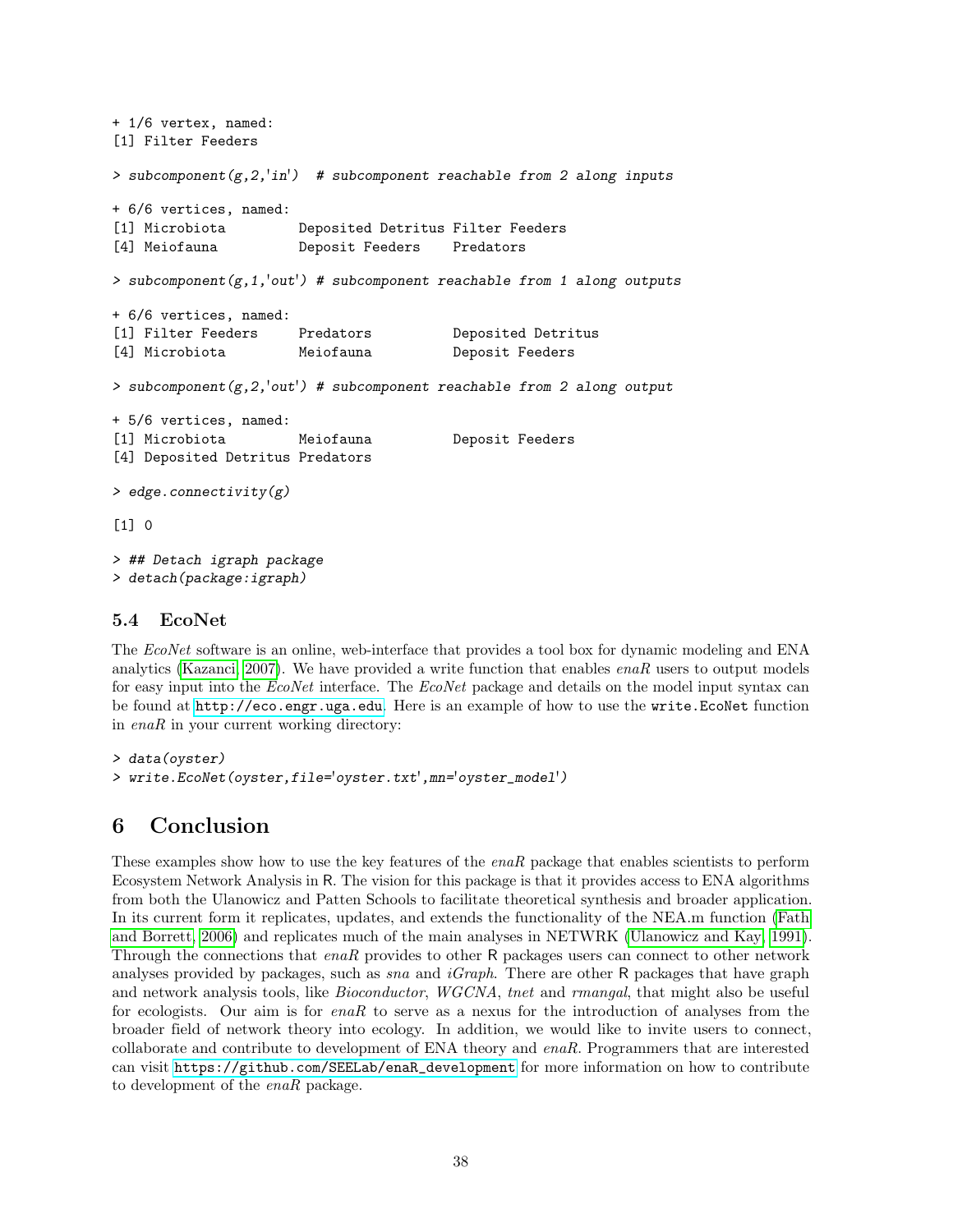## References

- <span id="page-38-15"></span>Allesina S, Bondavalli C (2003). "Steady state of ecosystem flow networks: A comparison between balancing procedures." Ecol. Model., 165, 221–229.
- <span id="page-38-6"></span>Allesina S, Bondavalli C (2004). "WAND: An ecological network analysis user-friendly tool." Environ. Model. Softw., 19, 337–340.
- <span id="page-38-10"></span>Almunia J, Basterretxea G, Aistegui J, Ulanowicz RE (1999). "Benthic–pelagic switching in a coastal subtropical lagoon." Estuar. Coast. Shelf Sci., 49, 221-232.
- <span id="page-38-4"></span>Baird D, Asmus H, Asmus R (2004a). "Energy flow of a boreal intertidal ecosystem, the Sylt-Rømø Bight." Mar. Ecol. Prog. Ser., 279, 45–61.
- <span id="page-38-5"></span>Baird D, Asmus H, Asmus R (2008). "Nutrient dynamics in the Sylt-Rømø Bight ecosystem, German Wadden Sea: an ecological network analysis approach." *Estuar. Coast. Shelf Sci.*, 80, 339–356.
- <span id="page-38-11"></span>Baird D, Christian RR, Peterson CH, Johnson GA (2004b). "Consequences of hypoxia on estuarine ecosystem function: Energy diversion from consumers to microbes." *Ecol. Appl.*, **14**, 805–822.
- <span id="page-38-13"></span>Baird D, Luczkovich J, Christian RR (1998). "Assessment of spatial and temporal variability in ecosystem attributes of the St Marks National Wildlife Refuge, Apalachee Bay, Florida." Estuar. Coast. Shelf Sci.,  $47, 329-349$ .
- <span id="page-38-9"></span>Baird D, McGlade JM, Ulanowicz RE (1991). "The comparative ecology of six marine ecosystems." Philos. Trans. R. Soc. Lond. B, 333, 15–29.
- <span id="page-38-8"></span>Baird D, Milne H (1981). "Energy flow in the Ythan Estuary, Aberdeenshire, Scotland." Estuar. Coast. Shelf Sci., 13, 455–472.
- <span id="page-38-12"></span>Baird D, Ulanowicz RE (1989). "The seasonal dynamics of the Chesapeake Bay ecosystem." Ecol. Monogr., 59, 329–364.
- <span id="page-38-14"></span>Baird D, Ulanowicz RE, Boynton WR (1995). "Seasonal nitrogen dynamics in Chesapeake Bay—a network approach." Estuar. Coast. Shelf Sci.,  $41(2)$ , 137–162.
- <span id="page-38-0"></span>Barabási AL (2012). "The network takeover." Nat. Phys.,  $8(1)$ , 14–16.
- <span id="page-38-16"></span>Barber MC (1978a). "A Markovian model for ecosystem flow analysis." Ecol. Model., 5(3), 193–206.
- <span id="page-38-17"></span>Barber MC (1978b). "A retrospective Markovian model for ecosystem resource flow." Ecol. Model.,  $5(2)$ , 125–135.
- <span id="page-38-19"></span>Batagelj V, Mrvar A (2007). "Pajek: Package for Large Network Analysis." URL [http://mrvar.fdv.](http://mrvar.fdv.uni-lj.si/pajek/) [uni-lj.si/pajek/](http://mrvar.fdv.uni-lj.si/pajek/).
- <span id="page-38-3"></span>Belgrano A, Scharler UM, Dunne J, Ulanowicz RE (2005). Aquatic Food Webs: An Ecosystem Approach. Oxford University Press, New York, NY.
- <span id="page-38-2"></span>Bondavalli C, Ulanowicz RE (1999). "Unexpected effects of predators upon their prey: The case of the American alligator." Ecosystems, 2, 49–63.
- <span id="page-38-18"></span>Borgatti SP, Everett MG (2006). "A graph-theoretic perspective on centrality." Soc. Networks, 28, 466–484.
- <span id="page-38-7"></span>Borrett SR (2013). "Throughflow centrality is a global indicator of the functional importance of species in ecosystems." Ecol. Indic., 32, 182–196. doi:10.1016/j.ecolind.2013.03.014.
- <span id="page-38-1"></span>Borrett SR, Christian RR, Ulanowicz RE (2012). "Network Ecology." In AH El-Shaarawi, WW Piegorsch (eds.), Encyclopedia of Environmetrics, 2nd edition, pp. 1767–1772. John Wiley & Sons. doi:doi: 10.1002/9780470057339.van011.pub2.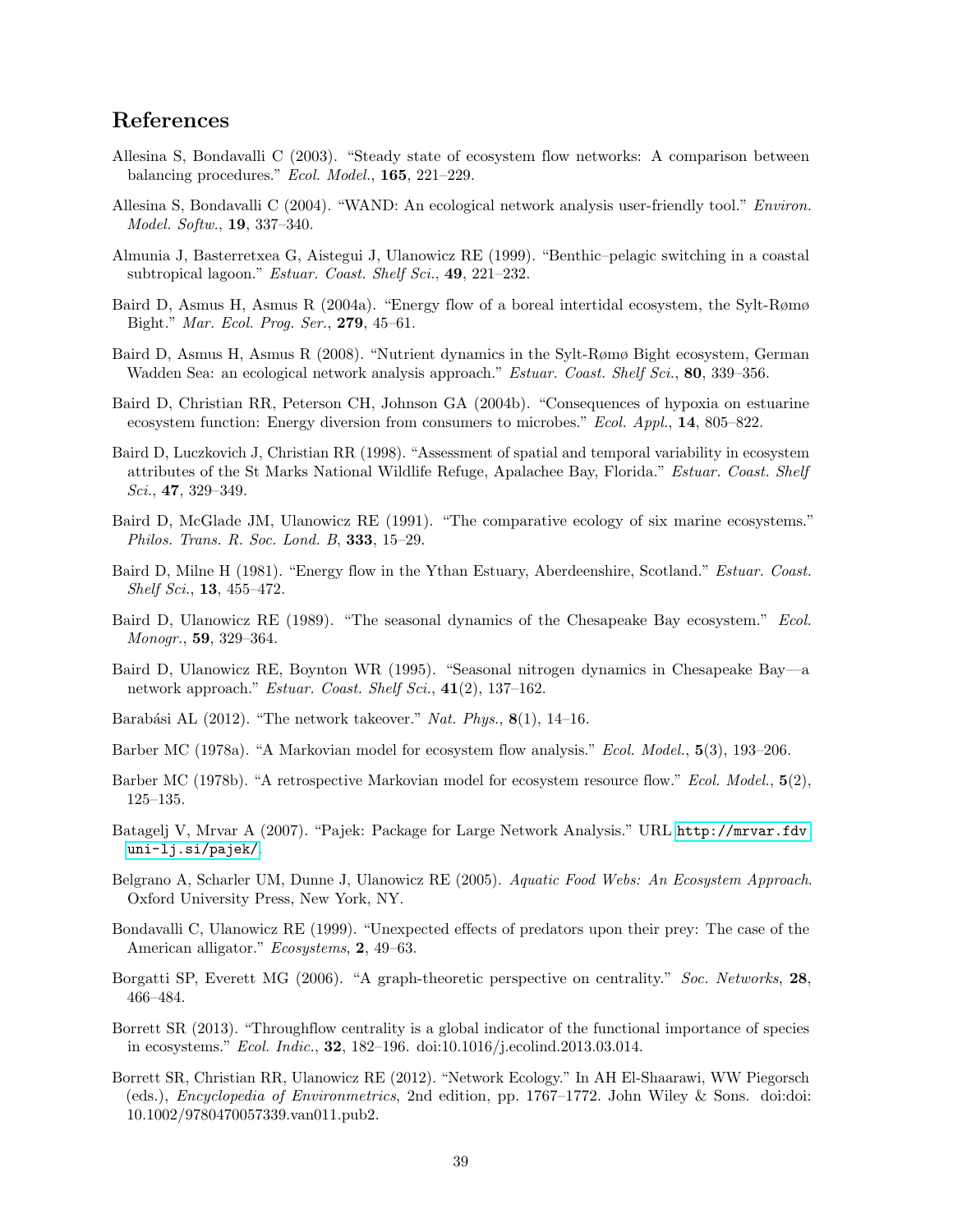- <span id="page-39-15"></span>Borrett SR, Fath BD, Patten BC (2007). "Functional integration of ecological networks through pathway proliferation." J. Theor. Biol., 245, 98–111.
- <span id="page-39-18"></span>Borrett SR, Freeze MA (2011). "Reconnecting Environs to their Environment." Ecol. Model., 222, 2393–2403. doi:10.1016/j.ecolmodel.2010.10.015.
- <span id="page-39-19"></span>Borrett SR, Freeze MA, Salas A (2011). "Equivalence of the realized input and output oriented indirect effects metrics in ecological network analysis." Ecol. Model.,  $222$ ,  $2142-2148$ . doi:10.1016/j.ecolmodel. 2011.04.003.
- <span id="page-39-9"></span>Borrett SR, Hines DE, Carter M (2015). "Six general ecosystem properties are more intense in biogeochemical cycling networks than food webs." still seeking a home.
- <span id="page-39-6"></span>Borrett SR, Lau MK (2014). "enaR: An R package for Ecological Network Analysis." Methods. Ecol. Evol., 11, 1206–1213.
- <span id="page-39-0"></span>Borrett SR, Moody J, Edelmann A (2014). "The rise of network ecology: maps of the topic diversity and scientific collaboration." *Ecol. Model.*, **294**, 111-127. doi:10.1016/j.ecolmodel.2014.02.019.
- <span id="page-39-13"></span>Borrett SR, Osidele OO (2007). "Environ indicator sensitivity to flux uncertainty in a phosphorus model of Lake Sidney Lanier, USA." Ecol. Model., 200, 371–383.
- <span id="page-39-14"></span>Borrett SR, Patten BC (2003). "Structure of pathways in ecological networks: relationships between length and number." Ecol. Model., 170, 173–184.
- <span id="page-39-11"></span>Borrett SR, Salas AK (2010). "Evidence for resource homogenization in 50 trophic ecosystem networks." Ecol. Model., 221, 1710–1716. doi:10.1016/j.ecolmodel.2010.04.004.
- <span id="page-39-10"></span>Borrett SR, Whipple SJ, Patten BC (2010). "Rapid Development of Indirect Effects in Ecological Networks." Oikos, 119, 1136–1148.
- <span id="page-39-20"></span>Borrett SR, Whipple SJ, Patten BC, Christian RR (2006). "Indirect effects and distributed control in ecosystems 3. Temporal variability of indirect effects in a seven-compartment model of nitrogen flow in the Neuse River Estuary (USA)—Time series analysis." Ecol. Model., 194, 178–188.
- <span id="page-39-17"></span>Brandes U, Erlebach T (eds.) (2005). Network Analysis: Methodological Foundations. Springer-Verlag, Berlin, Heidelberg.
- <span id="page-39-1"></span>Brandes U, Robins G, McCranie A, Wasserman S (2013). "What is network science?" Network Sci.,  $1(01)$ , 1–15.
- <span id="page-39-12"></span>Brylinsky M (1972). "Steady-state sensitivity analysis of energy flow in a marine ecosystem." In BC Patten (ed.), Systems analysis and simulation in ecology, volume 2, pp. 81–101. Academic Press.
- <span id="page-39-4"></span>Butts C (2008a). "network: A Package for Managing Relational Data in R." J. Stat. Softw., 24.
- <span id="page-39-5"></span>Butts C (2008b). "Social network analysis with sna." J. Stat. Softw.,  $24(6)$ , 1–51.
- <span id="page-39-16"></span>Caswell H (2001). Matrix Population Models: Construction, Analysis, and Interpretation. 2nd edition. Sinauer Associates, Sunderland, Mass.
- <span id="page-39-2"></span>Chen S, Chen B (2012). "Network environ perspective for urban metabolism and carbon emissions: a case study of Vienna, Austria." Environ. Sci. Tech., 46(8), 4498–4506.
- <span id="page-39-7"></span>Christensen V (1995). "Ecosystem maturity—Towards quantification." Ecol. Model., 77, 3–32.
- <span id="page-39-8"></span>Christensen V, Pauly D (1992). "Ecopath-II—A software for balancing steady-state ecosystem models and calculating network characteristics." Ecol. Model., 61, 169–185.
- <span id="page-39-3"></span>Christensen V, Walters CJ (2004). "Ecopath with Ecosim: Methods, capabilities and limitations." Ecol. Model., 172, 109–139.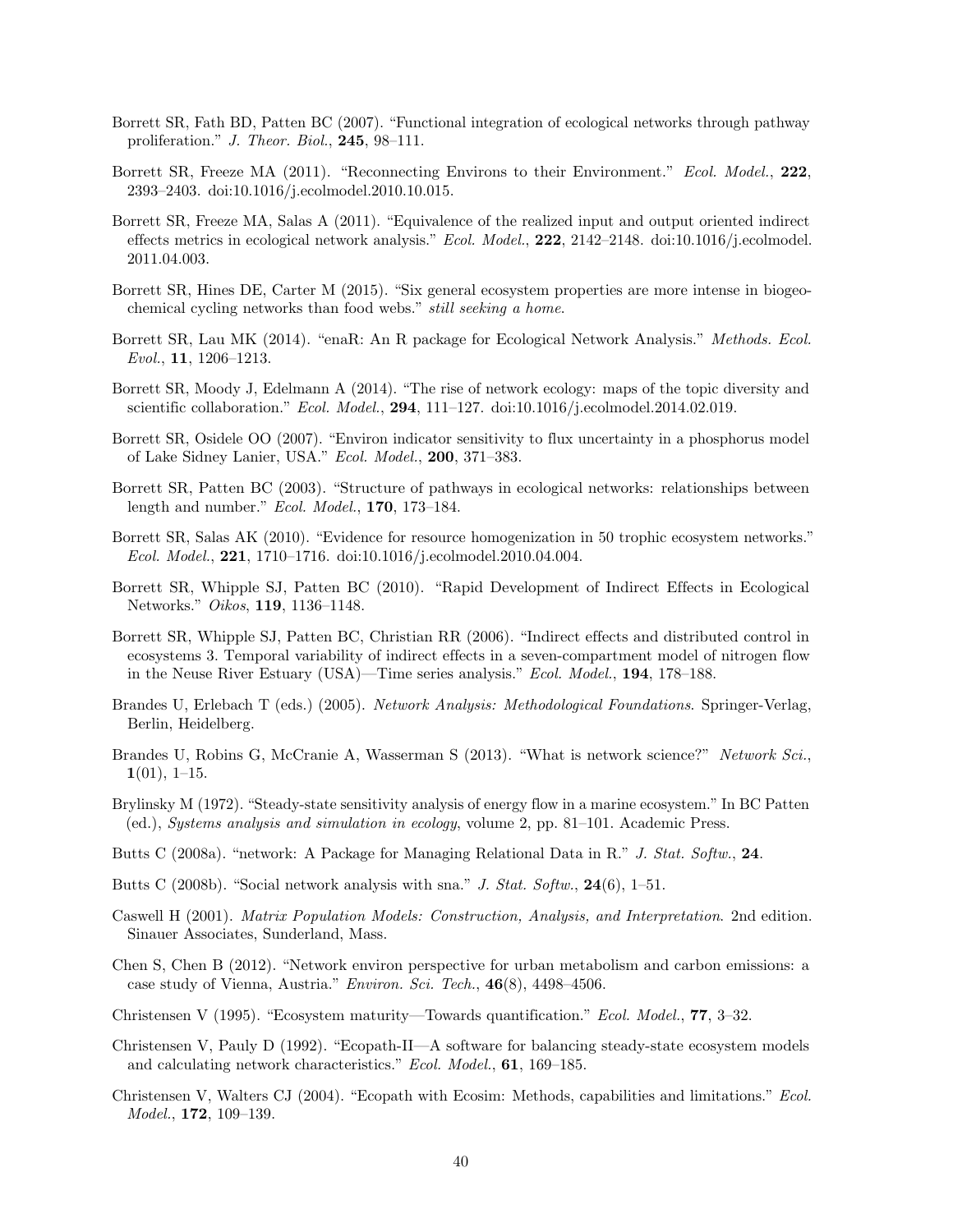- <span id="page-40-7"></span>Christian RR, Fores E, Comin F, Viaroli P, Naldi M, Ferrari I (1996). "Nitrogen cycling networks of coastal ecosystems: influence of trophic status and primary producer form." Ecol. Model., 87, 111–129.
- <span id="page-40-2"></span>Christian RR, Thomas CR (2003). "Network analysis of nitrogen inputs and cycling in the Neuse River Estuary, North Carolina, USA." Estuaries, 26, 815–828.
- <span id="page-40-8"></span>Dame RF, Patten BC (1981). "Analysis of energy flows in an intertidal oyster reef." Mar. Ecol. Prog. Ser., 5, 115–124.
- <span id="page-40-12"></span>Dunne JA, Williams RJ, Martinez ND (2002). "Food-web structure and network theory: The role of connectance and size." Proc. Nat. Acad. Sci. USA, 99, 12917–.
- <span id="page-40-10"></span>Edmisten J (1970). "Preliminary studies of the nitrogen budget of a tropical rain forest." In HT Odum, RF Pigeon (eds.), A Tropical Rain Forest, TID-24270, pp. 211–215. USAEC Technical Information Center.
- <span id="page-40-13"></span>Eklöf A, Ebenman B (2006). "Species loss and secondary extinctions in simple and complex model communities." Journal of Animal Ecology, 75(1), 239–246.
- <span id="page-40-14"></span>Estrada E (2007). "Food webs robustness to biodiversity loss: The roles of connectance, expansibility and degree distribution." J. Theor. Biol.,  $244(2)$ ,  $296 - 307$ . doi:10.1016/j.jtbi.2006.08.002.
- <span id="page-40-20"></span>Fann SL, Borrett SR (2012). "Environ centrality reveals the tendency of indirect effects to homogenize the functional importance of species in ecosystems." J. Theor. Biol., 294, 74–86.
- <span id="page-40-11"></span>Farkas I, Derenyi I, Barabasi A, Vicsek T (2001). "Spectra of "real-world" graphs: Beyond the semicircle law." Physical Review E, 64(2), 026704.
- <span id="page-40-6"></span>Fath BD (2004). "Network analysis applied to large-scale cyber-ecosystems." Ecol. Model., 171, 329–337.
- <span id="page-40-17"></span>Fath BD (2014). "Quantifying economic and ecological sustainability." Ocean & Coastal Management.
- <span id="page-40-3"></span>Fath BD, Borrett SR (2006). "A Matlab© function for Network Environ Analysis." Environ. Model.  $Softw., 21, 375-405.$
- <span id="page-40-1"></span>Fath BD, Patten BC (1998). "Network synergism: emergence of positive relations in ecological systems." Ecol. Model., 107, 127–143.
- <span id="page-40-0"></span>Fath BD, Patten BC (1999). "Review of the foundations of network environ analysis." Ecosystems, 2, 167–179.
- <span id="page-40-5"></span>Fath BD, Scharler UM, Ulanowicz RE, Hannon B (2007). "Ecological network analysis: network construction." Ecol. Model., 208, 49–55.
- <span id="page-40-16"></span>Finn JT (1976). "Measures of ecosystem structure and function derived from analysis of flows." J. Theor. Biol., 56, 363–380.
- <span id="page-40-9"></span>Finn JT (1980). "Flow analysis of models of the Hubbard Brook ecosystem." Ecology, 61, 562–571.
- <span id="page-40-18"></span>Freeman L, Borgatti S, White D (1991). "Centrality in valued graphs: A measure of betweenness based on network flow." Social Networks,  $13(2)$ , 141–154.
- <span id="page-40-19"></span>Freeman LC (1979). "Centrality in networks. I. Conceptual clarificaiton." Soc. Networks, 1, 215–239.
- <span id="page-40-15"></span>Gattie DK, Schramski JR, Borrett SR, Patten BC, Bata SA, Whipple SJ (2006). "Indirect effects and distributed control in ecosystems: Network environ analysis of a seven-compartment model of nitrogen flow in the Neuse River Estuary, USA—Steady-state analysis." Ecol. Model., 194, 162–177.
- <span id="page-40-4"></span>Handcock M, Hunter D, Butts C, Goodreau S, Morris M (2008). "statnet: Software tools for the representation, visualization, analysis and simulation of network data." J. Stat. Softw.,  $24(1)$ , 1548.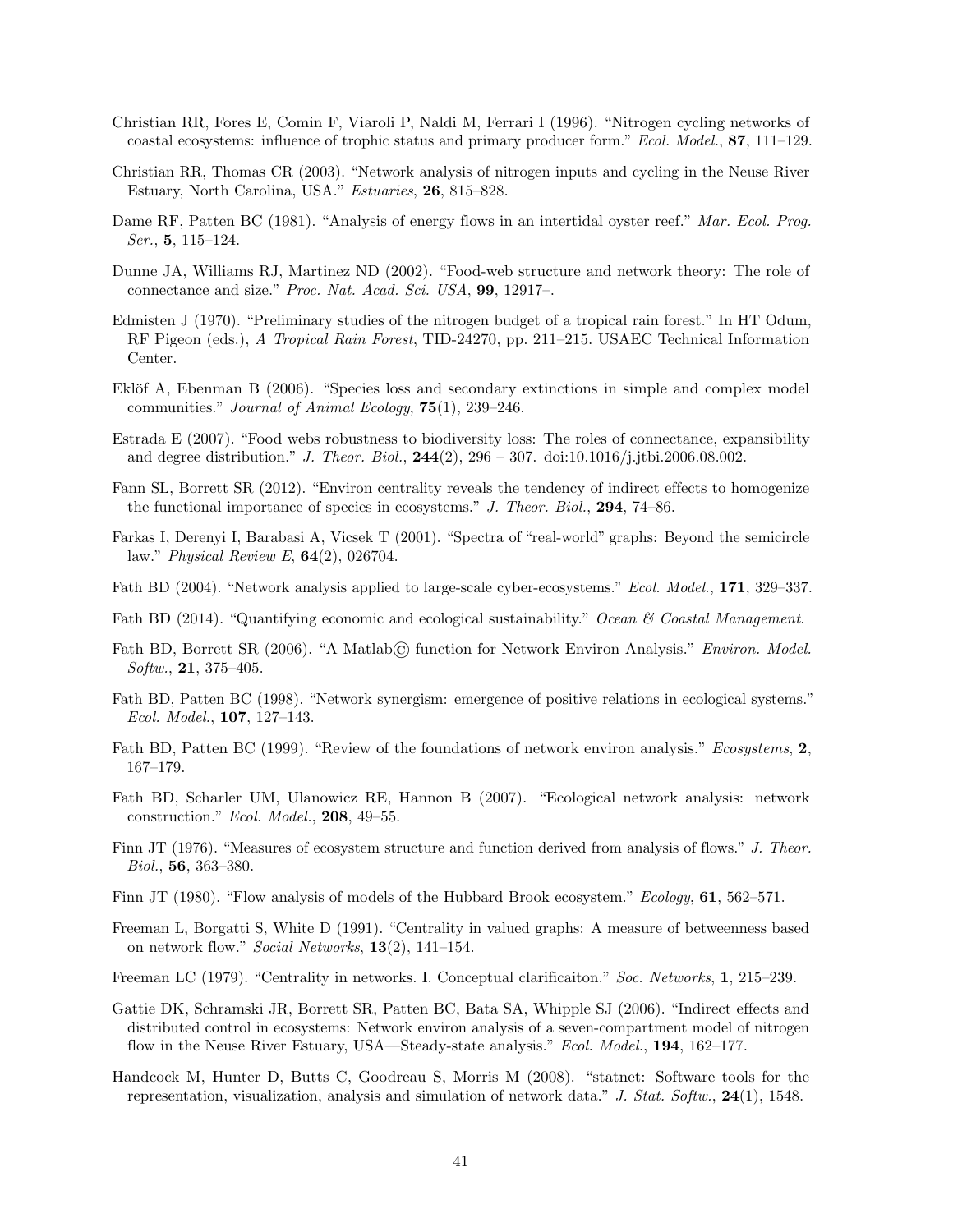- <span id="page-41-7"></span>Haven DS, Morales-Alamo R (1966). "Aspects of biodeposition by oysters and other invertebrate filter feeders." Limnol. Oceanogr., 11, 487–498.
- <span id="page-41-8"></span>Heymans JJ, Baird D (2000). "A carbon flow model and network analysis of the northern Benguela upwelling system, Namibia." Ecol. Model., 126, 9–32.
- <span id="page-41-2"></span>Higashi M, Burns TP (1991). Theoretical studies of ecosystems: The network perspective. Cambridge University Press, Cambridge.
- <span id="page-41-1"></span>Higashi M, Patten BC (1989). "Dominance of indirect causality in ecosystems." Am. Nat., 133, 288–302.
- <span id="page-41-17"></span>Hines DE, Borrett SR (2014). "A comparison of network, neighborhood, and node levels of analyses in two models of nitrogen cycling in the Cape Fear River Estuary." Ecological Modelling, 293, 210–220.
- <span id="page-41-14"></span>Hines DE, Lisa JA, Song B, Tobias CR, Borrett SR (2012). "A network model shows the importance of coupled processes in the microbial N cycle in the Cape Fear River estuary." *Estuar. Coast. Shelf Sci.*, 106, 45–57. doi:10.1016/j.ecss.2012.04.018.
- <span id="page-41-4"></span>Hines DE, Lisa JA, Song B, Tobias CR, Borrett SR (2015). "Estimating the effects of seawater intrusion on an estuarine nitrogen cycle by comparative network analysis." Mar. Ecol. Prog. Ser., 524, 137–154.
- <span id="page-41-15"></span>Hinrichsen U, Wulff F (1998). "Biogeochemical and physical controls of nitrogen fluxes in a highly dynamic marine ecosystem—model and network flow analysis of the Baltic Sea." Ecol. Model., 109, 165–191.
- <span id="page-41-0"></span>Ings TC, Montoya JM, Bascompte J, Bluthgen N, Brown L, Dormann CF, Edwards F, Figueroa D, ¨ Jacob U, Jones JI, Lauridsen RB, Ledger ME, Lewis HM, Olesen JM, van Veen FJF, Warren PH, Woodward G (2009). "Ecological networks-beyond food webs." The Journal of animal ecology, **78**(1), 253–69. ISSN 1365-2656. doi:10.1111/j.1365-2656.2008.01460.x. URL [http://www.ncbi.nlm.nih.](http://www.ncbi.nlm.nih.gov/pubmed/19120606) [gov/pubmed/19120606](http://www.ncbi.nlm.nih.gov/pubmed/19120606).
- <span id="page-41-13"></span>Jordan CF, Kline JR, Sasscer DS (1972). "Relative stability of mineral cycles in forest ecosystems." Am. Nat., **106**, 237-253.
- <span id="page-41-3"></span>Jørgensen SE, Fath BD, Bastianoni S, Marques JC, Muller F, Nielsen S, Patten BC, Tiezzi E, Ulanowicz ¨ RE (2007). A new ecology: Systems perspective. Elsevier, Amsterdam.
- <span id="page-41-6"></span>Kazanci C (2007). "EcoNet: A new software for ecological modeling, simulation and network analysis." Ecol. Model., 208, 3–8.
- <span id="page-41-5"></span>Latham II LG (2006). "Network flow analysis algorithms." Ecol. Model., 192(3), 586–600.
- <span id="page-41-18"></span>Lindeman RL (1942). "The trophic-dynamic aspect of ecology." Ecology, 23, 399–418.
- <span id="page-41-9"></span>Link J, Overholtz W, O'Reilly J, Green J, Dow D, Palka D, Legault C, Vitaliano J, Guida V, Fogarty M, Brodziak J, Methratta L, Stockhausen W, Col L, Griswold C (2008). "The Northeast US continental shelf Energy Modeling and Analysis exercise (EMAX): Ecological network model development and basic ecosystem metrics." J. Mar. Syst., 74, 453–474.
- <span id="page-41-16"></span>Martinez ND (1992). "Constant connectance in community food webs." Am. Nat., pp. 1208–1218.
- <span id="page-41-11"></span>Miehls ALJ, Mason DM, Frank KA, Krause AE, Peacor SD, Taylor WW (2009a). "Invasive species impacts on ecosystem structure and function: A comparison of Oneida Lake, New York, USA, before and after zebra mussel invasion." Ecol. Model., 220(22), 3194–3209.
- <span id="page-41-12"></span>Miehls ALJ, Mason DM, Frank KA, Krause AE, Peacor SD, Taylor WW (2009b). "Invasive species impacts on ecosystem structure and function: A comparison of the Bay of Quinte, Canada, and Oneida Lake, USA, before and after zebra mussel invasion." Ecol. Model., 220, 3182–3193.
- <span id="page-41-10"></span>Monaco ME, Ulanowicz RE (1997). "Comparative ecosystem trophic structure of three US mid-Atlantic estuaries." Mar. Ecol. Prog. Ser., 161, 239–254.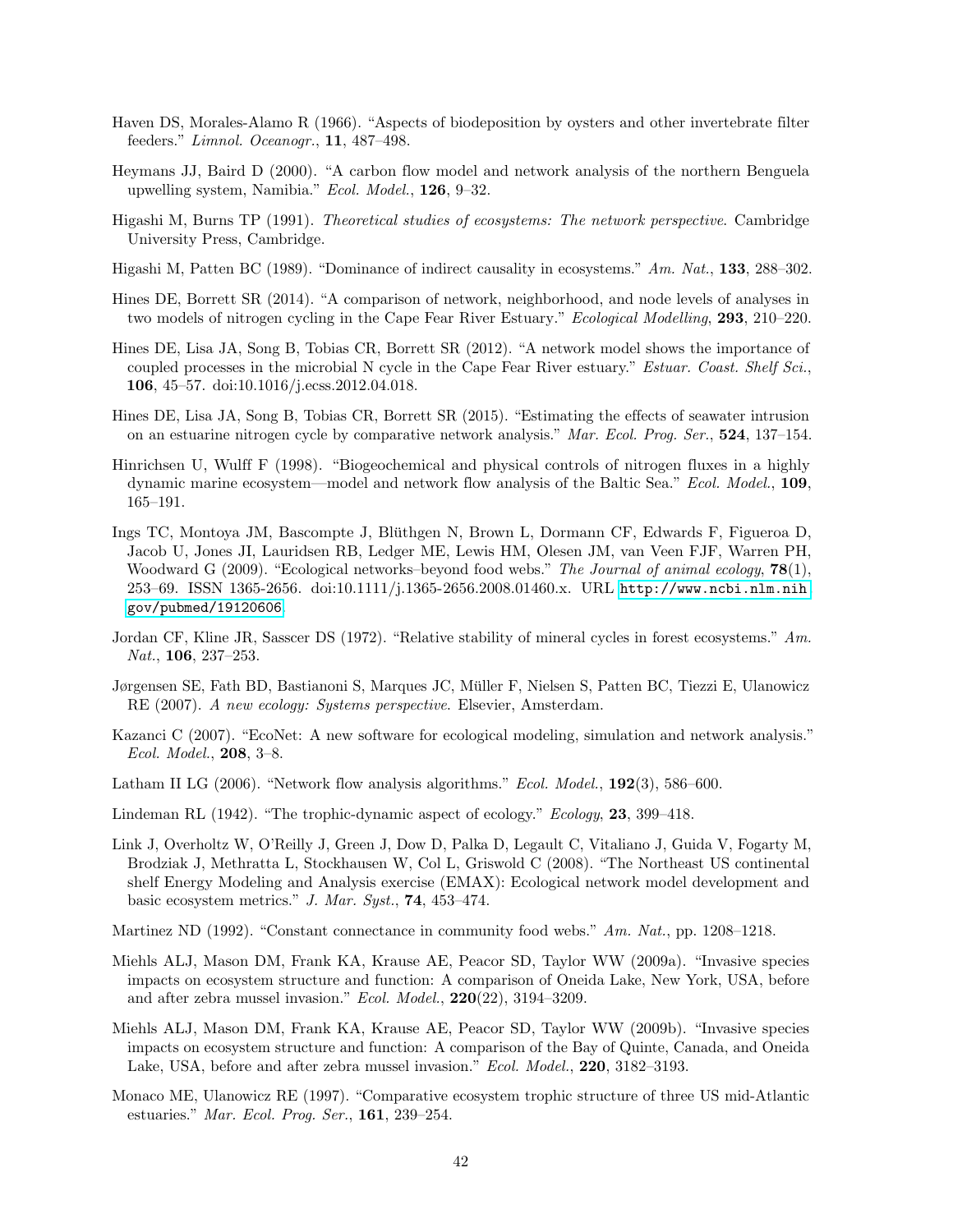- <span id="page-42-2"></span>National Research Council, Committee on Network Science for Army Applications (2006). Network Science. The National Academies Press, Washington, DC.
- <span id="page-42-0"></span>Newman M, Barabási AL, Watts DJ (2006). The structure and dynamics of networks. Princeton University Press, Princeton, NJ.
- <span id="page-42-1"></span>Newman MEJ (2001). "Scientific collaboration networks. I. Network construction and fundamental results." Phys. Rev. E,  $64(1)$ , 016131.
- <span id="page-42-18"></span>Niquil N, Chaumillon E, Johnson G, Bertin X, Grami B, David V, Bacher C, Asmus H, Baird D, Asmus R (2012). "The effect of physical drivers on ecosystem indices derived from ecological network analysis: Comparison across estuarine ecosystems." *Estuar. Coast. Shelf Sci.*, 108, 132–143. doi:  $\{10.1016/j.ecess.2011.12.031\}.$
- <span id="page-42-10"></span>Odum HT (1957). "Trophic structure and productivity of Silver Springs, Florida." Ecol. Monogr., 27, 55–112.
- <span id="page-42-15"></span>Patrício J, Marques JC (2006). "Mass balanced models of the food web in three areas along a gradient of eutrophication symptoms in the south arm of the Mondego estuary (Portugal)." Ecol. Model.,  $197(1)$ , 21–34.
- <span id="page-42-3"></span>Patten B (1983). "On the quantitative dominance of indirect effects in ecosystems." In WK Lauenroth, GV Skogerboe, M Flug (eds.), Analysis of Ecological Systems: State-of-the-art in Ecological Modelling, pp. 27–37. Elsevier, Amsterdam.
- <span id="page-42-7"></span>Patten BC (1978). "Systems approach to the concept of environment." Ohio J. Sci., **78**, 206–222.
- <span id="page-42-5"></span>Patten BC (1991). "Network ecology: Indirect determination of the life–environment relationship in ecosystems." In M Higashi, T Burns (eds.), Theoretical Studies of Ecosystems: The Network Perspective, pp. 288–351. Cambridge University Press, New York.
- <span id="page-42-17"></span>Patten BC, Auble GT (1981). "System theory of the ecological niche." Am. Nat., 117, 893–922.
- <span id="page-42-8"></span>Patten BC, Bosserman RW, Finn JT, Cale WG (1976). "Propagation of cause in ecosystems." In BC Patten (ed.), Systems Analysis and Simulation in Ecology, Vol. IV, pp. 457–579. Academic Press, New York.
- <span id="page-42-13"></span>Ray S (2008). "Comparative study of virgin and reclaimed islands of Sundarban mangrove ecosystem through network analysis." Ecol. Model., 215, 207–216. doi:10.1016/j.ecolmodel.2008.02.021.
- <span id="page-42-9"></span>Richey JE, Wissmar RC, Devol AH, Likens GE, Eaton JS, Wetzel RG, Odum WE, Johnson NM, Loucks OL, Prentki RT, Rich PH (1978). "Carbon flow in four lake ecosystems: A structural approach." Science, 202, 1183–1186.
- <span id="page-42-11"></span>Rybarczyk H, Elkaim B, Ochs L, Loquet N (2003). "Analysis of the trophic network of a macrotidal ecosystem: the Bay of Somme (Eastern Channel)." Estuar. Coast. Shelf Sci., 58, 405–421.
- <span id="page-42-4"></span>Salas AK, Borrett SR (2011). "Evidence for dominance of indirect effects in 50 trophic ecosystem networks." Ecol. Model., 222, 1192–1204. doi:DOI:10.1016/j.ecolmodel.2010.12.002.
- <span id="page-42-12"></span>Sandberg J, Elmgren R, Wulff F (2000). "Carbon flows in Baltic Sea food webs — a re-evaluation using a mass balance approach." J. Mar. Syst.,  $25$ ,  $249-260$ .
- <span id="page-42-16"></span>Scharler U (2012). "Ecosystem development during open and closed phases of temporarily open/closed estuaries on the subtropical east coast of South Africa." Estuar. Coast. Shelf Sci., 108, 119–131.
- <span id="page-42-6"></span>Scharler U, Fath B (2009). "Comparing network analysis methodologies for consumer–resource relations at species and ecosystems scales." Ecol. Model., 220(22), 3210–3218.
- <span id="page-42-14"></span>Scharler UM, Baird D (2005). "A comparison of selected ecosystem attributes of three South African estuaries with different freshwater inflow regimes, using network analysis." J. Mar. Syst., 56, 283–308.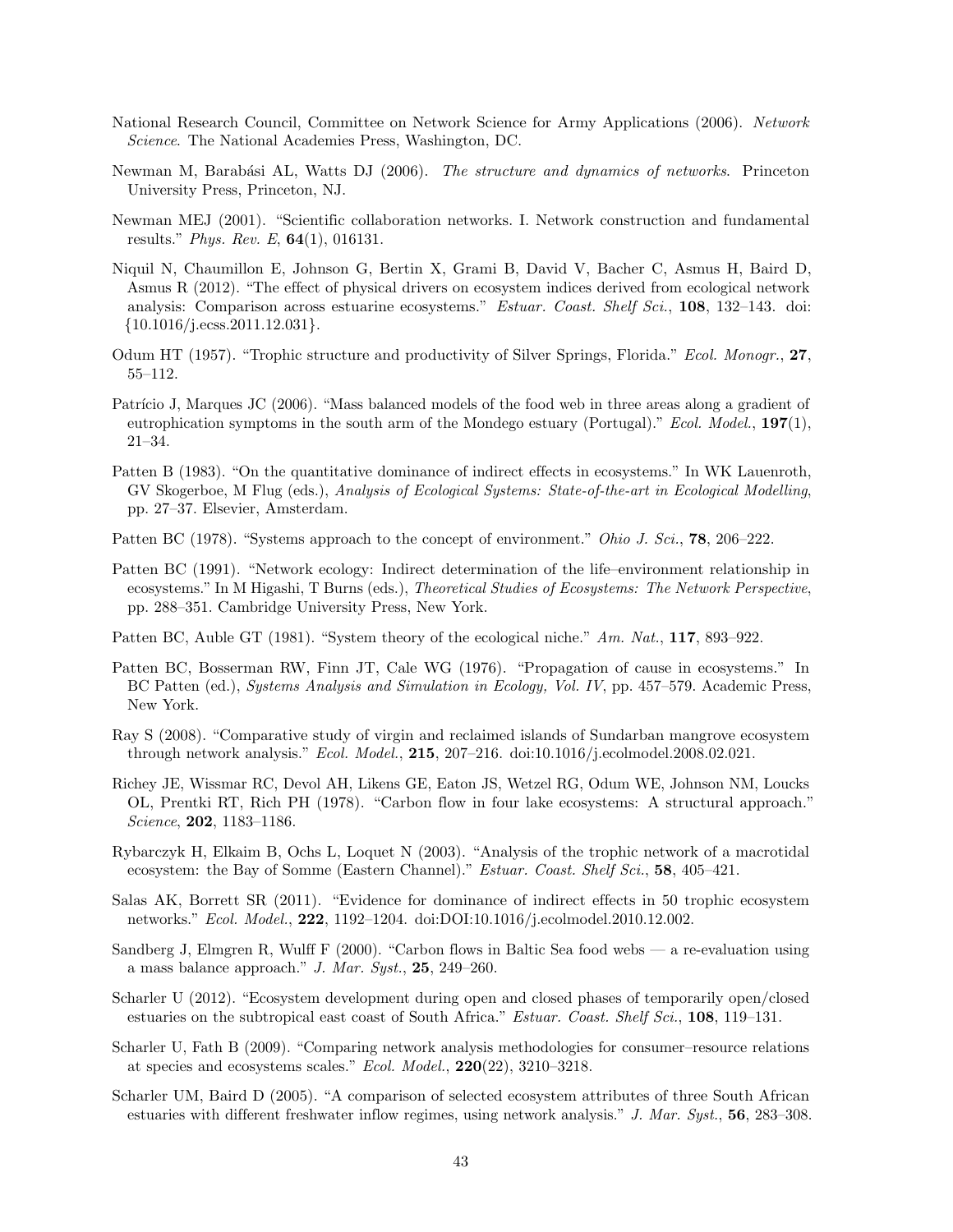- <span id="page-43-14"></span>Schramski JR, Gattie DK, Patten BC, Borrett SR, Fath BD, Thomas CR, Whipple SJ (2006). "Indirect effects and distributed control in ecosystems: Distributed control in the environ networks of a sevencompartment model of nitrogen flow in the Neuse River Estuary, USA—Steady-state analysis." Ecol. Model., 194, 189–201.
- <span id="page-43-15"></span>Schramski JR, Gattie DK, Patten BC, Borrett SR, Fath BD, Whipple SJ (2007). "Indirect effects and distributed control in ecosystems: Distributed control in the environ networks of a seven-compartment model of nitrogen flow in the Neuse River Estuary, USA—Time series analysis." Ecol. Model., 206, 18–30.
- <span id="page-43-12"></span>Schramski JR, Kazanci C, Tollner EW (2011). "Network environ theory, simulation and EcoNet© 2.0." Environ. Model. Softw., 26, 419–428. doi:10.1016/j.envsoft.2010.10.003.
- <span id="page-43-1"></span>Small GE, Sterner RW, Finlay JC (2014). "An Ecological Network Analysis of nitrogen cycling in the Laurentian Great Lakes." Ecol. Model., 293, 150–160.
- <span id="page-43-5"></span>Soetaert K, Van den Meersche K, van Oevelen D (2009). limSolve: Solving Linear Inverse Models. R package version 1.5.1.
- <span id="page-43-6"></span>Tilly LJ (1968). "The structure and dynamics of Cone Spring." Ecol. Monogr., 38, 169–197.
- <span id="page-43-16"></span>Ulanowicz RE (1983). "Identifying the structure of cycling in ecosystems." Math. Biosci., 65, 219–237.
- <span id="page-43-0"></span>Ulanowicz RE (1986). Growth and Development: Ecosystems Phenomenology. Springer–Verlag, New York.
- <span id="page-43-2"></span>Ulanowicz RE (1997). Ecology, the Ascendent Perspective. Columbia University Press, New York.
- <span id="page-43-3"></span>Ulanowicz RE (2004). "Quantitative methods for ecological network analysis." Comput. Biol. Chem., 28, 321–339. doi:http://dx.doi.org/10.1016/j.compbiolchem.2004.09.001.
- <span id="page-43-11"></span>Ulanowicz RE, Baird D (1999). "Nutrient controls on ecosystem dynamics: The Chesapeake mesohaline community." J. Mar. Syst., 19, 159–172.
- <span id="page-43-8"></span>Ulanowicz RE, Bondavalli C, Egnotovich MS (1997). "Network Analysis of Trophic Dynamics in South Florida Ecosystem, FY 96: The Cypress Wetland Ecosystem." Annual Report to the United States Geological Service Biological Resources Division Ref. No. [UMCES]CBL 97-075, Chesapeake Biological Laboratory, University of Maryland.
- <span id="page-43-10"></span>Ulanowicz RE, Bondavalli C, Egnotovich MS (1998). "Network Analysis of Trophic Dynamics in South Florida Ecosystem, FY 97: The Florida Bay Ecosystem." Annual Report to the United States Geological Service Biological Resources Division Ref. No. [UMCES]CBL 98-123, Chesapeake Biological Laboratory, University of Maryland.
- <span id="page-43-9"></span>Ulanowicz RE, Bondavalli C, Heymans JJ, Egnotovich MS (1999). "Network Analysis of Trophic Dynamics in South Florida Ecosystem, FY 98: The Mangrove Ecosystem." Annual Report to the United States Geological Service Biological Resources Division Ref. No.[UMCES] CBL 99-0073; Technical Report Series No. TS-191-99, Chesapeake Biological Laboratory, University of Maryland.
- <span id="page-43-7"></span>Ulanowicz RE, Bondavalli C, Heymans JJ, Egnotovich MS (2000). "Network Analysis of Trophic Dynamics in South Florida Ecosystem, FY 99: The Graminoid Ecosystem." Annual Report to the United States Geological Service Biological Resources Division Ref. No. [UMCES] CBL 00-0176, Chesapeake Biological Laboratory, University of Maryland.
- <span id="page-43-13"></span>Ulanowicz RE, Holt RD, Barfield M (2014). "Limits on ecosystem trophic complexity: insights from ecological network analysis." Ecol. Lett.,  $17(2)$ ,  $127-136$ .
- <span id="page-43-4"></span>Ulanowicz RE, Kay J (1991). "A package for the analysis of ecosystem flow networks." *Environmental* Software, 6, 131–142.